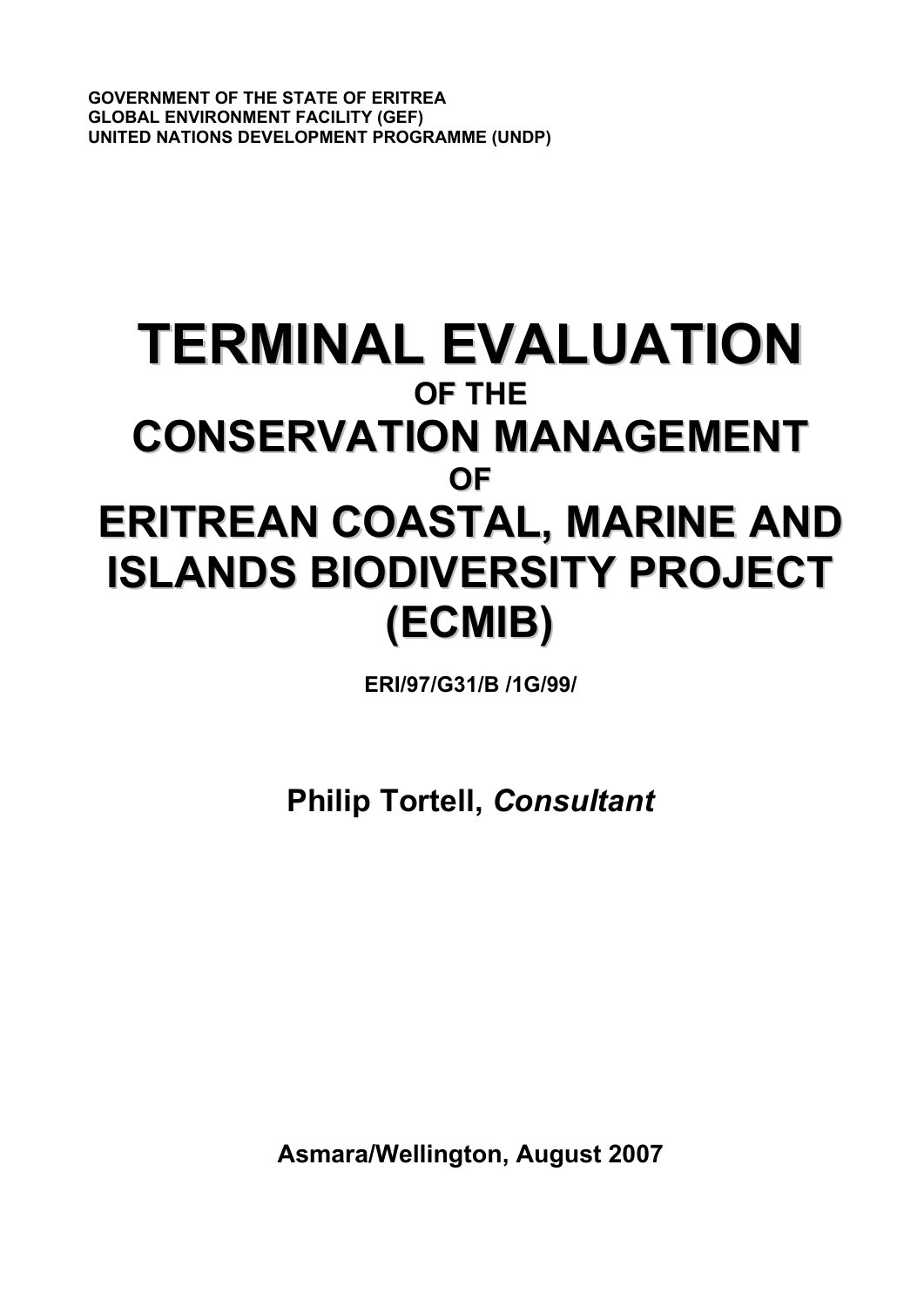# **ACKNOWLEDGMENTS**

I would like to acknowledge the tremendous assistance I received from many individuals and organizations in carrying out the evaluation.

Firstly, I would like to thank the staff of the ECMIB Project Management Unit, especially the Project Manager Kaleab Negussie and the Technical Advisor Alain Jeudy de Grissac, who received me warmly, shared their long experience of the project with me and provided me with all the documents and other information I requested. The Unit was also most helpful by arranging the schedule of appointments, hosting many of my meetings and assisting with logistics. I am also very grateful to all other project personnel who met with me, sometimes more than once, and who patiently provided me with all that I asked for. The insights provided by all those involved in the implementation of the ECMIB Project were invaluable.

I am grateful to Habtom Tewelde who looked after me very well. He took me from Asmara to Massawa and back, and made sure I arrived at all my appointments on time and safely. His observations, particularly on Massawa, were also very valuable.

I also would like to extend my thanks to all the officials from the Ministry of Fisheries, starting with HE the Minister, as well as officials from various other Government organizations dealing with National Development, Environment, Transport and Communications and Justice, together with Massawa Municipality, the National Union of Eritrean Youth and Students, and the new College of Marine Science and Technology, who shared their views and experiences of ECMIB and its various activities with me in a transparent manner and described their relationship with the project.

Finally, I would also like to thank the UNDP Environment team, led by Yoseph Admekom, and particularly Isaac Habte, for inducting me into and updating me on the intricacies of ECMIB, especially its turbulent first years, as well as for providing me with background documentation and briefings; Isaac was also my travelling companion, accompanied me to my meetings and always responded right away to the incessant questions and other requests which I made.

To all I am sincerely grateful.



*Philip Tortell Consultant Environmental Management Limited P O Box 27 433, Wellington, NEW ZEALAND Tel +64-4-384 4133, Fax +64-4-384 4022, Email [<tortell@attglobal.net>](mailto:tortell@attglobal.net)*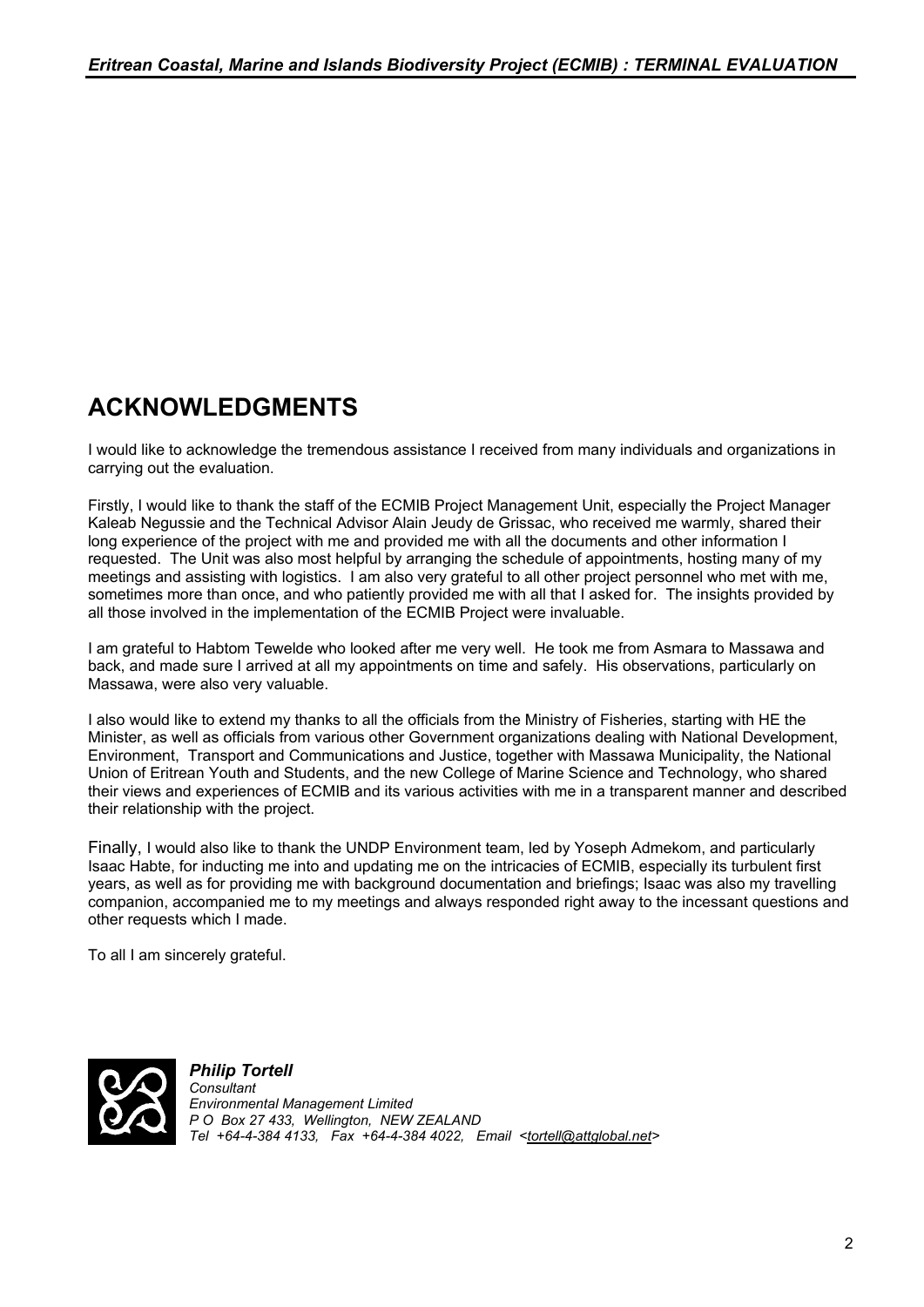# **CONTENTS**

|                                      | <b>ACKNOWLEDGMENTS</b>                                                                                                                                                                                                                                                                                                                                                                                                                                                                    | $\mathbf{2}$                                                                |
|--------------------------------------|-------------------------------------------------------------------------------------------------------------------------------------------------------------------------------------------------------------------------------------------------------------------------------------------------------------------------------------------------------------------------------------------------------------------------------------------------------------------------------------------|-----------------------------------------------------------------------------|
|                                      | <b>ACRONYMS AND ABBREVIATIONS</b>                                                                                                                                                                                                                                                                                                                                                                                                                                                         | 5                                                                           |
|                                      | <b>EXECUTIVE SUMMARY</b>                                                                                                                                                                                                                                                                                                                                                                                                                                                                  | 6                                                                           |
| 1<br>1.1<br>1.2<br>1.3<br>1.4        | <b>INTRODUCTION</b><br>Background<br>The Project<br><b>The Evaluation Mission</b><br>1.3.1 Evaluation objectives and Terms of Reference<br>1.3.2 Mission activities<br>Methodology of the evaluation<br>1.4.1 The approach adopted<br>1.4.2 Documents reviewed and consulted<br>1.4.3 Consultations with key stakeholders and government officials<br>1.4.4 Structure of this report                                                                                                      | 9<br>$\boldsymbol{9}$<br>10<br>11<br>11<br>11<br>12<br>12<br>12<br>13<br>13 |
| $\boldsymbol{2}$<br>2.1<br>2.2       | <b>FINDINGS: PROJECT DESIGN, REVIEWS AND REVISION</b><br>Project design<br>The Mid-Term Review and the Technical Management Review<br>2.2.1 The Mid-Term Review<br>2.2.2 The Technical Management Review                                                                                                                                                                                                                                                                                  | 13<br>13<br>14<br>14<br>16                                                  |
| 3<br>3.1<br>3.2<br>3.3<br>3.4        | <b>FINDINGS: PROJECT IMPLEMENTATION AND MANAGEMENT</b><br>Project governance<br>3.1.1 The project implementation framework<br>3.1.2 The Project Steering Committee<br>3.1.3 The Project Technical Committee<br>3.1.4 The Project Management Unit<br>3.1.5 The role of UNDP<br>Financial management<br>Stakeholder participation<br>Monitoring and evaluation<br>3.4.1 Project performance monitoring and adaptive management<br>3.4.2 The Logical Framework Matrix and outcome indicators | 16<br>16<br>16<br>17<br>18<br>18<br>20<br>21<br>22<br>23<br>23<br>24        |
| 4<br>4.1<br>4.2                      | <b>FINDINGS: RESULTS AND IMPACTS</b><br><b>Results achieved</b><br>The Development Objective<br>4.1.1<br>Immediate Objectives and Outputs<br>4.1.2<br>Project impacts<br>4.2.1 Global environmental impacts<br>4.2.2 National level impacts                                                                                                                                                                                                                                               | 25<br>25<br>25<br>26<br>29<br>29<br>29                                      |
| 5<br>5.1<br>5.2<br>5.3<br>5.4<br>5.5 | <b>FINDINGS: SUSTAINABILITY</b><br>Institutional sustainability<br><b>Financial sustainability</b><br>Knowledge management<br>Exit strategy<br>Replicability and follow-up<br>5.5.1 Replication<br>5.5.2<br>Follow-up project                                                                                                                                                                                                                                                             | 30<br>30<br>30<br>30<br>31<br>31<br>31<br>32                                |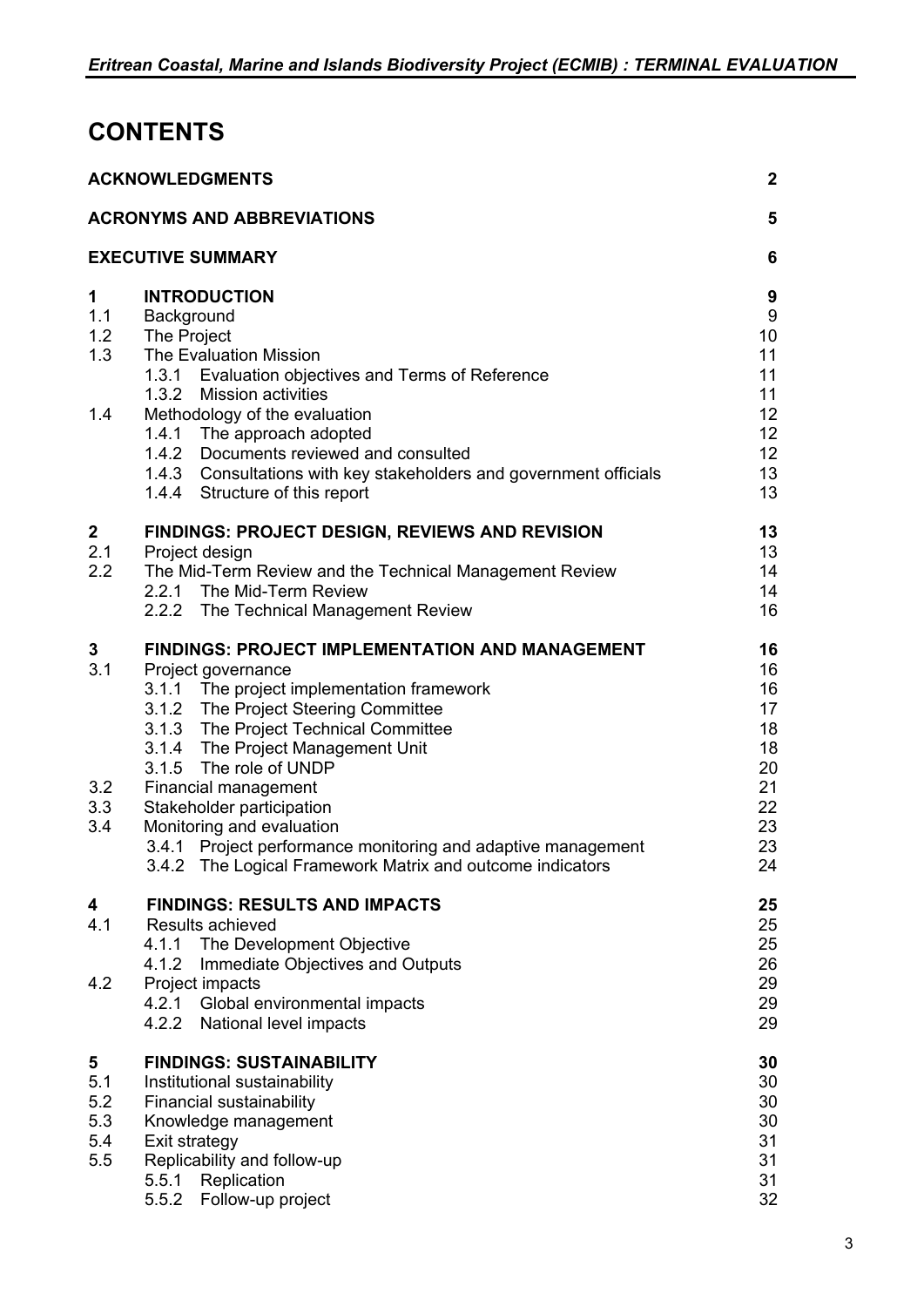| 6    | <b>CONCLUSIONS AND RECOMMENDATIONS</b>           | 33 |
|------|--------------------------------------------------|----|
| 6.1  | Project concept and design                       | 33 |
| 6.2  | Project governance                               | 33 |
| 6.3  | Project management                               | 33 |
| 6.4  | Achievement of targeted outputs and objectives   | 34 |
| 6.5  | Project monitoring and evaluation                | 34 |
| 6.6  | Financial management                             | 34 |
| 6.7  | Stakeholder participation, community empowerment | 34 |
| 6.8  | Capacity building and other Project impacts      | 35 |
| 6.9  | Sustainability                                   | 35 |
| 6.10 | Exit strategy                                    | 36 |
| 6.11 | Replicability and follow-up                      | 36 |
| 6.12 | Experience gained and lessons learnt             | 36 |

### **ANNEXES**

- 1 Evaluation Terms of Reference<br>2 Mission Schedule
- 2 Mission Schedule<br>3 Documents review
- 3 Documents reviewed<br>4 Persons consulted
- 4 Persons consulted<br>5 Management respo
- 5 Management response to reviews of the project<br>6 Training abroad, study tours, workshops and cor
- 6 Training abroad, study tours, workshops and conferences
- 7 International consultants
- 8 Main technical reports and documents produced by ECMIB
- 9 Exit strategy (as provided by project management)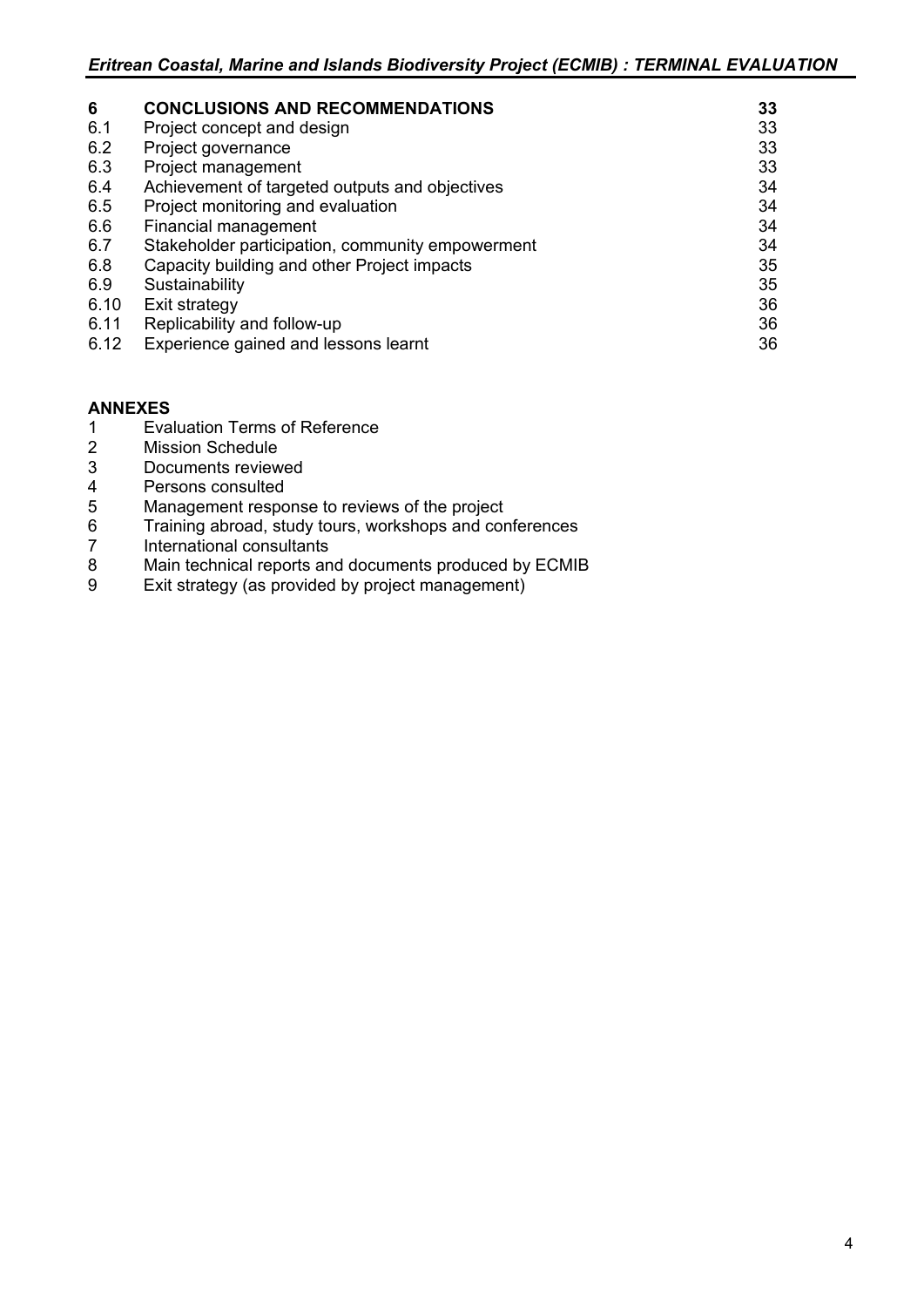# **ACRONYMS AND ABBREVIATIONS**

| APR             | <b>Annual Project Report</b>                                       |
|-----------------|--------------------------------------------------------------------|
| CMI             | Coastal, Marine and Island                                         |
| <b>CTA</b>      | <b>Chief Technical Advisor</b>                                     |
| DG              | <b>Director General</b>                                            |
| <b>ECMIB</b>    | Eritrea Coastal, Marine and Island Biodiversity (Project)          |
| EIA             | <b>Environmental Impact Assessment</b>                             |
| <b>GEF</b>      | <b>Global Environment Facility</b>                                 |
| <b>GIS</b>      | Geographic Information System                                      |
| <b>ICAM/ICM</b> | Integrated Coastal Area Management / Integrated Coastal Management |
| <b>ICZM</b>     | Integrated Coastal Zone Management                                 |
| LogFrame        | <b>Logical Framework Matrix</b>                                    |
| <b>MinFish</b>  | <b>Ministry of Fisheries</b>                                       |
| MPA             | <b>Marine Protected Area</b>                                       |
| MTR             | Mid-Term Review                                                    |
| <b>NEX</b>      | National Execution (of UNDP projects)                              |
| <b>NPM</b>      | National Project Manager                                           |
| N <sub>PC</sub> | <b>National Project Coordinator</b>                                |
| <b>NSC</b>      | <b>National Scientific Coordinator</b>                             |
| PCC/PSC         | Project Coordination Committee / Project Steering Committee        |
| <b>PIR</b>      | Project Implementation Report (for GEF)                            |
| <b>PMU</b>      | <b>Project Management Unit</b>                                     |
| <b>PPER</b>     | <b>Project Progress and Evaluation Report</b>                      |
| <b>PRIF</b>     | <b>Pre-Investment Fund</b>                                         |
| ProDoc          | <b>Project Document</b>                                            |
| <b>RAF</b>      | Resource Allocation Framework (of the GEF)                         |
| STAP            | Scientific and Technical Advisory Panel (of the GEF)               |
| TA.             | <b>Technical Advisor</b>                                           |
| <b>TPR</b>      | <b>Tri-Partite Review</b>                                          |
| UNDP-CO         | United Nations Development Programme Country Office                |
| <b>UNOPS</b>    | United Nations Office for Project Services                         |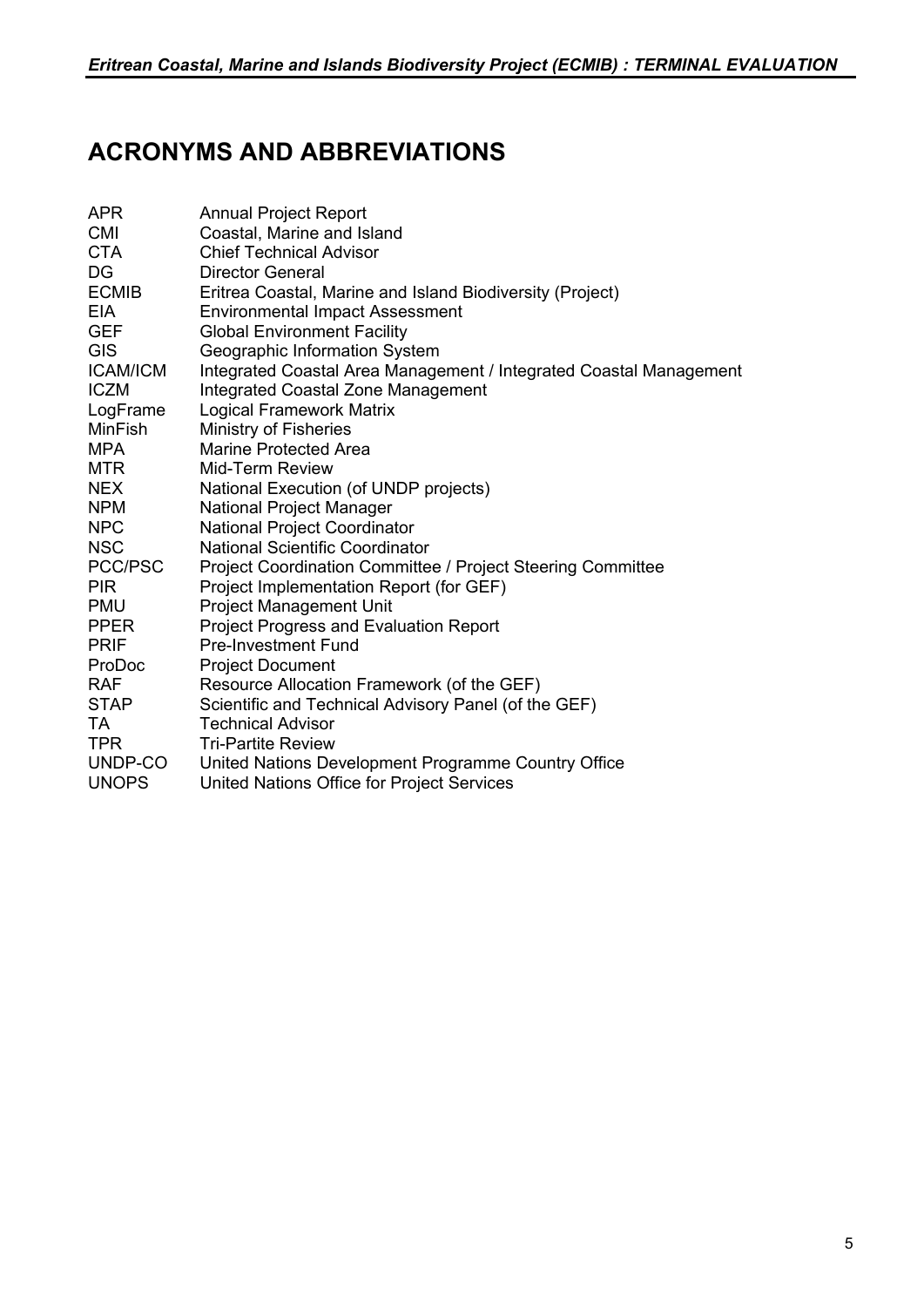# **EXECUTIVE SUMMARY**

This is the independent Terminal Evaluation of the project of the Government of Eritrea, supported by UNDP/GEF, on the Conservation Management of Eritrea's Coastal, Marine and Island Biodiversity, carried out in July/August 2007.

The project was originally a 5-year initiative executed by the Ministry of Fisheries with the Project Document signed in December 1998. However, implementation delays led to an extension to the It was designed to target the conservation and sustainable use of the globally significant biodiversity of Eritrea's coastal, marine and island ecosystems which were threatened by the rapid expansion of fisheries, tourism, and other developmental activities. The ECMIB Project has supported the sustainable development of Eritrea's coastal resources through a participatory management framework; the establishment of conservation areas and species protection programmes; an operational information system; and increased public awareness of the needs and benefits of CMI biodiversity. Following extensive reviews, the project was refocused towards an integrated coastal area management approach.

The original **Development Objective** as proposed by the ProDoc did not change :

*To ensure the conservation management of Eritrea's coastal, marine and island biodiversity*

However the Immediate Objectives did change from the original four and the revised ones were the following:

**Immediate Objective 1:** Up-to-date biodiversity information is used in CMI planning and management activities

**Immediate Objective 2:** Awareness increased at all levels (community groups, managers, administrators, and private sector) of the need for, the benefits of, and mechanisms to sustainably use and manage Eritrea's coastal, marine and island biodiversity resources

**Immediate Objective 3:** Policies for ICM programs developed and ICM approaches implemented in priority areas

**Immediate Objective 4:** A core of a national MPA network and species conservation programme established, and management of exotic species improved

For the first 3-4 years the project faced serious implementation difficulties – it achieved little and used up \$1.1 million in the process. This led the Mid-Term Review to recommend project closure as a serious option.

The project design is not perfect but is not seen as the cause of these difficulties. It is obvious in hindsight that the cause was lack of capacity. Possibly, the project was premature for Eritrea. It was known that capacity was weak at the time but the extent of this weakness was not appreciated. Project management, particularly human resources management, was the aspect that suffered most from weak capacity and this is still not very strong today. The significant achievements of the project in capacity building have been mainly in the technical sphere.

The situation was exacerbated by the fact that project governance overall has been somewhat frail. In particular, the Project Steering Committee (misnamed Project Coordination Committee) failed to provide the steering and guidance necessary to the project management.

However, one positive element in all this was the degree of commitment and ownership by the Government – these are still very strong today and augur well for the sustainability of the project's benefits after closure. Maybe because of this, or maybe because of the vision of stakeholders, the project was allowed to proceed when the Mid-Term Review recommended closure and when the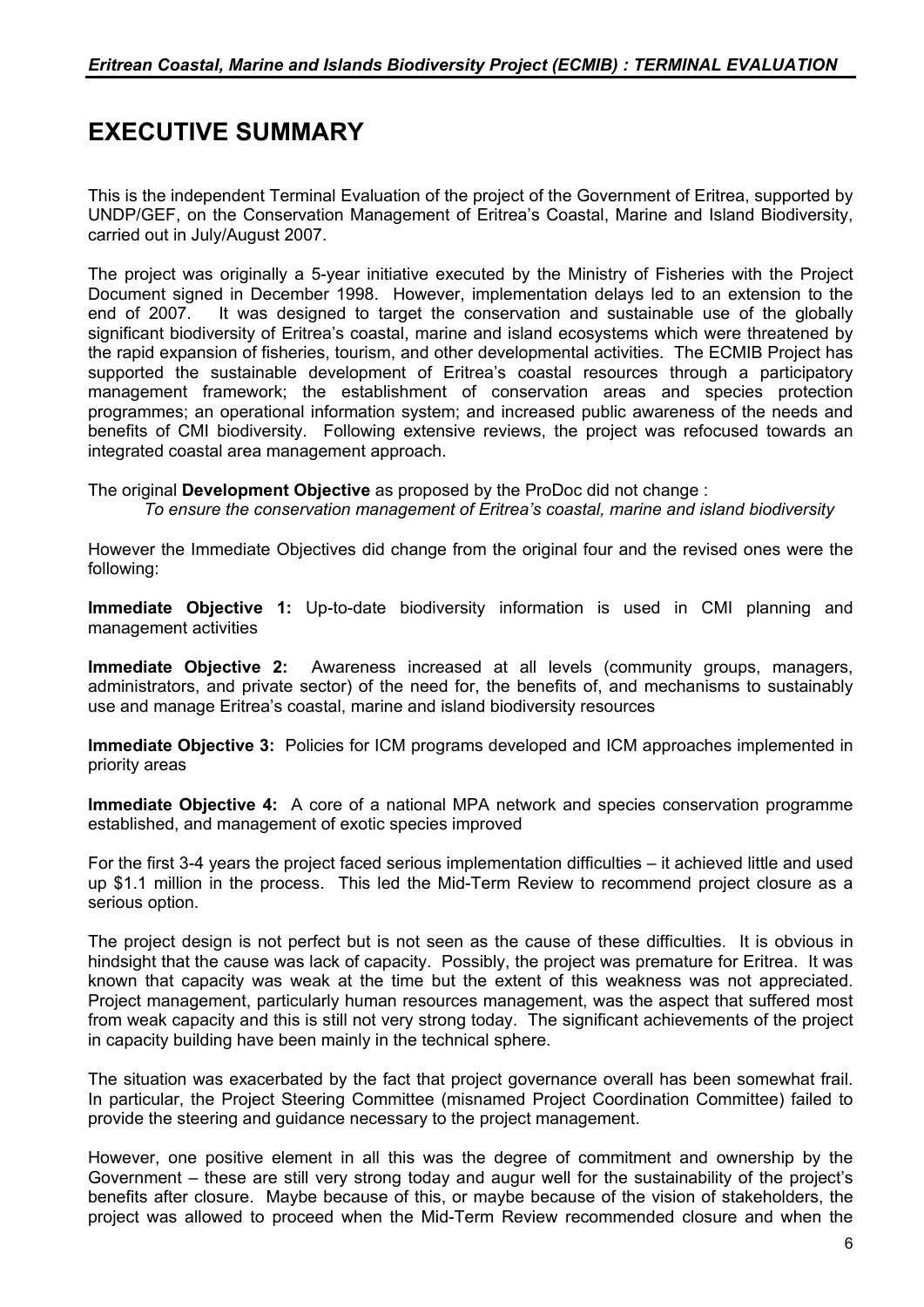Technical Management Review found virtually nothing positive about management. This was very risky for UNDP and GEF, as well as for the Government. A prematurely closed project looks bad for everyone, but a project which is allowed to proceed and then fails is an even worse embarrassment.

In the event, the faith and optimism of those who made the decision, have been vindicated and the turnaround is absolutely dramatic, the results very impressive.

Circumstances did change somewhat, and a lot of learning happened very quickly, but the transformation from a failure to a success is widely acknowledged as the result of knowledgeable and dedicated individuals. The successful achievement of the Project's Objectives is a credit to all who have been involved.

Progress towards the Development Objective is satisfactory and if the project develops an effective exit strategy that strengthens the chances of its products being sustainable, progress towards the Development Objective could even be considered as highly satisfactory.

The project has also been clearly successful with regards to Objectives 1 and 3. Objective 4 is unlikely to be achieved fully since it was a very ambitious objective but good progress has been made. Objective 2 is an enigma – the Outputs have been achieved, but it cannot be ascertained whether the Objective has been achieved. This is due to the poor selection of indicators and recommendations have been made regarding this to the project team.

By the time of project closure it is likely that three of the four Immediate Objectives would have been fully achieved, and the fourth one is likely to be only partly achieved. Overall achievement of the Immediate Objectives is considered to be between satisfactory and highly satisfactory.

By virtue of where it is being implemented, the benefits accruing from this project have a global dimension. The high degree of endemism (highest of any oceanic water body in the world), the rich diversity of some groups (richest diversity west of Indonesia) and its most interesting geological features, make the Red Sea truly unique ecologically – if these species and ecosystems cannot be protected here, they cannot be protected anywhere else, and the project has initiated the protection process.

At the national level, the project will leave behind a very valuable legacy to the Government and people of Eritrea – an effective, balancing mechanism through which to obtain the maximum benefit from the coastal environment, with the minimum impact, on a sustainable basis. The project has had a significant impact on the capacity to manage coastal resources, including a significant parcel of new data, information and knowledge. It has also established a consensual and collaborative institutional framework (comprising policy, legislation and procedures) within which various sectors including government, private and community can come together and target the common good. The time frame within which this has been achieved makes it a particularly impressive achievement. Finally, the project leaves behind a heightened awareness and sensitivity, at various levels, of the values and vulnerabilities of Eritrea's Red Sea coastal resources

These benefits are considered sound and with a good exit strategy should be sustainable. The basis for this assumption is the widespread sense of ownership and commitment that the evaluator has met with in all Government officials he has consulted. Right from HE the Minister of Fisheries down, there is no hesitation in affirming the Government's commitment to the continuation of the good work of the project. The evaluator concludes that all indications are in favour of sustainability of the project benefits.

However, in spite of the current auspicious situation, the work is still not finished, and the time left is not very long. The project should leave behind a very valuable legacy to the Government and people of Eritrea, but sustainability is not yet guaranteed. The gains in capacity – institutional as well as human; the gains in legislation, procedures and systems; and the gains in philosophy and approaches, need to be safeguarded by an effective exit strategy which aims for: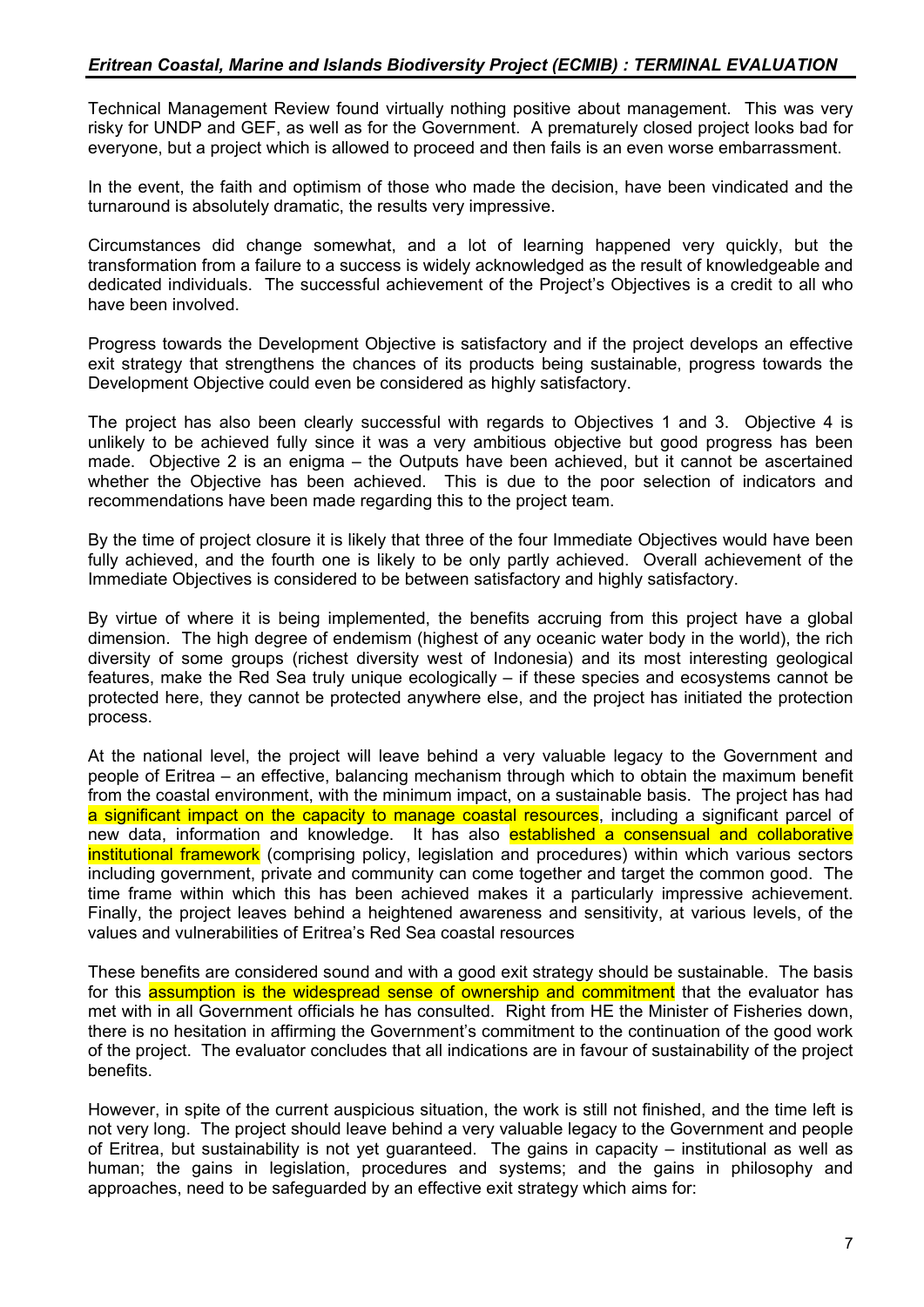- a structured close-down of the project,
- a managed handing-over,
- a rational allocation of assets with recognition and receipts
- an exchange of appreciation and commitment letters, especially from beyond the Ministry of **Fisheries**
- more work on financial sustainability (without relying on fines and penalties as a source of income)
- an assessment of staff performance leading to a reference they can take with them
- an effective knowledge management system
- a more inclusive approach to communities with meaningful participation (not just information)
- a viable proposal to overcome the potential gap between the end of the project and the commencement of follow-up activities

While the Government commitment is beyond question, it will be some time before the necessary resources can be made available, and an even longer time before a degree of self-funding can be attained to support the integrated coastal area management developed by the project.

In the short term, the Government requires support to continue developing the ICAM system until such time as it can run it on its own. This support will ensure that the investment made by UNDP and the GEF through ECMIB, will be safeguarded. Moves are already underway to develop the concept for such further assistance from GEF under the RAF for Eritrea. In order to make sure that the momentum generated by the project is not lost, the minimum requirement is for modest assistance until such time as more structured support is obtained from the GEF or elsewhere. It would be prudent to plan for this assistance to be available for 18-24 months and comprise a total of about US\$1.0 million.

Of the numerous experiences generated by the project that are worth recording, the following are considered as the five most salient ones:

- A participatory approach overcomes the cynicism and suspicion often felt by line ministries when the development of ICAM is led by an existing ministry. True participation also results in ownership arising out of the various collective decisions that have to be taken.
- It is comparatively easier to identify and address capacity needs of a technical nature; conversely, managerial, leadership and management capacity is harder to assess, but it is even more important for project success.
- A good, collaborative relationship between the NPM and the CTA is probably the most important single element of project management – it can make or break the project.
- National Execution (NEX) of projects must be preceded by a capacity needs assessment and the identified needs must be addressed before NEX can be expected to function successfully.
- Adequate time and resources for inception, setting-up, and similar pre-operational phase activities of a project are crucial, particularly where capacity is known to be weak.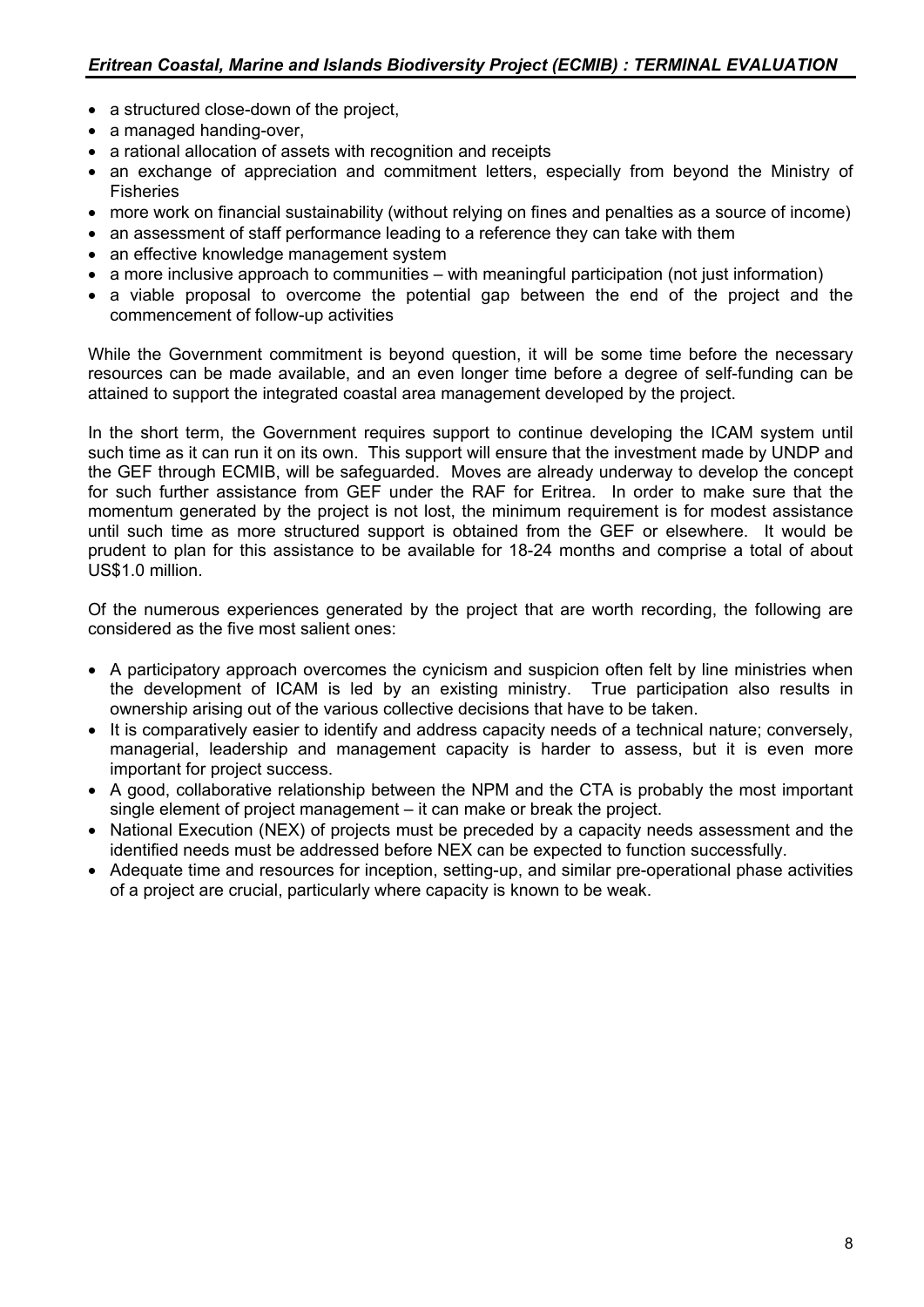# **1. INTRODUCTION**

# **1.1 Background**

 $\overline{a}$ 

The Project Document (ProDoc) describes how Eritrea, which won its independence in 1993, is one of world's poorest nations with an average per capita income for the country's 3.5 million people estimated at the time of project formulation in 1994, to have been US\$70 -150. The ProDoc continues by saying that the primary economic development opportunities for Eritrea lie in its coastal, marine and island (CMI) areas, and that these opportunities include fisheries, trade, petroleum, services and tourism. The development of these sectors could have significant impacts on the environment of the Red Sea as a whole, as well as on the globally important biodiversity of Eritrea's CMI area. As a result, Eritrea is committed to ensuring that this development is sustainable, the quality of the Red Sea environment as a whole is maintained, and that the integrity of its coastal, marine and island biodiversity is not compromised.

Eritrea's 1,200 km coastal plain ranges from 20-60km in width and contains 59% of the country's land area. It is largely underdeveloped due to its arid nature and the absence of any permanent rivers. The total coastal mainland population was estimated by the ProDoc to be 73,000, including 35,000 people in Assab (the strategic southern port city), 20,000 in Massawa (Eritrea's other deep-water port) and 15,000 in scattered settlements in between. Only ten out of about 350 Eritrean islands are inhabited, with a total population of about 2,600 in 20 villages. At the time of project development, existing infrastructure was limited and levels of fishing were thought to have little environmental impact. However, major developments were either already in progress (fisheries) or were being planned (oil and tourism).

The Red Sea supports the highest degree of endemism of any oceanic water body in the world - an estimated 18% of 1,250 fish species and 20% of 220 coral species. Although biodiversity research in the region is fairly recent and has largely been conducted in the northern half of the Red Sea, Sheppard *et. al*.[1](#page-8-0) noted that some groups of Red Sea organisms comprise the richest marine diversity west of Indonesia. However, because of its relatively small size, limited oceanographic circulation and high endemism, the Red Sea as a whole is particularly susceptible to pollution, loss of species and reduction in ecosystem productivity according to Sheppard *et.al.* op. cit.

Eritrea's CMI area covers more than 121,000km2, includes more than 350 offshore islands and 1,350km of coastline (18% of the Red Sea continental coastline) not including the islands. The extensive coral reefs, seagrass meadows and mangroves support globally important biological diversity and maintain the ecological stability and productivity of the CMI systems. Despite limited research, more than 250 species of reef fish from 49 families and 110 marine and shore bird species from 41 families have been recorded. The 210 islands of the Dehalak Archipelago support globally significant breeding populations of turtles and dugongs and serve as breeding, nesting and wintering sites for European, African and Asian migratory birds. Healthy relict populations of Eritrea's larger wildlife species, e.g. gazelle and wild ass, have also been found in the coastal and island areas.

The Dahlak Archipelago and its geological twin, the Farasan Archipelago in Saudi Arabia, are relicts of large Pleistocene reef platforms that have been modified over time by tectonic displacement and erosion. These platforms provide the substrata for modern reef development and their varied topography includes sand banks, shoals, shallow cemented areas, and large gullies up to 150m deep, which cut into the archipelagos and support unusual species. The Red Sea is the only semienclosed water body in the world containing such archipelagos. While the Saudi islands are extensively developed, the Dahlak region is underpopulated and pristine, providing an ideal baseline for biodiversity research and conservation. As a result, the entire Dahlak Archipelago has been proposed as a marine reserve (UNEP/IUCN)<sup>[2](#page-8-1)</sup>.

<span id="page-8-0"></span><sup>1</sup> Sheppard, C., Price, A. and Roberts, C. (1992) *Marine Ecology of the Arabian Regions: Patterns and Processes in Extreme Tropical Environments*. Academic Press, San Diego, 359 pp.

<span id="page-8-1"></span><sup>2</sup> UNEP/IUCN (1988) *Coral Reefs of the World. Vol 2: Indian Ocean, Red Sea and Gulf.* UNEP Regional Seas Directories and Bibliographies. IUCN, Gland, Switzerland and Cambridge and UNEP, Nairobi, 389 pp.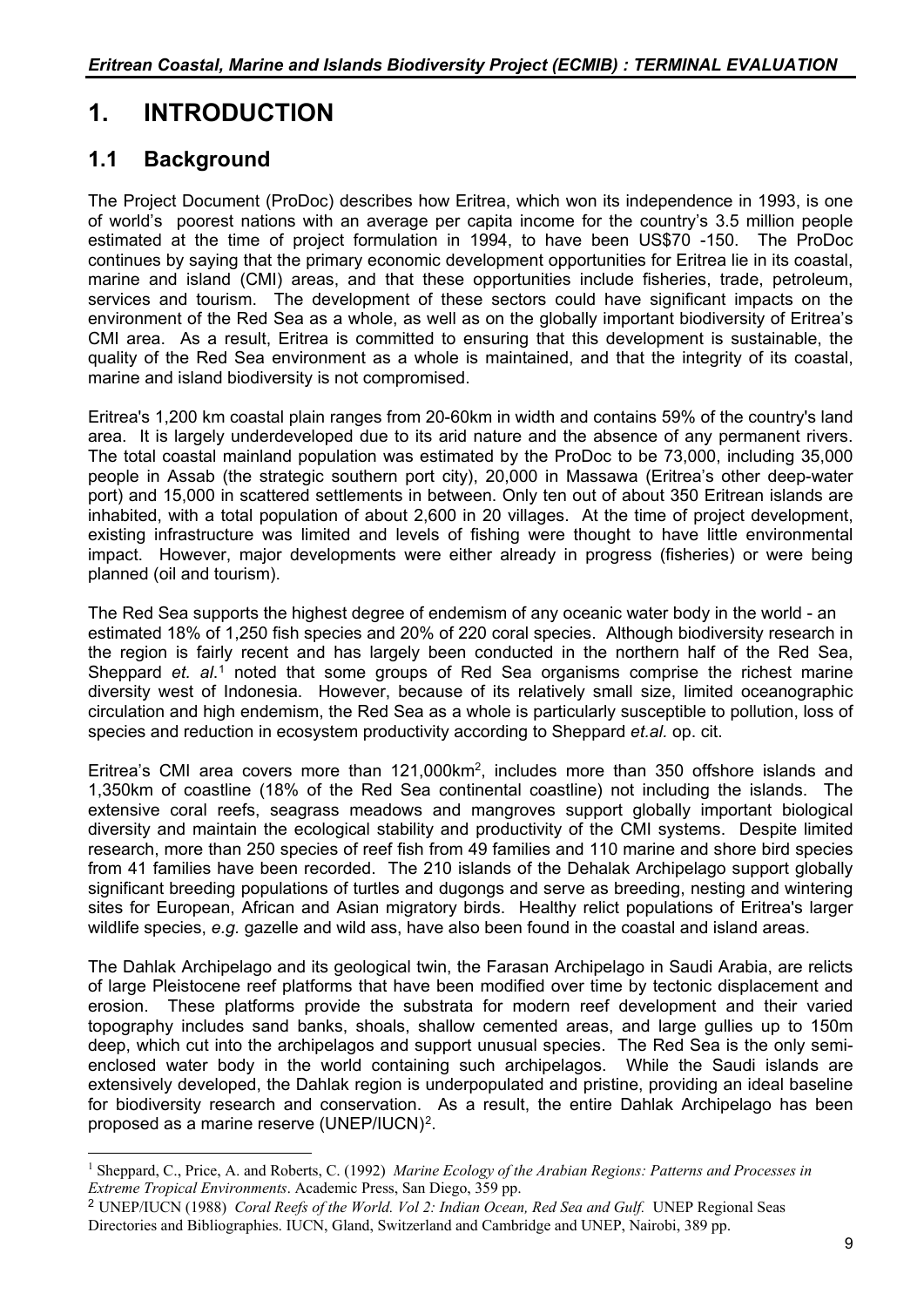# **1.2 The Project**

 $\overline{a}$ 

The Conservation and Management of Eritrea's Coastal, Marine and Island Biodiversity (ECMIB) Project was originally a 5-year initiative of the Government of the State of Eritrea funded by the Global Environmental Facility (GEF), implemented by the United Nations Development Programme (UNDP) and executed by the Ministry of Fisheries (MinFish). The Project Document was signed by the Ministry of Fisheries and the office for Macro Policy and International Cooperation (now the Ministry of National Development) and UNDP/GEF in December 1998. Implementation delays led to approval to extend the project to the end of 2007.

The project, with a total budget of US\$5 million, is designed to target the conservation and sustainable use of the globally significant biodiversity of Eritrea's coastal, marine and island (CMI) ecosystems. These were threatened by the rapid expansion of fisheries, tourism, and other developmental activities. The ECMIB Project has supported the sustainable development of Eritrea's CMI resources through a participatory management framework; the establishment of conservation areas and species protection programmes; an operational information system; and increased public awareness of the needs and benefits of CMI biodiversity.

The ECMIB Project encompassed four principal components to achieve its overall development objective, each leading to an immediate objective as follows:

1 **Building a CMI Information System:** Establish a system for ensuring that up-to-date biodiversity information is used in all coastal, Marine and island planning and management activities 2 **Awareness of Biodiversity value:** Increase, at all levels, awareness of the need for sustainable management of Eritrea's coastal marine and island biodiversity resources

3 **CMI Management Framework:** Develop a comprehensive, integrated and participatory management framework for the conservation management and sustainable development of Eritrea's coastal, marine and island biodiversity

4 **Conservation of special habitats and species:** Develop and implement a participatory management programme for critical conservation areas and for habitats and species of special concern outside conservation areas

According to the Project Document, the vision espoused by the Project was:

*"an overall management framework for Eritrea's coastal, marine and island areas … to ensure that during the current rapid development of Eritrea's coastal, marine and island environment, the globally significant biodiversity is maintained … the development of awareness, together with the necessary skills and capacities of Eritrean stakeholders, to put in place conservation areas and habitat and species conservation programmes, as well as an appropriate overall management framework for the coastal, marine and island environment … strong communication and cooperation between all government agencies, the private sector, and local communities; a development and zoning plan; an understanding of and action plans for addressing development impacts on the CMI environment; EIA guidelines; a strategy for sustainable financing of CMI conservation activities; and effective mechanisms for regional and international collaboration …a marine protected areas system … including initially three conservation management areas, as well as programmes for the conservation of important habitats and species outside protected areas … baseline inventory and information system which currently focuses on fisheries stocks will be extended to cover all marine biological diversity, a baseline data set on Eritrea's CMI biodiversity will be completed, and this information will be widely available and used in sectoral planning … all stakeholders, schoolchildren, and the public will have a broad understanding of the need for, benefits of, and how to sustainably manage CMI biodiversity."*

This biodiversity project fell within GEF Operational Programme No.2: Coastal Marine and Freshwater Ecosystems. It promoted the conservation and sustainable use of the globally important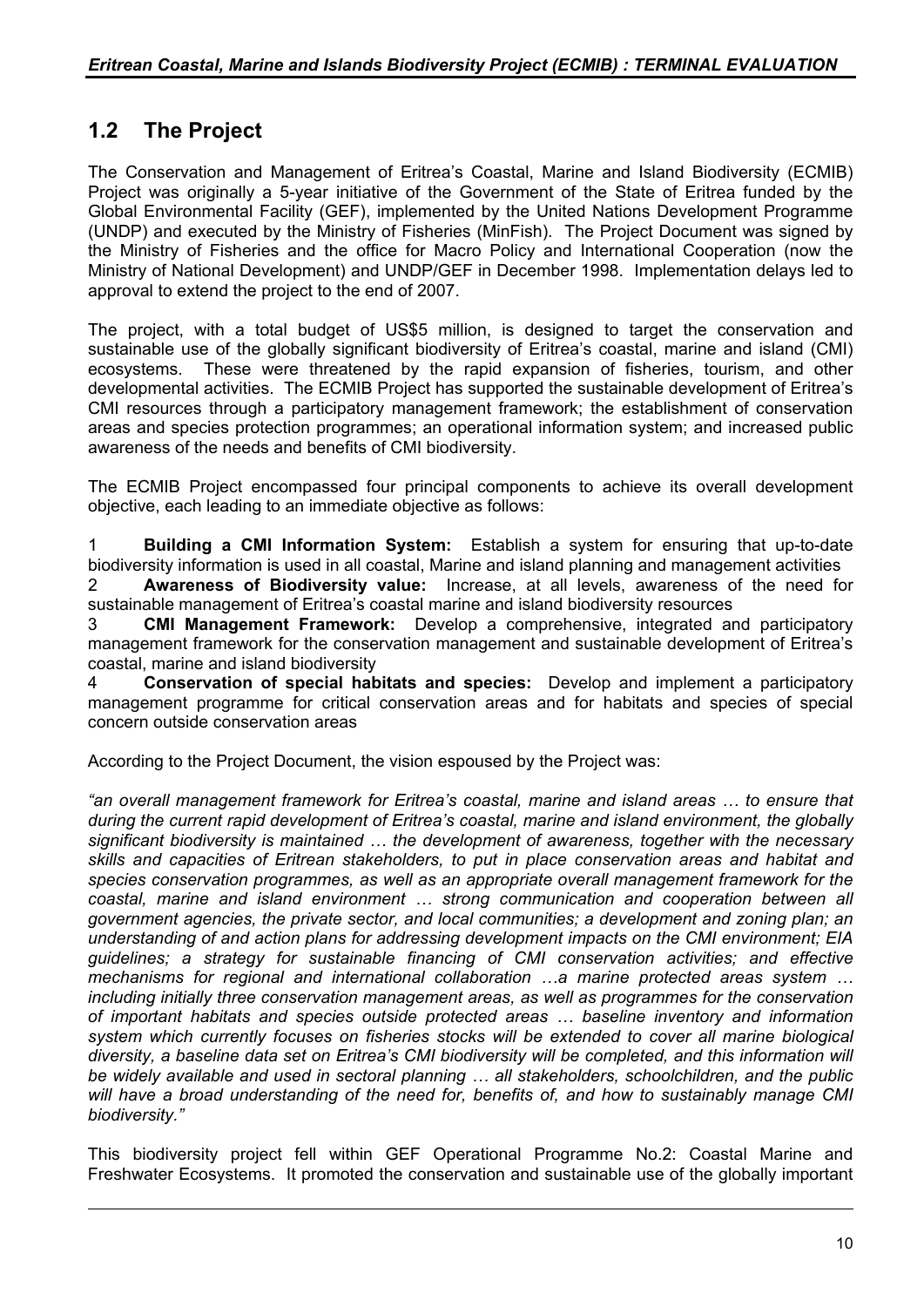biological diversity of Eritrea's coastal, marine and island ecosystems in the Red Sea. The project remains relevant today in spite of the new Strategic Priorities of GEF for Biodiversity (Strategic Objective 1 on Protected Areas and Strategic Objective 2 Mainstreaming Biodiversity into Productive Sectors).

In addition, the project contributed to Eritrea's response to the obligations it took on when it signed a number of international conventions and agreements such as the Convention on Biological Diversity (CBD), the Convention on International Trade in Endangered Species (CITES) and the Ramsar Wetlands Convention.

# **1.3 The Evaluation Mission**

## **1.3.1 Evaluation objectives and Terms of Reference**

This evaluation was commissioned by the UNDP Country Office in Eritrea as the GEF Implementing Agency for the ECMIB Project, as required by the procedures of the GEF, the main funding source. The objectives of this Terminal Evaluation are to be found in the Terms of Reference in Annex 1. Following are the operative objectives of the evaluation based on the Terms of Reference:

- 1. Assess overall performance and review progress towards the project's objectives and outcomes
- 2. Analyze the implementation arrangements and identify strengths and weaknesses in project design and implementation
- 3. Assess the sustainability of results
- 4. Make recommendations on measures that could have increased the likelihood of success
- 5. Make recommendations on the design of future projects of a related nature
- 6. Identify and document the successes, challenges and lessons learned
- 7. Advise on activities for a transition phase, replication strategy and ongoing sustainability of the ECMIB initiatives
- 8. Assess the need for possible future GEF assistance and provide guidance for future GEF interventions

## **1.3.2 Mission activities**

Work on this evaluation commenced on Sunday 08 July 2007 from homebase with assignment planning, preparation of the schedule of work, interpretation of the Terms of Reference, documents review and websites searches. Saturday 14 and Sunday 15 July were spent travelling to Eritrea and the evaluator arrived in Asmara in the evening of Sunday 15 July. Monday 16 July was taken up with a series of briefing and introductory meetings and on Tuesday 17 July the evaluator travelled to Massawa where the project is based.

The evaluator was in Massawa from Tuesday 17 July until Saturday 21 July when he travelled back to Asmara. The time in Massawa was devoted to an extensive programme of consultations with project personnel, stakeholders and others.

On returning to Asmara, the evaluator spent a further week during which he conducted further consultations with key stakeholders and undertook the drafting of the Evaluation Report. A presentation of findings was made to the PCC and other stakeholders on Friday 27 July. The evaluator provided a final draft of the Evaluation Report to the UNDP on Tuesday 31 July, having departed Asmara on Sunday 29 July. Following a brief period for comments on the draft, the Evaluation Report was finalized and dispatched in early August 2007.

The full Schedule for this assignment is in Annex 2.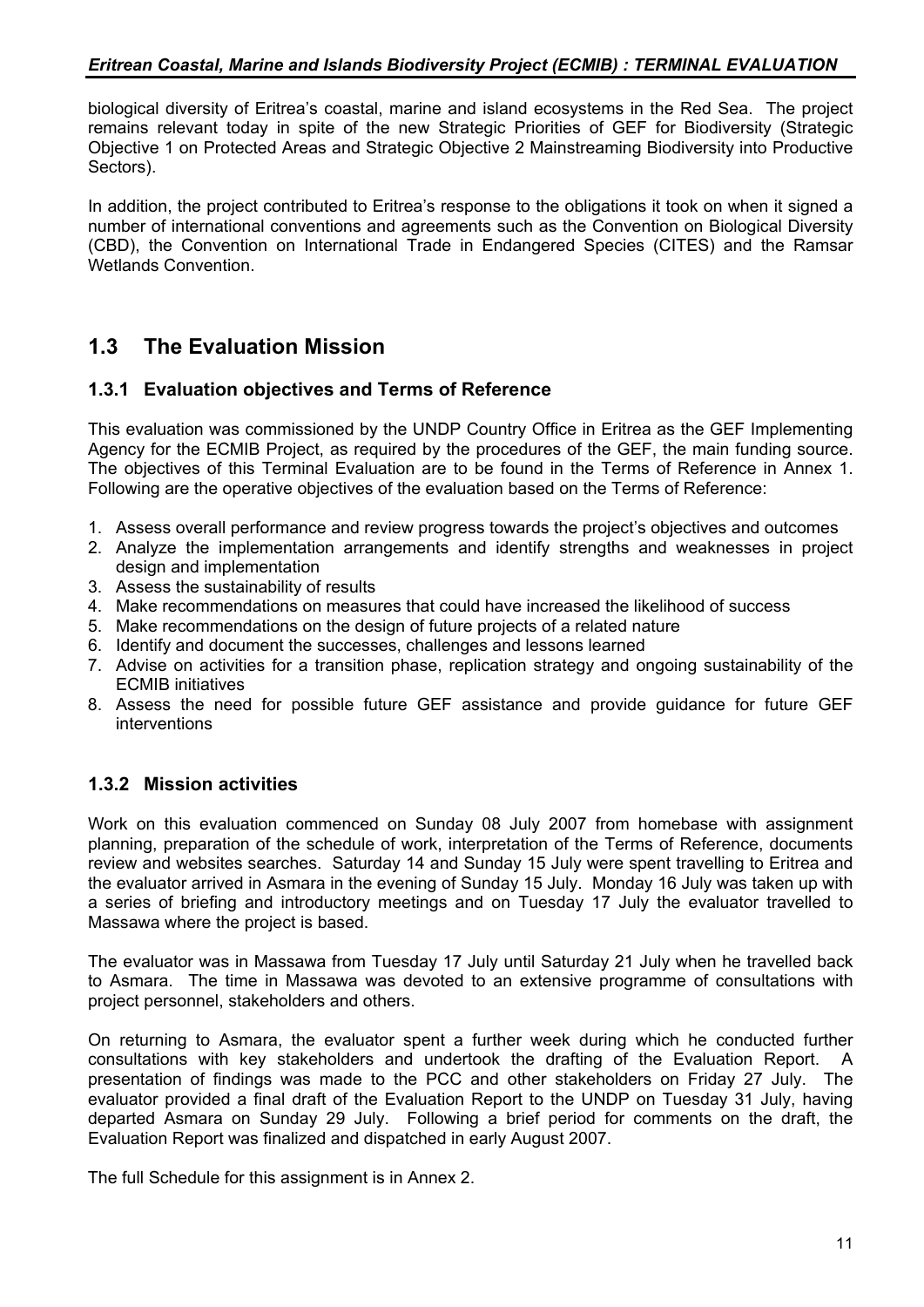# **1.4 Methodology of the evaluation**

# **1.4.1 The approach adopted**

Overall guidance on terminal evaluation methodologies is provided by the UNDP Handbook on Monitoring and Evaluation<sup>3</sup>. The evaluator based his approach on this quiding document together with the ToRs, and in consultation with UNDP Eritrea.

This has been a participatory evaluation and opinions and information were obtained through the following activities:

- Desk review of relevant documents and websites
- Discussions with UNDP Eritrea senior management
- Consultation meetings with Central and Local Government and other stakeholders and partners
- Visit to the project office in Massawa and discussions with project personnel, as well as with government officials, community members and other stakeholders and beneficiaries

According to the Handbook[4](#page-11-1), *"Project evaluations assess the efficiency and effectiveness of a project in achieving its intended results. They also assess the relevance and sustainability of outputs as contributions to medium-term and longer-term outcomes. Project evaluation can be invaluable for managing for results, and serves to reinforce the accountability of project managers. Additionally, project evaluation provides a basis for the evaluation of outcomes and programmes, as well as for strategic and programmatic evaluations and ADRs, and for distilling lessons from experience for learning and sharing knowledge. In UNDP, project evaluations are mandatory when required by a partnership protocol, such as with the Global Environment Facility"*. As a result, all full and mediumsize projects supported by the GEF undergo a terminal evaluation upon completion of implementation.

As this is a terminal evaluation, it would normally be expected to go back to the original formulation stages of the project and its ProDoc. However, as this is the third evaluation (there has been a Mid-Term Review<sup>[5](#page-11-2)</sup> and a Management Review<sup>[6](#page-11-3)</sup>) for the project, this Terminal Evaluation has focused particularly (although not exclusively) on the period following the other evaluations, *i.e.* post 2004. In addition, since lack of capacity has been acknowledged widely as the root cause of the problems faced by the project in its early days, the evaluation has concentrated especially on capacity.

# **1.4.2 Documents reviewed and consulted**

 $\overline{a}$ 

The evaluator was provided with an initial list of documents by the Project Team. Further advice on relevant documents was provided by UNDP. The evaluator sought additional documentation to provide the background to the project, insights into project implementation and management, a record of project outputs, etc. The list of salient documents reviewed and/or consulted by the evaluator is in Annex 3 which also contains a reference to the project website which was visited and reviewed.

<span id="page-11-0"></span><sup>3</sup> *Handbook on Monitoring and Evaluating for Results* (2002) United Nations Development Programme Evaluation Office <sup>4</sup> *Op. cit.*

<span id="page-11-2"></span><span id="page-11-1"></span><sup>5</sup> Wells, Sue and Magnus Ngoile (2004) *Final Report to UNDP of Mid-Term Review*. Conservation and Management of Eritrea's Coastal, Marine and Island (CMI) Biodiversity Project

<span id="page-11-3"></span><sup>6</sup> Njeru, Alphan (2004) *Technical Management Review Report*. Eritrean Coastal, Marine and Island Biodiversity (ECMIB) Project. PricewaterhouseCoopers Limited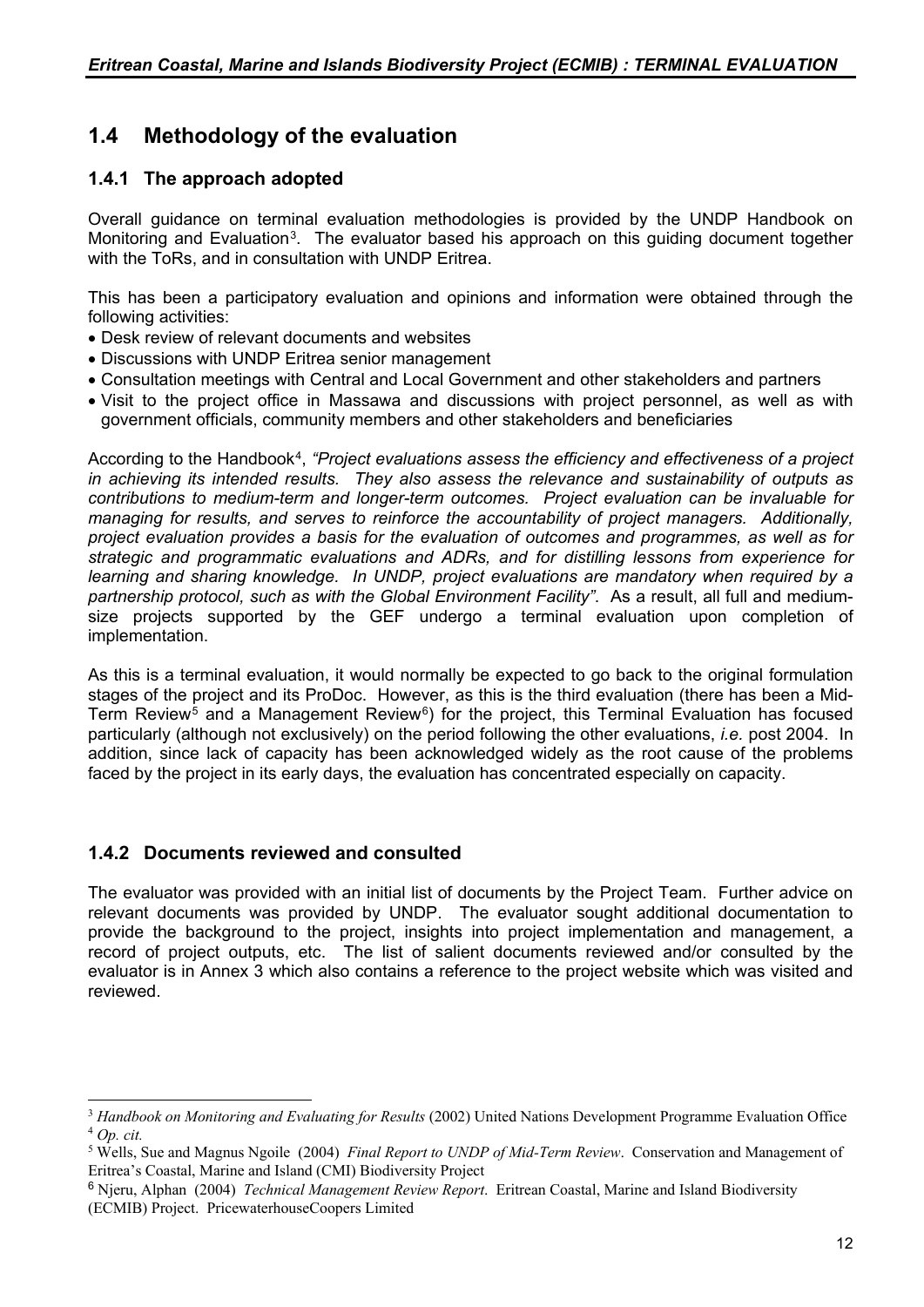# **1.4.3 Consultations with key stakeholders and government officials**

Consultations by the evaluator took place mainly in Massawa. However, meetings were also held in Asmara.

The evaluator consulted 28 individuals in all. These came from a wide spectrum of sectors associated with the project – from within UNDP, Central Government organizations, Local Government organizations, NGOs and one community organization. Most meetings followed the same pattern, namely, a brief introduction on the purpose of the mission followed by an identification of the relationship that the consultee had with the Project, if any, and his/her views on the Project.

A full list of persons met and consulted by the evaluator is to be found in Annex 4.

It is also worth noting that there were four submissions of comments on the draft Report. These comments were consolidated and taken into account fully when the final Report was being prepared. Feedback to those who made comments was provided.

# **1.4.4 Structure of this report**

The evaluator analyzed the information obtained and presented a preliminary report for discussion and feedback. Following this, this report was finalized with the benefit of the input received.

This report is intended primarily for UNDP CO in Eritrea and the GEF. It is structured in three main parts. Following the Executive Summary, the first part of the report comprises an Introduction which also covers the methodology of the evaluation and the development context of the project. The next part covers the Findings and is made up of a number of discrete but closely linked sections following the scope proposed for project evaluation reports by the UNDP Guidelines. The final part comprises the Conclusions and Recommendations. A number of annexes provide additional, relevant information.

# **2 FINDINGS: PROJECT DESIGN, REVIEWS AND REVISIONS**

# **2.1 Project design**

The project design, as illustrated by the ProDoc version available to the evaluator, is basically quite sound. It is well laid out and in general it is easy to follow. As the STAP Review said at the time *"the project has been carefully put together"*.

The project structure is logical. According to the text and the LogFrame annex of the ProDoc, the project has one overall Development Objective, four Immediate Objectives, one under each of the four Components, a number of Outputs are identified under each Objective and various Activities are prescribed for each Output.

Unfortunately, terminology (as often) has been used loosely in terms of this project and this can create confusion. This is not helped by the fact that development agencies (UNDP and GEF) use different terminology, and that the terminology of each of them has been changed in recent times.

As noted above, there are four Immediate Objectives, and not 21 as suggested by the MTR. What the MTR refers to as Objectives are in fact Outputs, which is what they are correctly called in the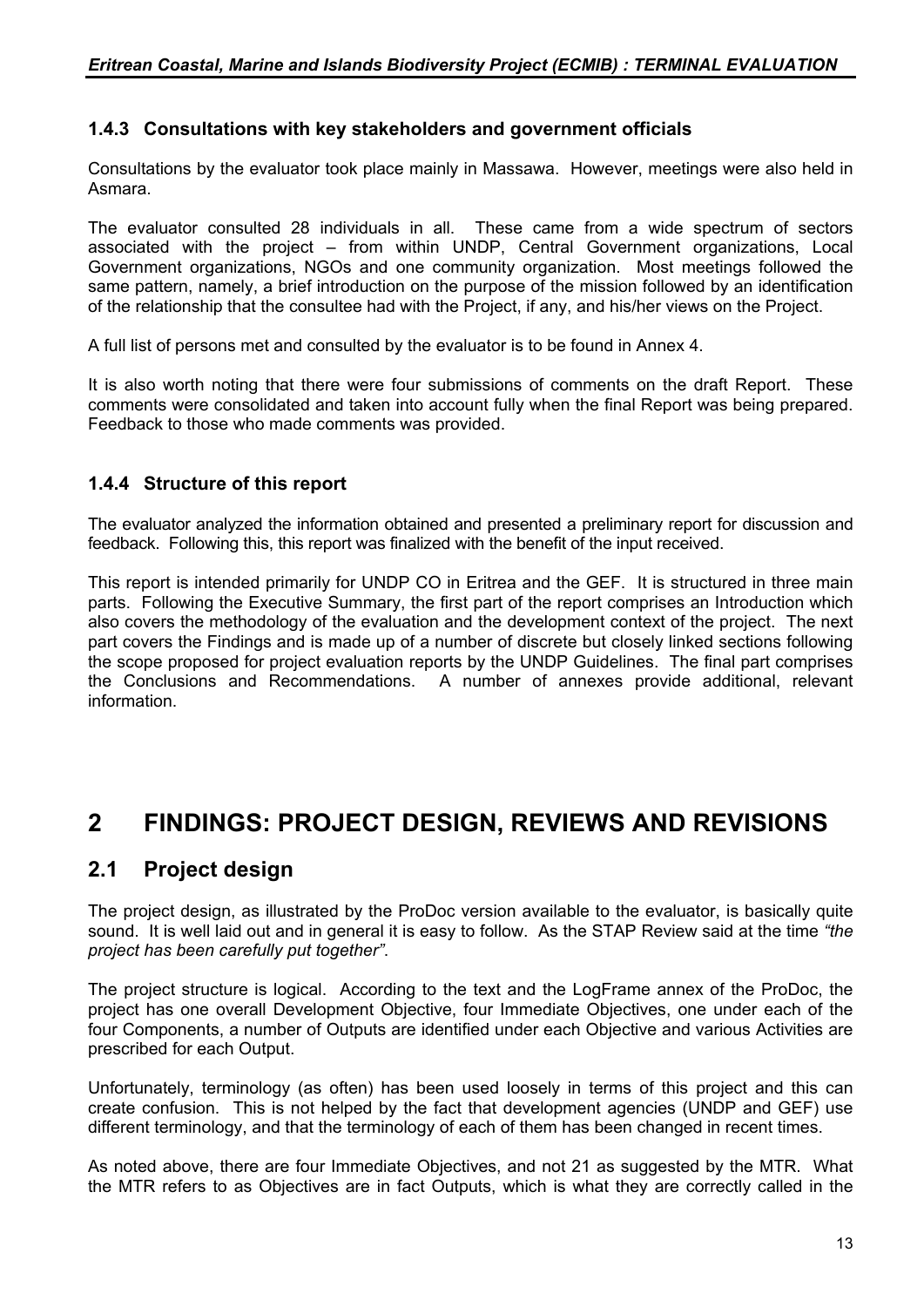ProDoc and its LogFrame. Outputs are tangible, achievable products which contribute to one or more Objective/s. Almost without exception, the Outputs put forward in the ProDoc fit this definition.

The reference by the MTR to 68 Activities is correct. Activities are actions or tasks that must be carried out in order to achieve a specific Output. The project formulators may have provided more detail than was absolutely necessary in determining so many Activities, and in so doing the ProDoc could have constrained the flexibility of the project manager in planning for project implementation. However, all the Activities appear relevant and practical and mostly obvious if the respective Outputs were to be achieved.

Other elements of the project design such as the timescale, the proposed budget and the implementation framework could have been stronger and these are discussed in more detail in their respective sections below.

The biggest criticism of the project design could probably be levelled at its failure to recognize the real extent of the weak in-country capacity, having identified this as a risk. The ProDoc says that the PRIF phase *"carefully assessed"* capacity building needs, and goes on to say *"PRIF activities have strengthened these in both the MFish and the DOE, they are still limited and the activities of the project have been carefully phased to take these into account and ensure that all project activities can be successfully achieved"*. Unfortunately, these assessments seem to have been limited to technical capacity, and since UNDP did not carry out a specific capacity needs assessment before the project was assigned for national execution (NEX), the need for capacity in project management, project governance and project implementation in general, was not identified.

The situation was exacerbated by a further deterioration in capacity  $-$  it actually got worse for a while as graduates left the Ministry of Fisheries and staff left the University Marine Department.

# **2.2 The Mid-Term Review and the Technical Management Review**

Having started this evaluation at the beginning with the ProDoc, the evaluator wanted to skip the first few unproductive years of the project since these had been the focus of a Mid-Term Review and a Technical Management Review. Project management was therefore invited by the evaluator to provide a response to these two reviews and the full tabulated responses are found in Annex 5. Following is a synopsis of the two reviews and of the management response.

# **2.2.1 The Mid-Term Review**

The Mid-Term Review (MTR) was carried out in November/December 2003 and the report presented in January 2004.

The MTR noted the objective of the project and its four principal components and determined that 21 objectives and 68 activities were involved. An early conclusion of the MTR was that *"given the*  pristine nature of the coastal environment and the optimism engendered by the declaration of *independence in 1993, the project objective and components seemed highly appropriate"* at the time of formulation, *"however, its broadness and ambition must now be considered inappropriate."*

The MTR commented on the fact that Eritrea is a relatively new nation with limited capacity and that since the project started, the pace of coastal development had increased much faster than anticipated and the policy and legislative framework for the project had changed substantially. Despite these changes, the MTR considered the overall framework of the ECMIB project as sufficiently general that the necessary modifications could be made to suit the then current national context.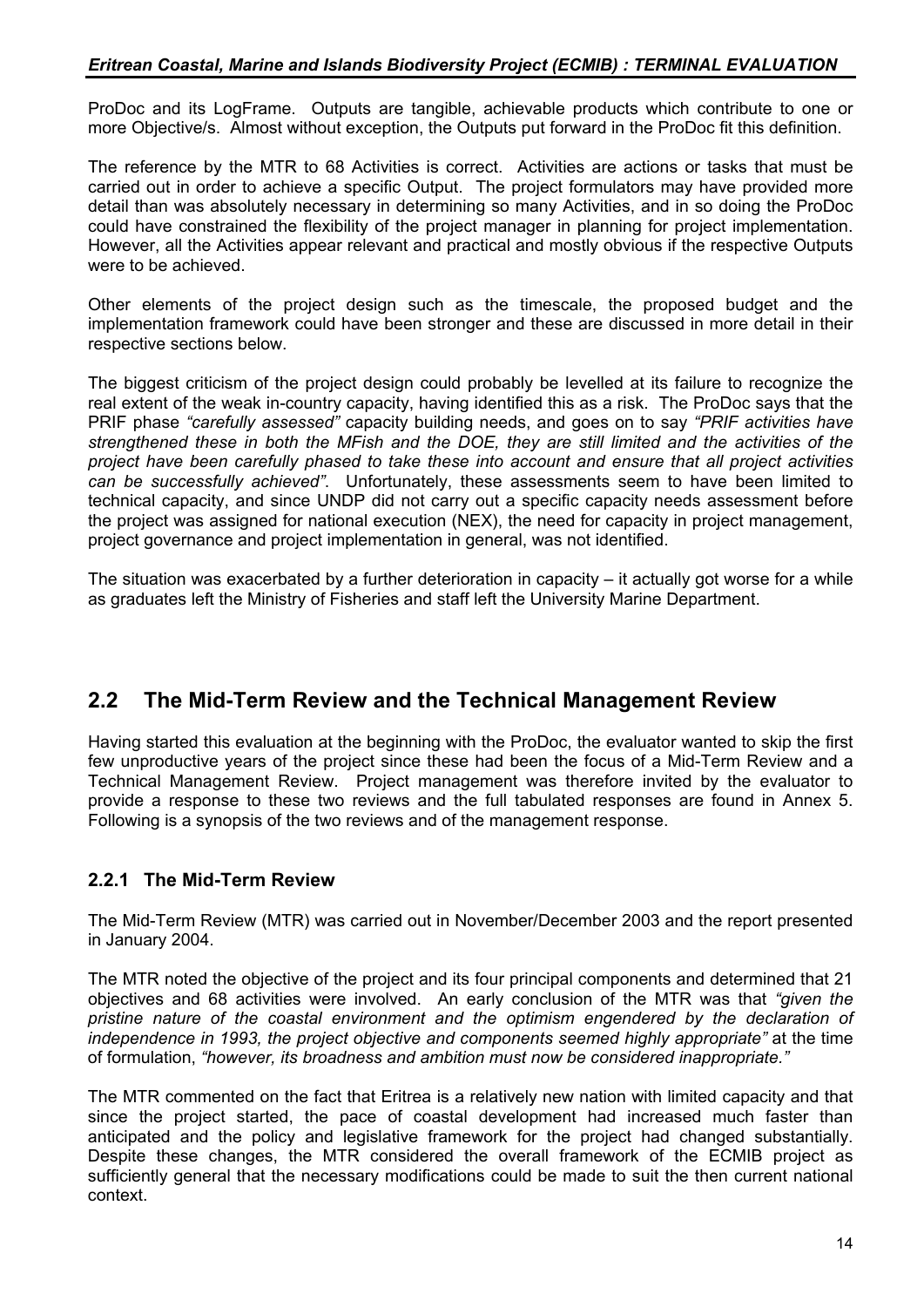The MTR noted that although the project was into its fifth year, the delays in implementation and over-ambitiousness of the LogFrame had meant that it was too early to see any achievements in terms of immediate objectives. At the end of its review of the work undertaken, the MTR found that no activities had been completed and many had yet to be initiated.

The MTR also conducted a preliminary analysis of some of the management problems that had contributed to the poor rate of implementation and that led to the conclusion that a management audit of the project should be undertaken as a matter of urgency.

A detailed technical analysis of the LogFrame was also carried out and recommendations were made for its revision to ensure implementation of activities that will have a demonstrable impact. Among the salient recommendations were the following:

- Refocusing the proposed national level survey of coastal and marine biodiversity to surveys of specific sites of key importance
- Production of awareness raising materials, such as a 'State of the Coast' report
- Refocusing of the component concerning the development of a full ICM programme to initiation of the recommended '2-track ICM approach' involving parallel development of an ICM policy and 1-2 local level demonstration ICM programmes
- Refocusing of the component concerning development of a system of conservation management areas to establishment of a number of demonstration areas that will provide the necessary experience and information needed for preparing a nation-wide system

The MTR concluded that "*unless effective implementation begins, the closure of the project should be considered*". As its recommendation, it then put forward two options -

*Option 1. A 3-4 month period (e.g. until the end of June 2004) during which significant changes are made and demonstrable progress made in resolving the obstacles to implementation, in which case the project continues.* The specific required changes addressed management, performance, delivery, oversight, and technical aspects.

*Option 2. The TPR should review progress made in early July 2004. If this is not satisfactory, UNDP/GEF should consider* either immediate closure or substantial redesign.

As can be seen from the tabulated response in Annex 5a, the project, with the support of the PCC and UNDP, rejected the possibility of project closure and satisfied most of the requirements of Option 1, albeit on a different timescale to that suggested. The LogFrame was revised and most of the recommendations implemented, even if only partly for some of them. The factor which most influenced implementation of recommendations and led to only partial realization was the lack of capacity. Another reason given often for not implementing MTR recommendations was "national procedures applied – NEX". This was especially the case with recommendations related to staff management. This evaluator rejects this as a reason for not implementing recommendations. If the national procedures and systems can be improved upon, this can be done in spite of NEX and better procedures implemented – this is part of the capacity building.

One other recommendation that appears to have been rejected is regarding the adoption of an exit strategy. It would seem that project management and the PCC misunderstood the purpose of an exit strategy and this is discussed further in section 5.4 below.

The final recommendation and the issue raised in the management response are of concern to this evaluator. It is incumbent on UNDP to provide the necessary guidance for project implementation through the appropriate documentation, training, etc. While UNDP strongly asserts that it conducted three NEX training workshops, provided exclusive training to ECMIB project staff as per the MTR recommendations, and provided frequent informal guidance and training to the NPM and the Project Accountant, project management did not consider this adequate.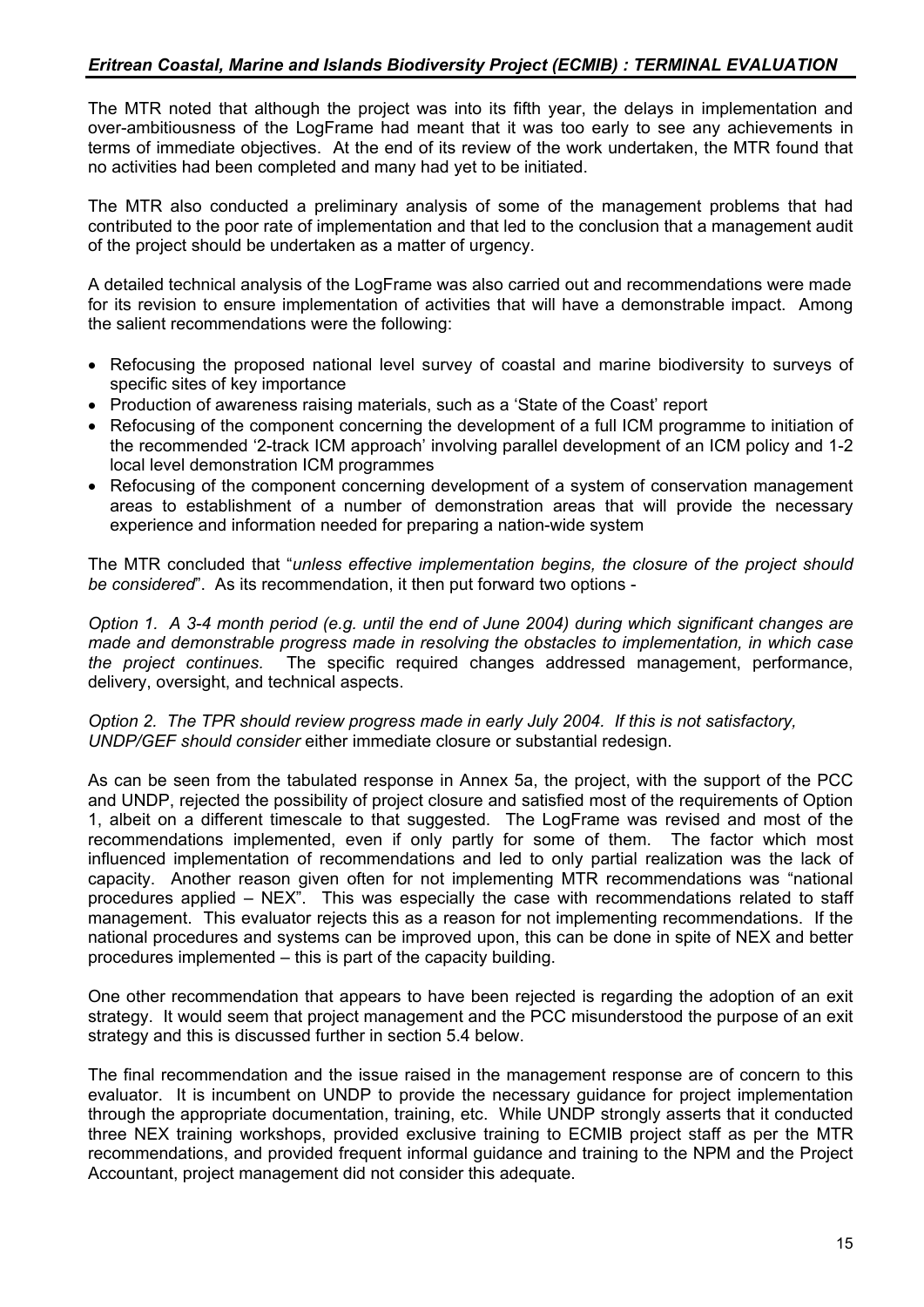# **2.2.2 The Technical Management Review**

A Technical Management Review, as recommended by the MTR, was commission by UNDP and carried out in 2004 by PricewaterhouseCoopers. The Review discussed project personnel, addressed operational and administration processes and controls, outlined financial matters, covered record keeping and inventories as well as technical issues, overall management, administrative procedures and other quality control mechanisms. It also provided input to the proposed management training. The review made 28 recommendations in all

The management response to the Technical Management Review is in Annex 5b. Recommendations similar to those in the MTR regarding improvements to staff management procedures and the development of an exit strategy were rejected on the same grounds as above. This evaluator restates his concern regarding this attitude.

It would seem that while some recommendations were accepted and implemented, the majority were rejected, partly for the reasons referred to above, as well as for other reasons. This evaluator feels that the management response to the Technical Management Review was unnecessarily defensive.

# **3 FINDINGS: PROJECT IMPLEMENTATION AND MANAGEMENT**

# **3.1 Project governance**

## **3.1.1 The project implementation framework**

UNDP and the Government agreed that the project will be executed under the NEX (national execution) modality which is the norm for UNDP projects. The UNDP Programming Manual<sup>[7](#page-15-0)</sup> states that "*NEX is used when there is adequate capacity in government to undertake the functions and activities of the programme or project. The UNDP country office ascertains the national capacities during the formulation stage."* As has already been discussed above, the degree to which capacity was lacking was underestimated at the time of project formulation. Project implementation was therefore placed on a very unsteady foundation right from the start.

In the absence of adequate capacity, there was a need for a strong and supportive framework for the project management team, with clear lines of accountability, continuous monitoring and reporting, guidance and support. Unfortunately, this does not seem to have been the case.

The ProDoc is not very clear about the implementation framework. Its description of the implementation mechanism presents a rather complex situation - "*implementation of the project will be led by a planning team based in the MFish and will involve staff from all divisions of the Mfish. The planning team will consult with other relevant line ministries as the need arises. The project staff will be the focal points for implementing the day to day aspects of the project. MPIEC (now the Ministry of National Development) will deal with strategic and integrated planning issues at a policy level and will handle inter-ministerial, local community, private sector, and other stakeholder coordination in consultation with the planning team*".

<span id="page-15-0"></span> $\overline{a}$ <sup>7</sup> *UNDP Programming Manual.* UNDP, New York, 2000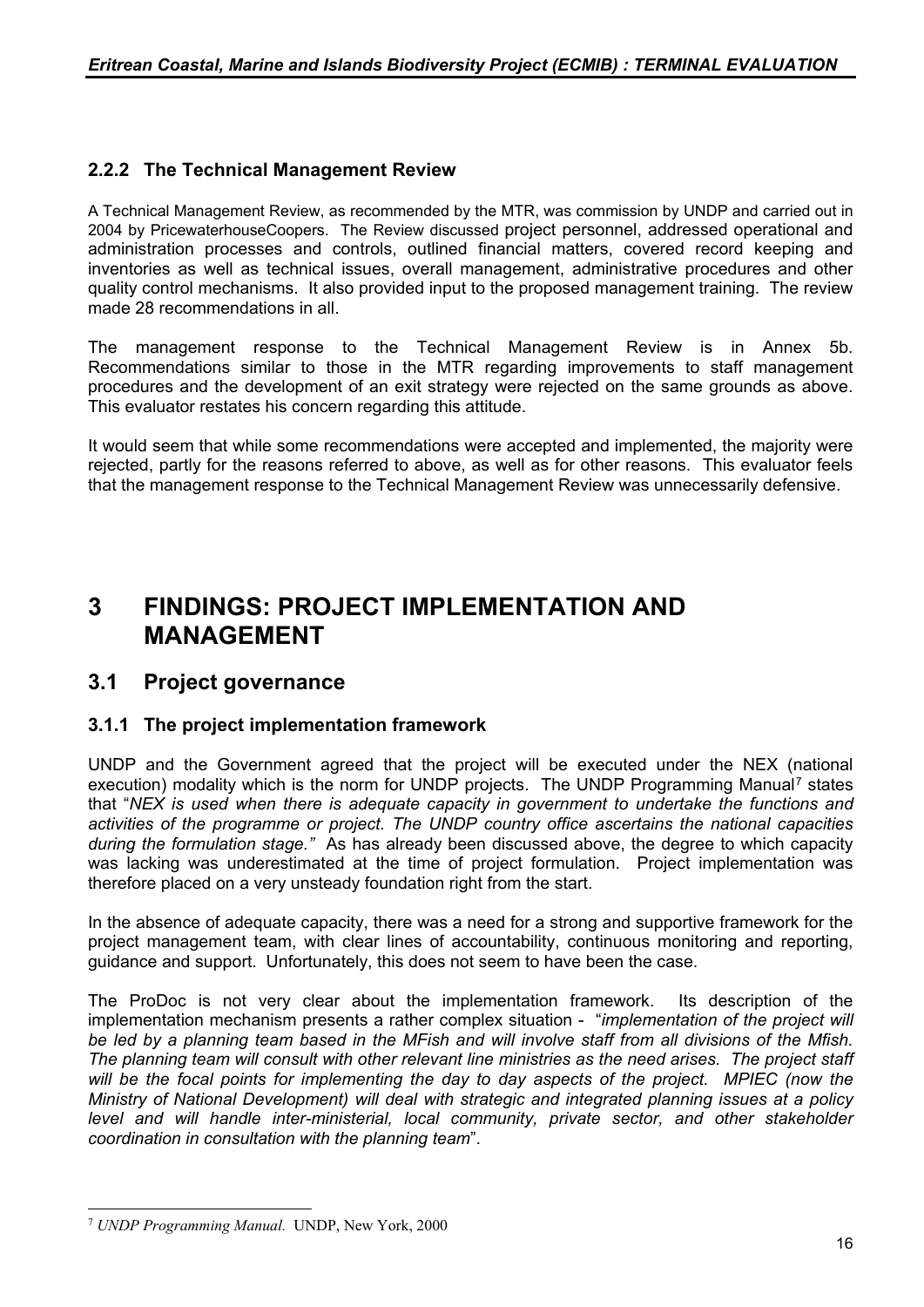# **3.1.2 The Project Steering Committee**

All projects of a certain size will benefit from an effective steering committee and it is standard practice to discuss this in the ProDoc, often including Terms of Reference for the committee as one of the annexes. However, the ProDoc appears completely silent on such a body.

The first TPR in February 2000 noticed the gap in project governance and recommended that "*A Project Coordinating, Planning and Implementation Committee (PCPIC) should be established to improve coordination and integration, and should include representation by key national stakeholders".* This committee met for the first time in January 2001 and renamed itself as (more manageable title) Project Coordination Committee (PCC). The minutes of that meeting are somewhat cryptic but the recommendations that were recorded indicate that some very valuable issues had been discussed. Unfortunately, like the rest of the project, the PCC went into suspended animation until sometime in 2004 and even after that, records and minutes of the meetings are not readily available.

It would seem that the role of this very important committee has been misunderstood, even by the Technical Management Review. The prime role of this committee is to steer and guide the project, hence its usual name – Project Steering Committee – it is not intended to coordinate or implement the project. Project implementation should not be by committee – this is the responsibility of the Project Manager and his/her team.

Together with the TPR, the PSC is the highest governance level for the project. As such, it must have both the authority and the power to set policy for the project, monitor its performance and provide guidance and directions to the Project Manager and other project stakeholders. It should also support UNDP which, as the GEF Implementing Agency, retains the ultimate accountability for the delivery of project products and the administration of project funds according to the Standard Basic Assistance Agreement (SBAA) between UNDP and the Government.

Among the tasks of the PSC are the following:

- To set policy and provide strategic guidance to ensure the timely and cost-effective realisation of project objectives
- To review and recommend approval of Annual Work Plans
- To monitor progress in project implementation against agreed Outcomes and Outputs
- To validate Project Outputs
- To resolve conflicts and problem areas as needed to facilitate project delivery
- To ensure that country commitments, including of co-financing, and technical and operational support, are met

The membership of the Project Steering Committee should comprise :

- Representatives of each of the main stakeholders
- Representatives of major donors and/or other partners
- Representatives of the UNDP Country Office and UNDP/GEF
- Representatives of the beneficiaries

The Project Manager is required to attend and report on progress, assisted by other project personnel as required. Team Leader of the Technical Advisory Group should also attend and be available to advise the PSC on any technical matters that may arise.

It is strongly recommended that for future projects with a significant budget (say, over \$100,000) and timescale (say, over 24 months), a Project Steering Committee is established with a mandate based on the above discussion.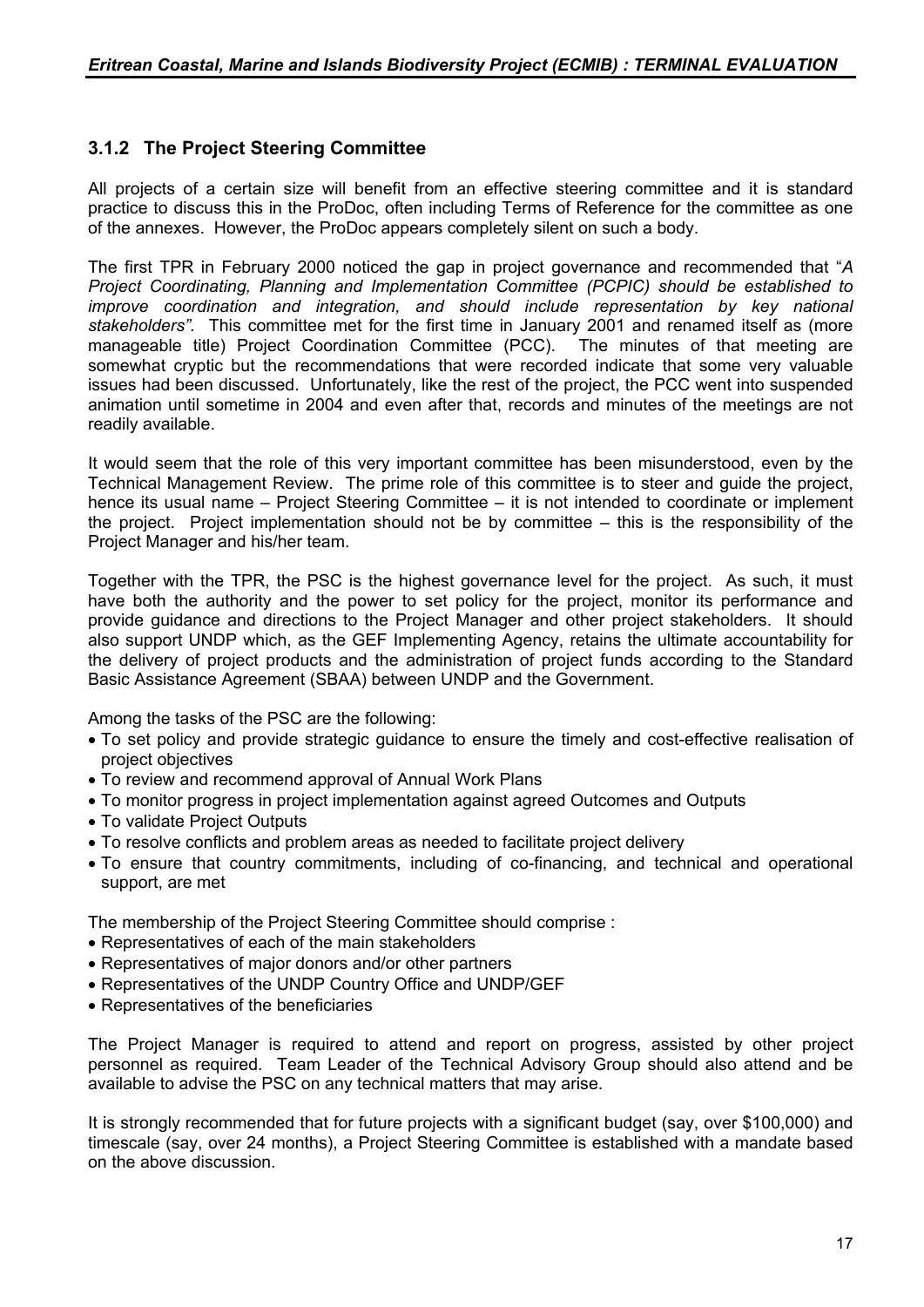# **3.1.3 The Project Technical Committee**

The TPR of October 2004 recommended the "*strengthening of the Project Technical Committee by including all relevant stakeholders*" and the first meeting was held in March 2005. By October that same year, it had met seven times and it continues to do so regularly. This and the quality of some of its products reviewed by the evaluator (*e.g.* the State of the Coast Report), are clear illustrations of the degree of activity and commitment which characterized this committee. This has been an effective committee, providing technical guidance to the project and the PCC, as mandated by its Terms of Reference.

A technical committee, supporting and advising the PSC and the project implementation team, is not always set up for all projects – this depends primarily on the technical content of the project. In the case of ECMIB, such a committee was more than justified, it was essential.

Although in this case, it appears to have worked very well in favour of the project, such committees in the future may consider a slightly different basis for membership. Instead of inviting institutions to nominate representatives, it may be more appropriate to base membership on technical expertise. In such an approach, members will be appointed in their own personal capacity taking into account the technical expertise they are expected to contribute.

# **3.1.4 The Project Management Unit**

### **3.1.4.1 The relationship between the National Project Manager and the Technical Advisor**

The existing situation based on sharing and cooperation between the NPM and the TA is indeed good to watch and has certainly produced results. It appears based on the fact that the two incumbent individuals are mature, knowledgeable and experienced and, more importantly, work well together, complementing each other's strengths.

But it has not always been like this. The project has "gone through" four TAs and two NPMs and this is not a relationship that can be taken for granted. The ability of one to be able to work with the other is of paramount importance in the selection process.

Another element which may not have been present in the past (and which is not required now because of the cooperative situation) is assertiveness on the part of the NPM. The ToRs are clear as to which position is dominant and the NPM may have needed to assert that dominance. A perceived lack of management experience and confidence ("not a scientist", "not a technical expert") on the part of the NPM appears to have precluded such decisive action.

## **3.1.4.2 Project staff**

The staff at the project are engaged on the basis of four different arrangements. Some are recruited and appointed by the project and are fully on its payroll on a renewable annual contract; others are also full-time on the project payroll but their terms of engagement are on a three-months contract basis; others still, are seconded from the Ministry of Fisheries, on salary, to work full-time on the project with an additional incentive payment together with DSA from the project; the final group is seconded from various Ministries, also on salary, working about 40% of full time on the project with DSA paid by the project for field visits. Such significant differences in the terms of engagement of individuals who must work side by side, could be expected to lead to tensions and other problems,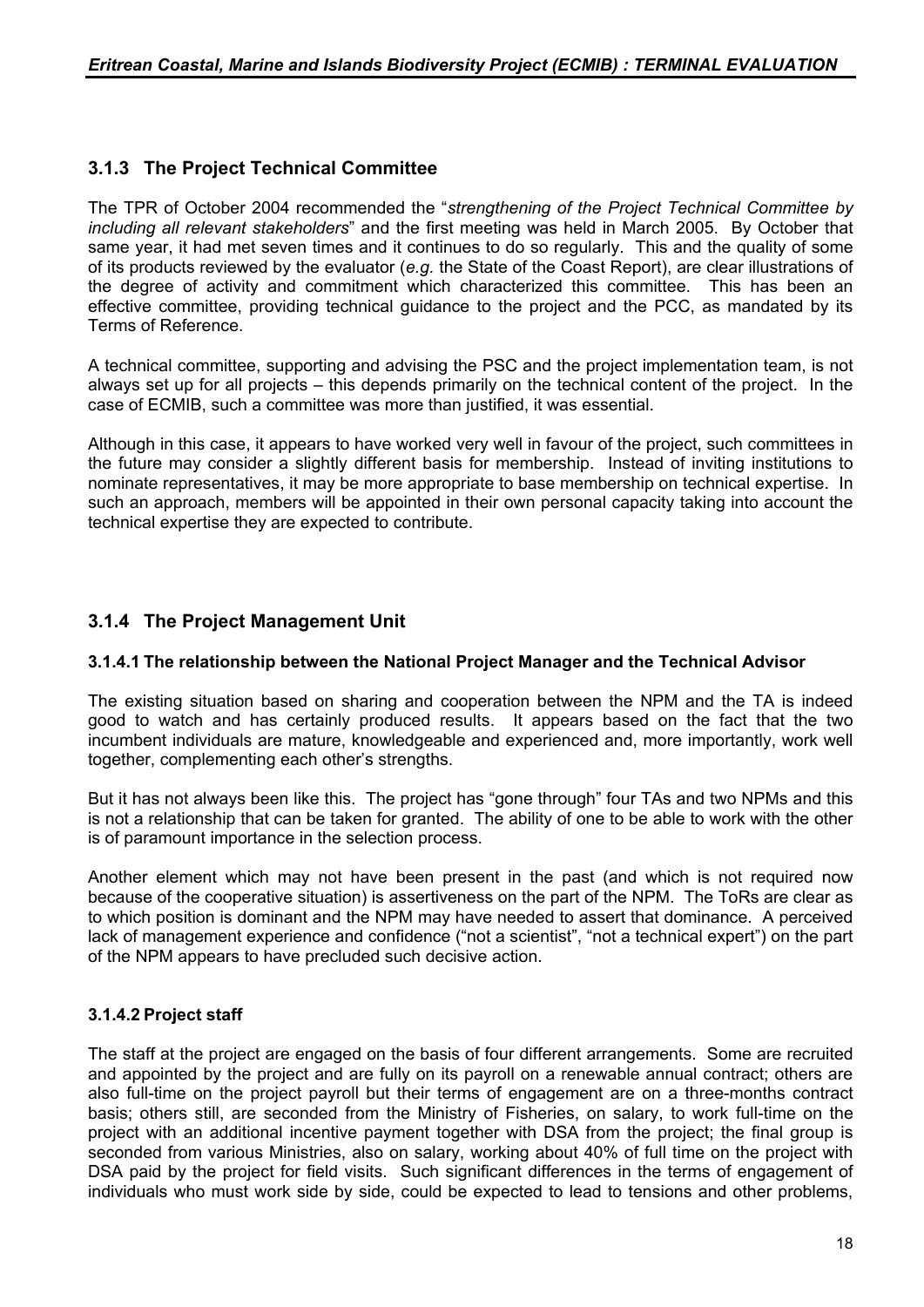however, this does not seem to be the case from observations of the evaluator and this is a credit to all concerned.

Some of the staff that were consulted reported that they were unsure of their role within the project. They felt that their Terms of Reference were not much help and as no induction or introductory courses were held they were invariably left to their own devices to determine what they should do. Many brought up the need for an annual performance assessment with the Project Manager where they could review their work over the past year, obtain feedback on their performance and agree on a set of tasks and targets for the coming year. The evaluator agrees that this would be very beneficial since it is a well-know fact that even the best Terms of Reference become stale and uninspiring after a while, and recommends such a process for future projects.

## **3.1.4.3 Cohesion as a team**

In his brief encounter with project team members in their office environment, the evaluator noticed a lack of cohesion as a team. They are an excellent group of knowledgeable and dedicated individuals, but there does not seem to be much synergy between them. There seem to be too many boundaries surrounding each individual staff member and the individual work rooms without a common room for cross-fertilization of ideas and joint initiatives, does not help.

Many staff lamented the absence of regular team meetings where they could float ideas and interact with their peers in a structured way. They wished to be involved more meaningfully, as a team, in initiatives such as the setting of the AWP. They reported a lack of guidance, leadership, feedback and nurturing. Even if this situation is more perceived than real, it is certainly something that project management needs to address.

# **3.1.4.4 Capacity building**

In the ProDoc and elsewhere, there is a strong assertion that ECMIB is a project about capacity building – but then most development projects are! Having started from such an assertion, it is not surprising that the project created a large number of formal training opportunities and as many informal ones such as participation in relevant global events. The full list of training opportunities (study tours, workshops and conferences) abroad, as provided by project management, is in Annex 6. The project sponsored 37 of these training opportunities abroad for a total of 622 man/days of training.

In addition, the project sponsored two students to study for their doctorates and one for his masters (six had been targeted). One of the doctorate students gave up when he could not raise the necessary additional finance. The other was remiss with his agreed reporting and unilaterally changed his course of study (apparently with the connivance of his academic institution). One of these had been serving as National Project Manager at the time of his award. In neither case has there been any benefit to the project or its objectives, and the benefit to Eritrea is also in doubt.

The masters student duly completed his studies and gained his MSc in Applied Science Protected Area Management. He returned to Eritrea and after 19 months he was recruited by the UN to the post of Field Safety and Security Coordination Assistant, a loss to the project and its objectives.

In addition to the training abroad, the project also provided an impressive amount of training opportunities in-country. There were 30 international consultancies (see Annex 7) awarded by the project (some individuals being engaged more than once) and some of these provided formal training courses, others provided training "on the job" through working with counterparts and mentoring.

The conclusion that is drawn by the evaluator on capacity building by the project, is that a great deal has been achieved both formally and informally and coastal management in Eritrea is all the richer for it. The beneficiaries have been mainly from the Ministry of Fisheries but other bodies with coastal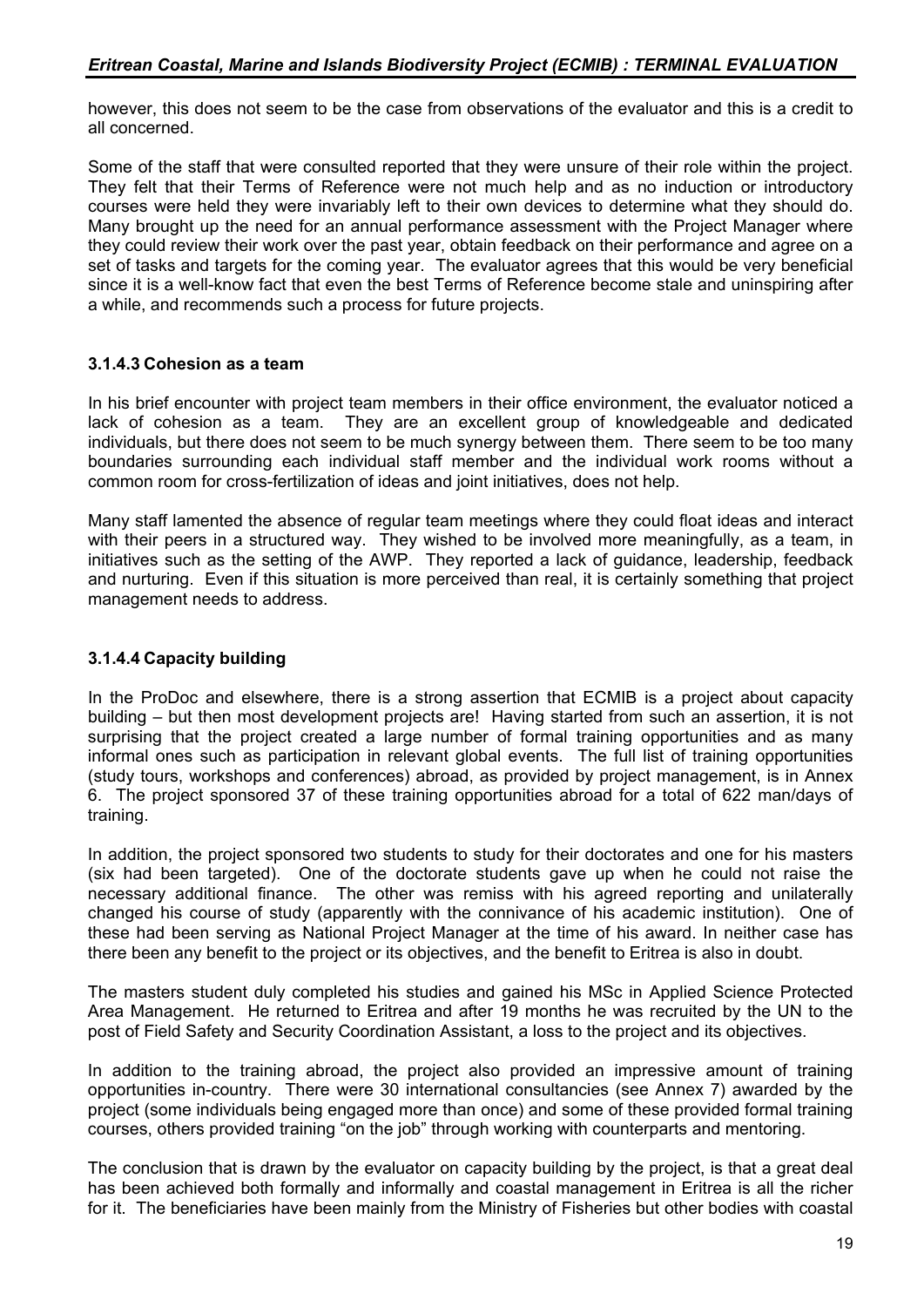responsibilities have also benefited. One further conclusion is that the sponsoring of doctorate fellowships by a project which is meant to last five years is a waste of money. The sponsoring of masters fellowships is feasible but marginally so. It is recommended that in the light of this experience, UNDP should review its policies<sup>[8](#page-19-0)</sup> on training, particularly fellowships, and apply them judiciously so as to obtain the utmost benefit for projects and their objectives. Among the matters that need to be considered is whether a Project Manager can send himself/herself away on a fellowship, whether it should be a requirement that the thesis topic address one of the project objectives, and whether there needs to be an unequivocal commitment by the award holder to return to the project, and how long for.

# **3.1.5 The role of UNDP**

As implementing agency, UNDP is responsible to the GEF for the timely and cost-effective delivery of the agreed project outputs. It achieves this through its understanding with the Government and its contractual arrangement with UNOPS. UNDP has an obligation to ensure accountability, and its efforts in this respect are spearheaded by the Country Office which has legal responsibility for the GEF funds.

The UNDP Resident Representative in Eritrea may approve, following consultation and agreement with the UNDP/GEF Regional Office and the Government signatories to the project document, revisions or additions to any of the annexes of the ProDoc, revisions which do not involve significant changes in the immediate objectives, outputs or activities of the project, and mandatory annual revisions which re-phase the delivery of agreed project inputs or increased expert or other costs due to inflation or to take into account agency expenditure flexibility. The UNDP Resident Representative also co-chairs the Annual Tripartite Review, coordinates inputs into the annual Project Implementation Review for submission to UNDP/GEF, ensures that project objectives are advanced through the policy dialogue with the Government and undertakes official transmission of reports to the GEF focal point.

The work of the UNDP Country Office is supported by the UNDP/GEF Regional Coordination Office, which also provides coordination within the whole UNDP/GEF portfolio of projects for the region. More specifically, the UNDP/GEF Regional Office provides technical support to the UNDP Country Office and the Government GEF Operational Focal Point, assists the executing agency with the recruitment of senior project personnel, approves the project inception report and terminal reports, reviews budget revisions prior to signature, follows up closely on implementation progress, assures the eligibility of project interventions in light of GEF policy guidance and approved project design, represents UNDP/GEF on the PSC, and approves Annual Project Implementation Reports, including performance ratings, for submission to GEF.

As is accepted practice, UNDP receives a fee aimed at reimbursing the costs of project development and supervision, and for monitoring project implementation.

All the above is irrespective of whether the project is executed nationally through the NEX modality or otherwise.

UNDP advised the evaluator that the project has been a difficult one right from the start, with long delays in obtaining recruitments and in securing a project office. The Country Office has attempted to balance its responsibilities as outlined above with the delegation of responsibility that is implied in the NEX modality. UNDP also maintains that it has and continues to provide support and backstopping to the project and monitors its performance through regular field visits, participation in the PCC meetings and contributing to the mandatory annual reporting tasks.

It is unclear whether and to what extent a capacity needs assessment was carried out by UNDP before deciding on the NEX modality, as required by the Programming Manual. There is some

<span id="page-19-0"></span> $\overline{a}$ <sup>8</sup> *National Execution (NEX) Guidelines*. UNDP-Eritrea, 2005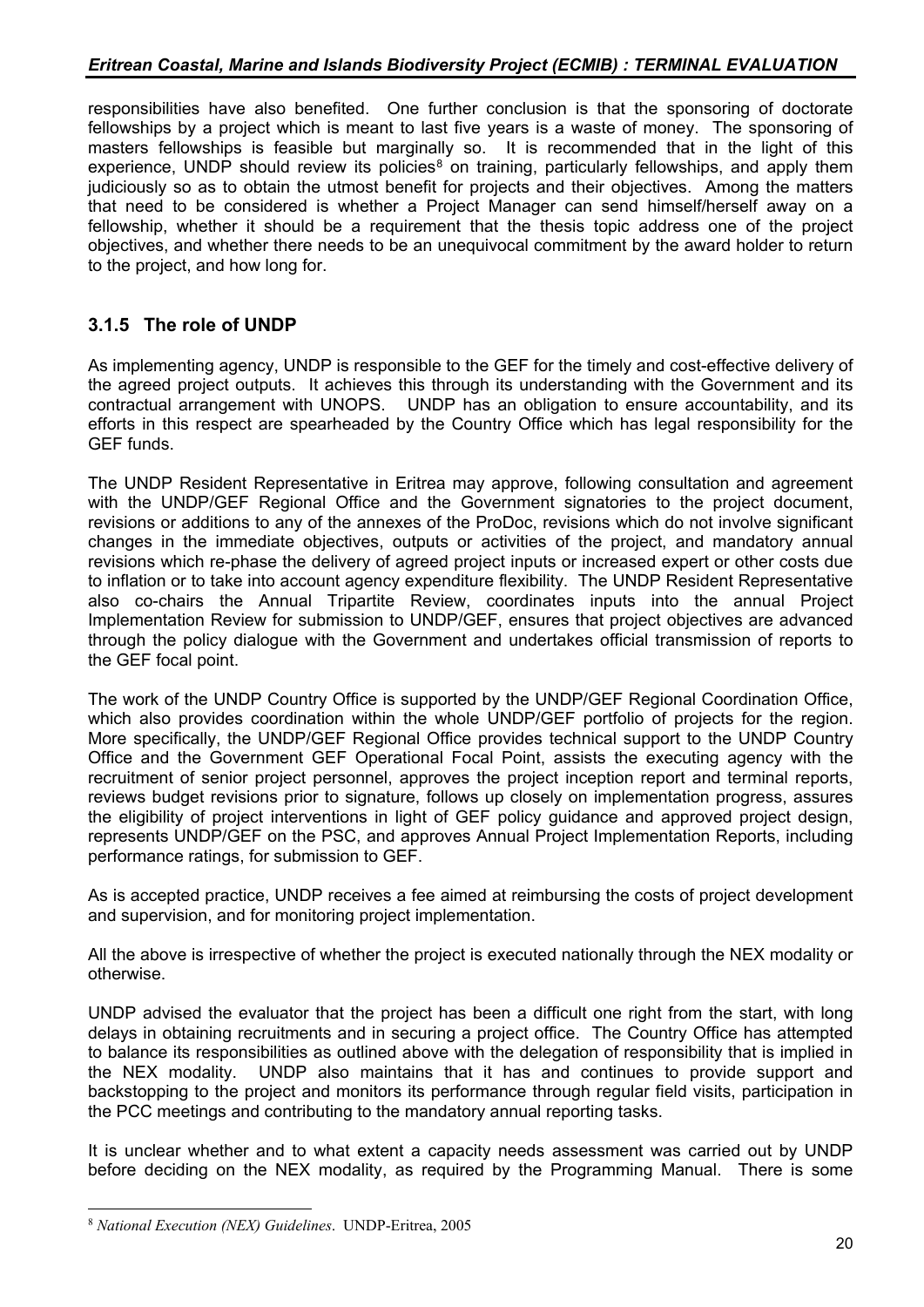difference of opinion as to the extent of training that was provided by UNDP administration and finance personnel to their counterparts in the executing agency. The evaluator concludes that even if such a needs assessment had been carried out, it clearly failed to determine the low level of capacity; and that training provided is considered insufficient by the target beneficiaries.

Finally, UNDP confirmed that a performance assessment is carried out for the project Technical Advisor, however, this was not the case for the Project Manager who was employed by Government and presumably was assessed by Government. The evaluator believes that an annual performance assessment of all project managers, by UNDP, would be mutually beneficial.

# **3.2 Financial management**

This terminal evaluation is not intended to be a financial audit and the focus of this section is on whether the project has given value for money. Financial audits have been conducted regularly and from all reports the auditors have been happy with what they found and no issues have been raised.

From a superficial point of view, the project design, with a budget of almost \$5 million over a five year period, could be considered over-budgeted. The "absorptive capacity" of Eritrea even now, struggles somewhat to plan for and implement the rational use of such funds and until it gathered momentum, the project was underperforming when assessed against the budgeted expenditure. The table below (from project management) provides a summary of the ratio of funds spent compared to the forecast.

| <b>YEAR</b>   | <b>BUDGET</b><br><b>FORECAST</b> | <b>ACTUAL</b><br><b>EXPENDITURE</b> |        |
|---------------|----------------------------------|-------------------------------------|--------|
| 1999          | 1,414,400.00                     | 125,497.00                          | 8.8%   |
| 2000          | 2,505,110.00                     | 141,943.00                          | 5.6%   |
| 2001          | 1,032,800.00                     | 255,430.00                          | 24.7%  |
| 2002          | 700,600.00                       | 151,877.00                          | 21.7%  |
| 2003          | 1,084,860.00                     | 428,928.00                          | 39.5%  |
|               |                                  |                                     |        |
| 2004          | 1,182,767.00                     | 564,812.00                          | 47.7%  |
| 2005          | 1,516,548.00                     | 1,189,010.00                        | 78.4%  |
| 2006          | 1,003,799.00                     | 1,060,691.00                        | 105.6% |
|               |                                  |                                     |        |
| 2007<br>(est) | 1,067,000.00                     |                                     |        |

## **Table 1. Comparison of Budget Forecasts and Actual Expenditure**

It is understood that the budget for the first five years was based on the assumption that the project is to be completed in five years time (and presumably that the money had to be spent). This is an unfortunate example of management by inputs and it is a relief to note that the budget for the past three years has been based on the work plan.

Of the original budget, the allocation for equipment was \$1.4 million and this is to be expected in a project so focussed on capacity building. However, enigmatically, the allocation for training was \$0.8 million. As an observation, the amount allocated for personnel and administration was more than 20% at \$1.2 million. This may appear excessive, however, this figure includes the cost of staff positions which are tagged directly to the delivery of Outputs and Objectives and which is therefore not an administration expense. Since the setting of the original budget, the UNDP accounting system has undergone changes and it is now easier to elicit meaningful information on changes resulting from budget revisions.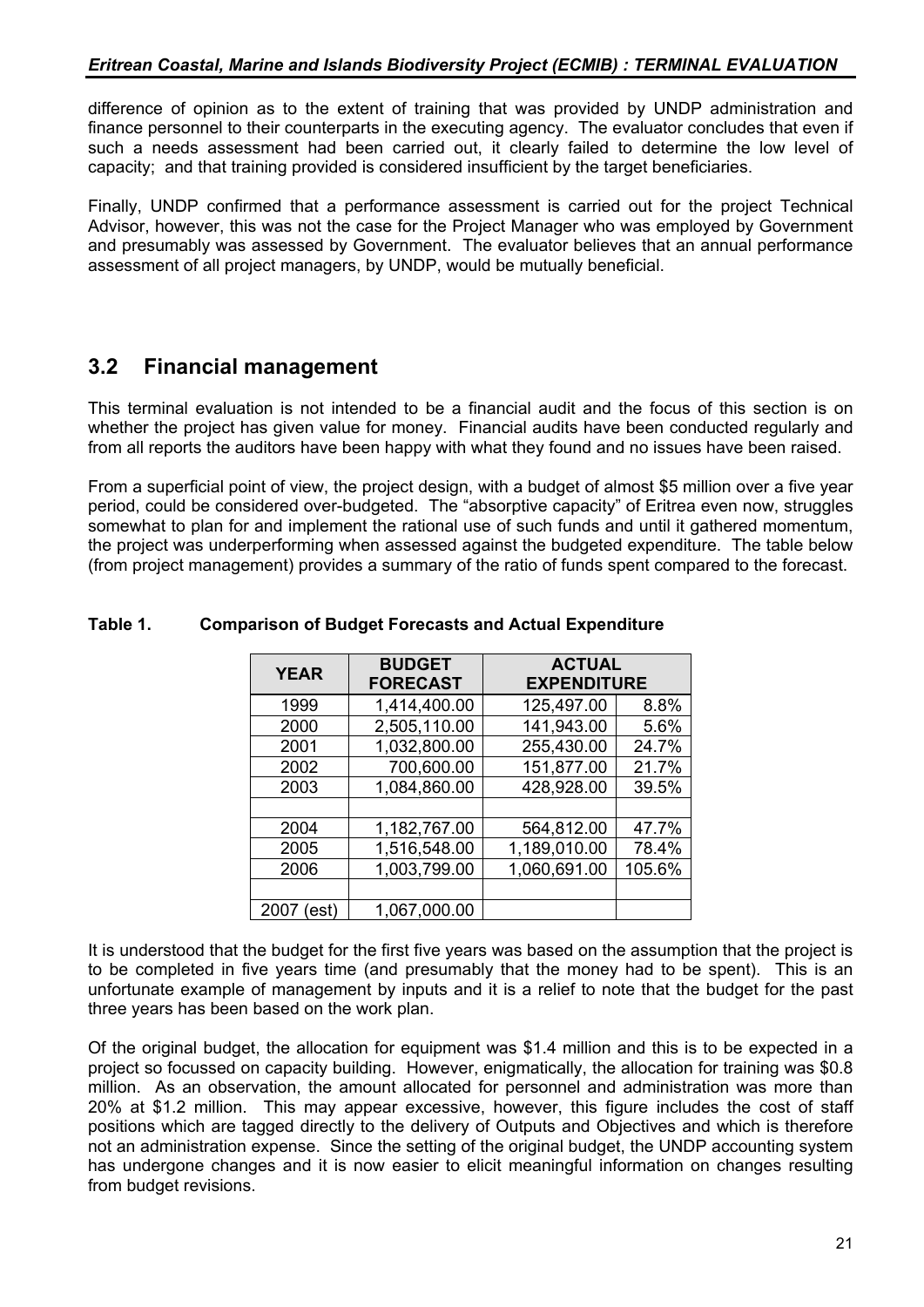It must also be noted that during the initial period of some 3-4 years, when the project stagnated and produced little or no outputs, it still used up \$1.1 million. This means that in effect the project has delivered its benefits at a cost of under \$4 million.

One further observation is that, to date, expenditure in country is less than half of expenditure abroad and only in the first year of the project did local expenditure exceed offshore. This is to be expected in a project which targets capacity building. The following table illustrates the proportion of funds spent locally when compared with those disbursed by UNDP and UNOPS which are assumed to have been offshore.

| <b>YEAR</b>  | <b>LOCAL</b> | <b>UNDP/UNOPS</b> | <b>LOCAL TO UNDP/UNOPS</b><br><b>RATIO</b> |
|--------------|--------------|-------------------|--------------------------------------------|
| 1999         | 78,690.00    | 46,807.00         | 1.00:0.59 67.70% local                     |
| 2000         | 64,755.00    | 77,188.00         | 1.00:1.20 45.62% local                     |
| 2001         | 36,438.00    | 218,992.00        | 1.00:6.00 14.26% local                     |
| 2002         | 56,458.00    | 95,419.00         | 1.00:1.69 37.16% local                     |
| 2003         | 90,861.00    | 338,067.00        | 1.00:3.72 21.18% local                     |
| 2004         | 169,115.00   | 395,697.00        | 1.00:2.34 29.94% local                     |
| 2005         | 380,729.00   | 808,281.00        | 1.00:2.12 32.02% local                     |
| 2006         | 302,954.00   | 757,737.00        | 1.00:2.50 28.56% local                     |
| <b>Total</b> | 1,180,000.00 | 2,738,188.00      | 1.00:2.32 30.12% local                     |

# **Table 2. Local to UNDP/UNOPS expenditure ratio in US Dollars**

As far as can be ascertained, little can be shown for the \$1.1 million spent over the first 3-4 years of the project. However, expenditure since then has been effective and efficient, has contributed to the project Objectives and has been good value for money.

# **3.3 Stakeholder participation**

The ProDoc is not strong on stakeholder participation, there is no stakeholder participation plan, and consideration of stakeholders and beneficiaries is covered in one small paragraph. There is no indication of the extent of stakeholder participation in the design and formulation of the project which is known to have been considerable. The ProDoc notes that "*the project involves multiple partners and beneficiaries, including policy makers, government institutions, traditional leaders (Baitos), fishing communities, the private sector, and other community members. Partner agencies for conducting the activities include relevant line ministries and other government institutions. Furthermore, community groups such as fishing co -operatives and women's groups will be involved in all aspects of the project"*. However it does not identify the relationship that the listed stakeholders will have with the project.

It is likely that participation by stakeholders in project implementation was meant to be satisfied primarily through the active role that was to be given to key government institutions. The prime beneficiaries and stakeholders are the leadership and staff of the Ministry of Fisheries which is the designated implementing agency for the project. Staff of the Ministry have been involved in the project to the absolute maximum and have shown true ownership of the project. The Ministry has also provided a large number of staff on secondment, full or part time, to the project and this has had mutual benefits. Other key stakeholders are those Government organizations represented on the PCC, the Technical Committee and similar bodies.

The evaluator suspects that similar active participation by community members (who are major stakeholders) was not considered. In the original LogFrame, Immediate Objective 2 does mention Baitos and community groups as targets for awareness raising; and "community liaison centres" are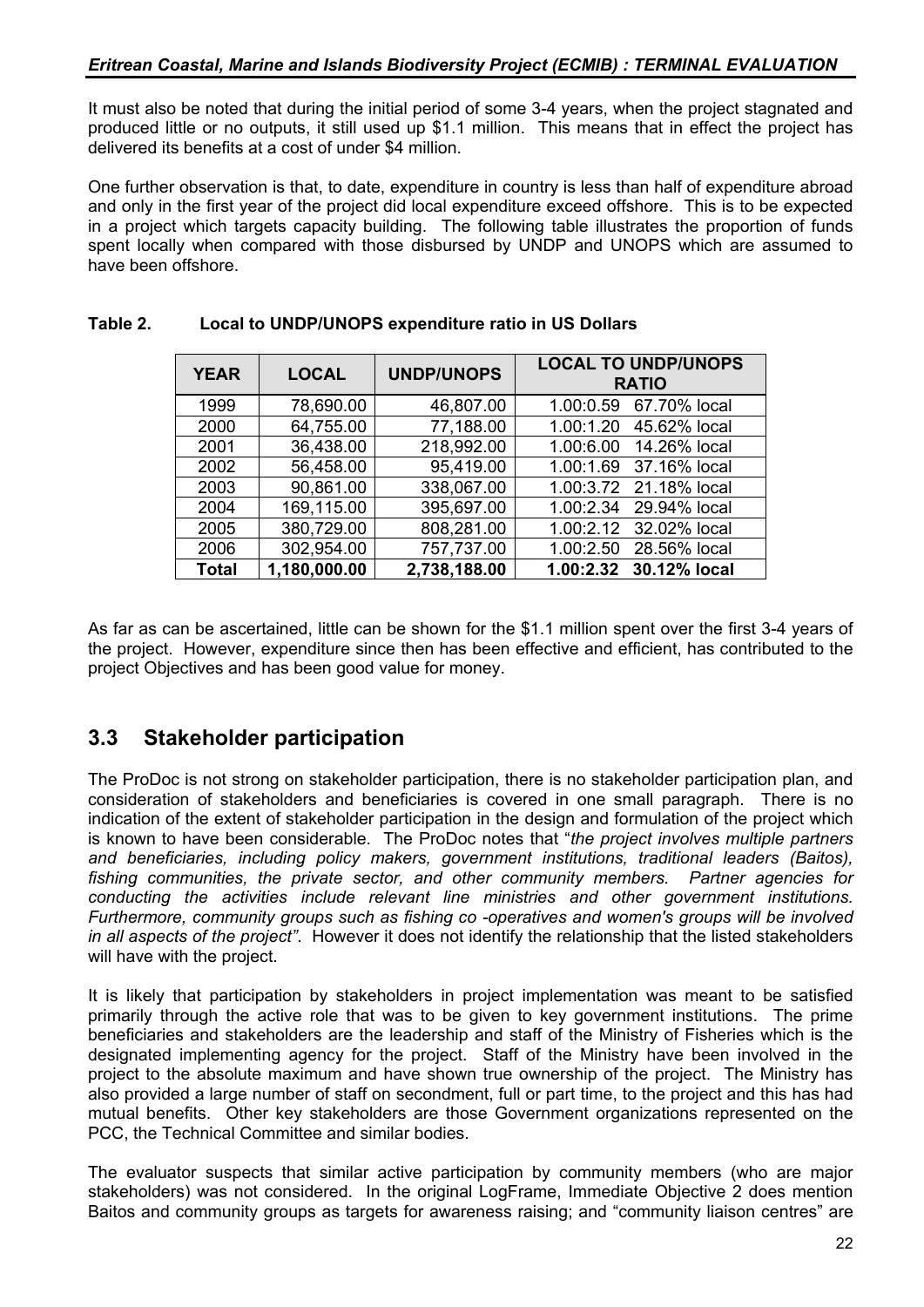mentioned in one Output. Immediate Objective 4 also mentions "participatory management programme" but it is not clear about participation by whom. In the revised LogFrame, the reference to "Baitos" and "community liaison centres" is dropped.

There is no doubt that the project has undertaken a substantial amount of work with communities. Socio-economic surveys have been carried out, awareness raising programmes have been implemented, information has been shared, and there is a plan to assist one community through the provision of water storage tanks. All this is excellent work and good for public relations. However, having invested in the communities, the project needs to devise ways and means of capitalizing on its investment and providing the opportunities for communities to participate meaningfully in decisionmaking on resource use. Imparting information and raising awareness is not enough, and it certainly not what is meant by "participation". Participation is a two-way relationship.

The evaluator recommends that the project, as part of its exit strategy, develop a community participation strategy as part of the ICAM process. The strategy should acknowledge that coastal communities are the *de facto* owners of the resources that ICAM aims to manage and that MPAs aim to protect and as "owners" they must be part of the decision-making. It should ensure that traditional rights are safeguarded and that benefits are shared equitably.

# **3.4 Monitoring and evaluation**

# **3.4.1 Project performance monitoring and adaptive management**

Monitoring of the ECMIB project is a joint responsibility of project management, the Ministry of Fisheries as Executing Agency, and UNDP as the GEF Implementing Agency. Provisions for project performance monitoring are covered in the ProDoc through the standard arrangements which include:

- Initial tripartite planning meeting at the beginning of the project
- Annual tripartite review meetings thereafter starting within the first 12 months of full implementation and where possible held in co -ordination with and incorporating the substantive monitoring and review mechanisms
- An independent mid -term evaluation of the project approximately mid -way through the project
- A final independent evaluation at the end of the project

The ProDoc also commits the Ministry of Fisheries to prepare the following:

- An initial "inception report" which will describe the plans for the first year of the project and will be presented at the first review meeting noted above
- A standard annual PPER report in preparation for each TPR
- Annual GEF PIR (Project Implementation Review) reports
- A "terminal report" on the 5-year project period to be presented at the final tripartite review meeting as noted above

Strictly speaking, these do satisfy the requirements of UNDP and GEF. However, this sort of monitoring is felt to be mostly mechanical and not analytical enough to inform project performance assessment and adaptive management. In particular, the annual nature of the listed monitoring elements is not able to provide project management with an effective tool for adaptive management. Neither is there recognition of the valuable role that the PSC can play in monitoring project performance.

The evaluator notes that it is not enough to monitor  $-$  there must be a commitment to do something with the results of monitoring. Monitoring records departures from the baseline as well as trends away from or towards established targets. An analysis of the data obtained from monitoring can be used to predict and forecast outcomes, and corrective action (adaptive management) can be implemented before problems become irreversible. For this to be effective it needs to be carried out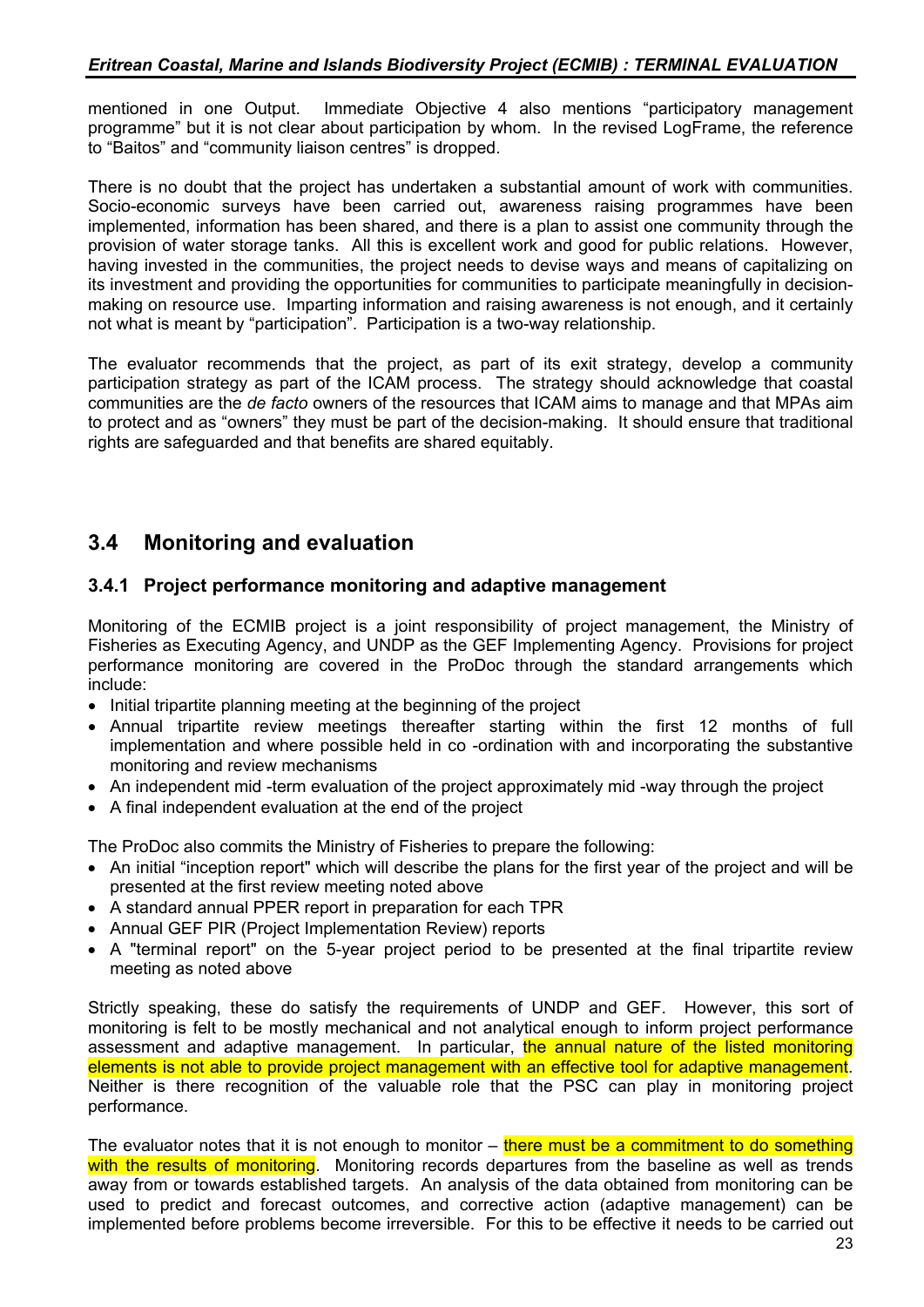more frequently than once a year and provide more in-depth analysis. In fact, the evaluator was advised that in addition to the monitoring provisions in the ProDoc, daily desk monitoring, field monitoring, and regular financial analyses on a quarterly basis were also carried out and contributed to project performance and adaptive management. It is recommended that these be recognized as the most valuable monitoring tools for adaptive management.

# **3.4.2 The Logical Framework Matrix and outcome indicators**

The project LogFrame is arguably the most important single tool for adaptive management. It provides a summary of the project scope and elements. It provides Indicators to be assessed as a measure of progress towards the Objectives and it notes the risks and assumptions recognized by the project designers. Monitoring against the LogFrame is an effective way of gauging project progress. However, effective project management requires that the LogFrame itself remains sufficiently "alive" and subject to fine-tuning to reflect changing circumstances, experience gained, and shifts in priorities. Revisions of the LogFrame are a good manifestation of adaptive management. As far as the evaluator can ascertain, the ECMIB original LogFrame from the ProDoc was revised in June 2004 following the PCC meeting and as part of the response to the MTR and again at the end of 2006 (and referred to as the Implementation Plan and Status, end 2006).

In the revision, the Development Objective remained unchanged but the Indicators were changed into somewhat more quantifiable parameters. However, the evaluator believes that even the revised Indicators are not reflective enough of the intended thrust of the Development Objective. This is discussed further in section 4.1.1 below.

Each of the four Immediate Objectives was changed. Some of the changes are merely a tightening of the wording and this is an improvement. However, other changes are more substantive. For example, changes to the wording of Immediate Objective 3 shifted the emphasis from the development of a management framework to the developing of policies and the implementation of ICM approaches. This is quite a significant change and the evaluator considers it an improvement on the original – it is a good example of adaptive management.

The wording of Immediate Objective 4 was also changed significantly. The emphasis of the original wording was on the development of a participatory management programme. The new wording is much broader and encompasses three distinct, albeit related, focuses – an MPA network, a species conservation programme and exotic species management. The evaluator does not see this change as an improvement. It is too broad and ambitious and this seems to have been borne out by events (see discussion below in section 4.1.2).

Not only was the wording of the Immediate Objectives changed, so were the Indicators. The changes to the Indicators for Immediate Objective 1 are not considered necessarily an improvement. The new Indicators for Immediate Objective 2 are definitely worse than the originals. As noted in the discussion below, the new Indicators do not measure the Objective whereas the old ones did this a bit better. The original Indicators for Immediate Objective 3 were far more in number than the revised cluster. This reduction in number creates a better focus and is considered as an improvement. The significant changes in Immediate Objective 4 are reflected in the new Indicators. The evaluator does not find these new Indicators as helpful to assess whether progress has taken place towards this Objective; but this is mainly because of the broad scope of the Objective.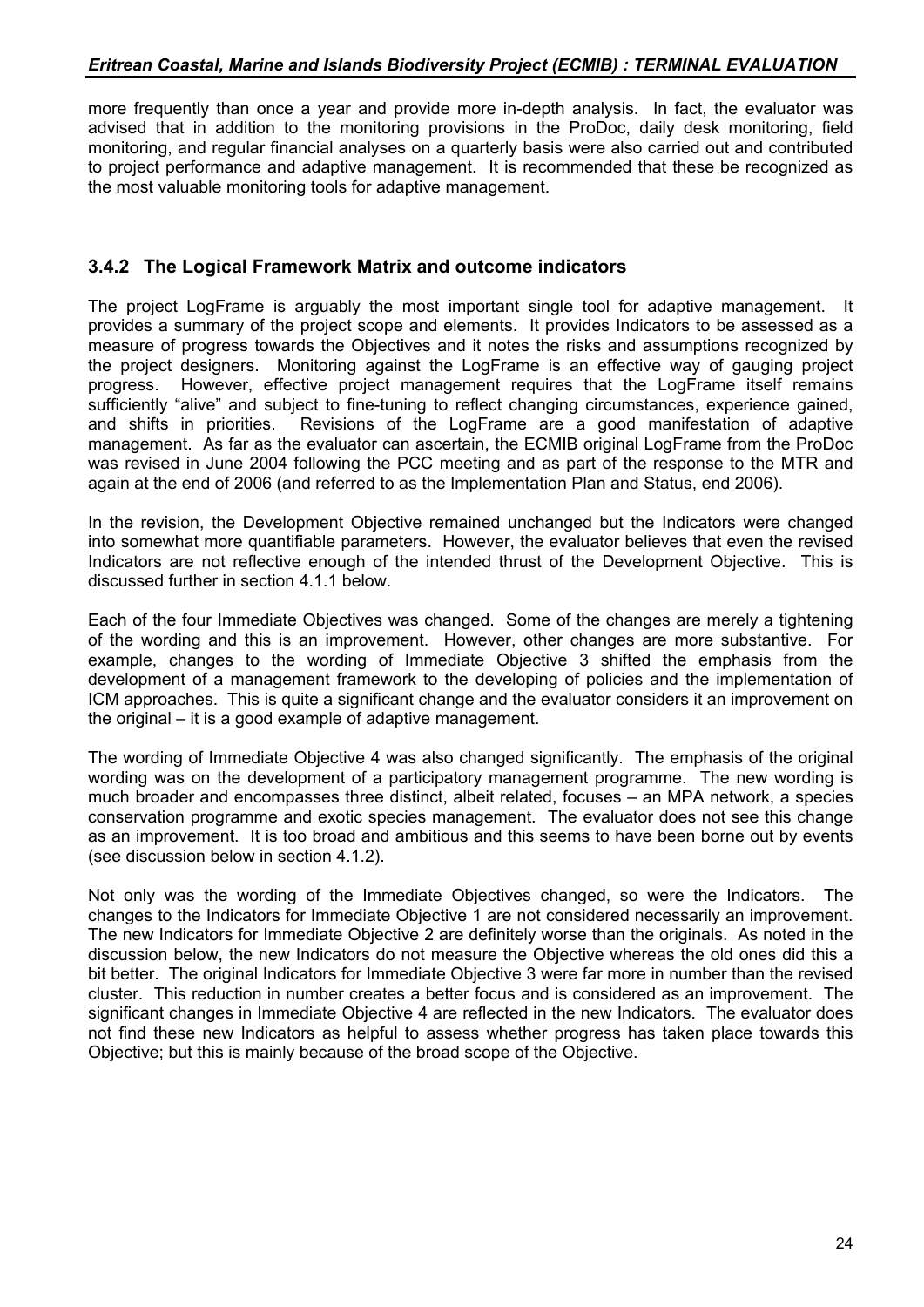# **4 FINDINGS: RESULTS AND IMPACTS**

# **4.1 Results achieved**

In recognition that the MTR carried out a thorough evaluation of progress over the first few years of the project, and in the belief that there is nothing to be gained by repeating this, this evaluation has concentrated on the results that have been achieved since the MTR according to the revised LogFrame.

# **4.1.1 The Development Objective**

The Development Objective as proposed by the ProDoc did not change following the MTR, namely - *To ensure the conservation management of Eritrea's coastal, marine and island biodiversity*

The evaluator finds this Development Objective as somewhat uninspiring. It is also difficult to assess progress towards it.

The key words in this statement of intent are "*ensure*" as the operative word and "*management*" as the object. It is very difficult to be certain about "ensure", how do you measure it? And, the attainment of "management" does not in itself guarantee that resources have been conserved. It would have been more direct and more pithy to have adopted as a Development Objective something like –

*The conservation of Eritrea's coastal, marine and island biodiversity*

In an attempt to measure progress towards the Development Objective, the project adopted two Indicators according to the revised LogFrame dated June 2004. These were increased by a further four indicators by the APR/PIR 2006 which appear to be an attempt to retrofit indicators based on newly adopted Outputs (and considered as adaptive management). In the following table, which lists the Indicators and records progress as reported by the APR/PIR 2006 which is the latest available, the evaluator comments on progress.

| <b>INDICATORS OF PROGRESS</b><br><b>TOWARDS DEVELOPMENT</b><br><b>OBJECTIVE</b><br>(as in revised LogFrame and as added to<br>by the APR/PIR 2006)      | <b>PROGRESS AS REPORTED IN THE</b><br><b>APR/PIR 2006</b>                                                                                                                                                                                                                                                             | <b>EVALUATOR'S COMMENTS</b>                                                                                                                         |
|---------------------------------------------------------------------------------------------------------------------------------------------------------|-----------------------------------------------------------------------------------------------------------------------------------------------------------------------------------------------------------------------------------------------------------------------------------------------------------------------|-----------------------------------------------------------------------------------------------------------------------------------------------------|
| Stable or improving status of<br>vulnerable and threatened species and<br>habitats in the Eritrean CMI<br>environment                                   | - Basic data through rapid assessment<br>for 80% of the coast and 70% of the<br>350 islands.<br>- Accurate data on biodiversity are<br>collected allowing proposal for<br>conservation                                                                                                                                | The Indicator as formulated is very<br>difficult to ascertain. The progress that<br>is reported does not relate to "stable or<br>improving status". |
| Existence of management areas<br>(Marine Protected Areas and<br>Integrated Coastal Management<br>Areas) with legal basis and functioning<br>management. | - Sheik Seid Island Administrative<br>documentation delivered to the Minister<br>of Fisheries, reviewed by Ministry of<br>Justice and ready for declaration.<br>- Dissei Madote Islands Management<br>Plan under preparation with<br>stakeholder participation.<br>- 15 priority sites identified for<br>biodiversity | This is a clear indicator and although<br>the target is not quantified, it can be<br>measured. The reported progress is<br>confirmed.               |
| Coastal policy prepared and adopted                                                                                                                     | Coastal Policy approved by<br>stakeholders and to be adopted by the<br>Government soon                                                                                                                                                                                                                                | This is not an Indicator, it is an Output<br>but progress has certainly been made.                                                                  |
| Preparation of an integrated coastal<br>area management plan with legal basis                                                                           | - ICAM plan draft under preparation,<br>with guidelines for activities                                                                                                                                                                                                                                                | This is not an Indicator, it is an<br>Activity/Output and some progress has                                                                         |

## **Table 3. Progress towards the Development Objective according to Indicators**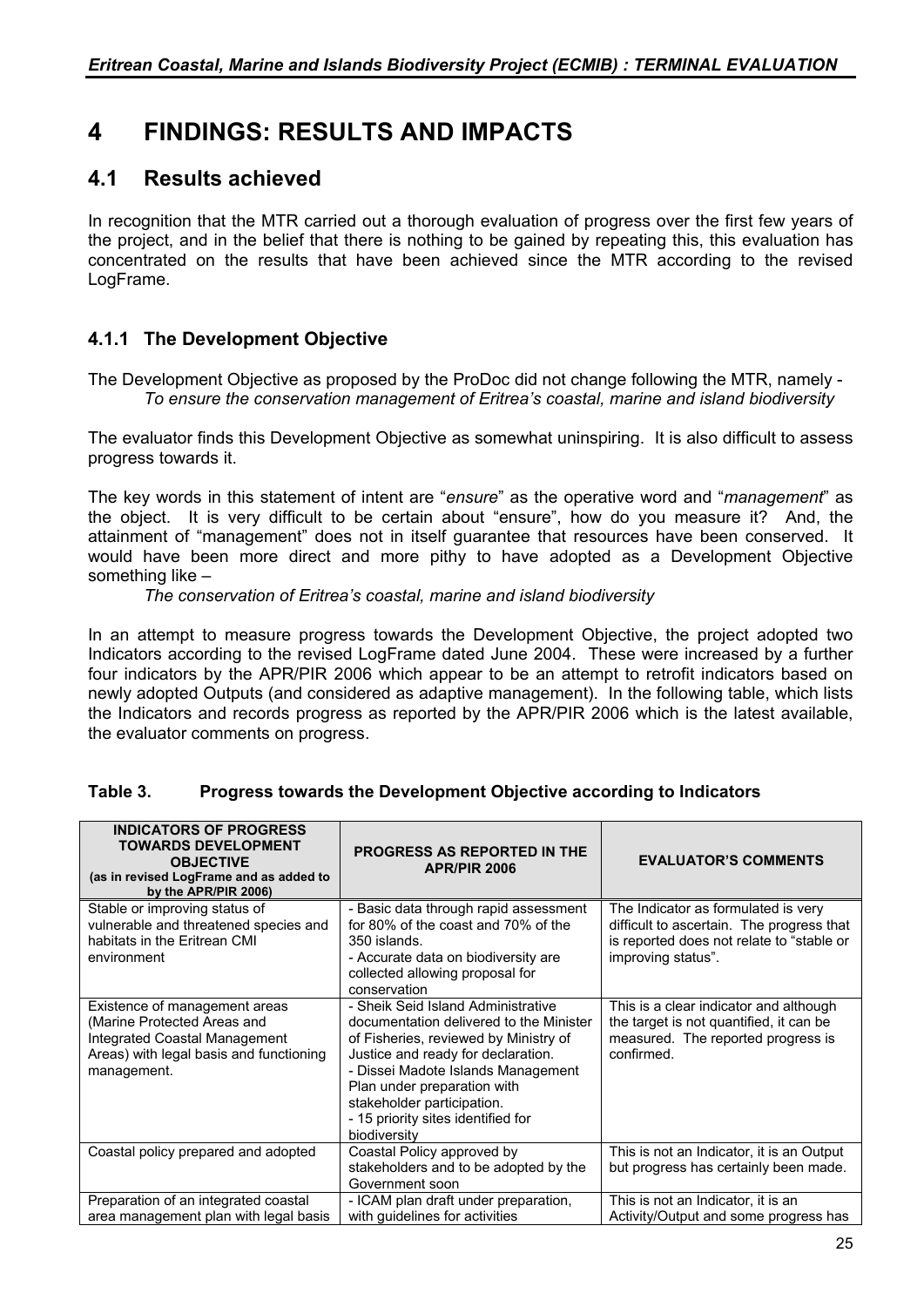| and proposed administration body                              | - Legislation to be prepared with<br>definition of the implementing<br>administrative body                                                                                                                                                                                                                                       | been achieved.                                                                                                                                                                                                                                                                                                   |
|---------------------------------------------------------------|----------------------------------------------------------------------------------------------------------------------------------------------------------------------------------------------------------------------------------------------------------------------------------------------------------------------------------|------------------------------------------------------------------------------------------------------------------------------------------------------------------------------------------------------------------------------------------------------------------------------------------------------------------|
| EIA process implemented for any<br>coastal and marine project | Active cooperation with multiple<br>stakeholders (environment, land,<br>tourism, public works, transport -<br>communications) for preparing EIA<br>studies and implementing EIA national<br>procedures                                                                                                                           | The Indicator requires implementation<br>of EIA for any project. According to the<br>reported progress, the Indicator has<br>not been satisfied.                                                                                                                                                                 |
| National capacity enhancement and<br>Sustainability           | - From different ministries and<br>administration, in house (by 5 trainers<br>in 2006) and abroad training (23<br>participants in 2006) provided to<br>national staff (junior and senior)<br>including study tours and conferences.<br>- Ministry of Fisheries has allocated<br>permanent and part time staff to the<br>project. | This Indicator is difficult to measure.<br>meaningfully, particularly how do you<br>measure "sustainability". The training<br>reported is acknowledged as significant<br>enhancement of capacity. The<br>reported allocation of staff to the<br>project is not necessarily a measure of<br>capacity enhancement. |

Based on the above, it can be said that progress towards the Development Objective, according to the adopted Indicators, is satisfactory. Since "conservation" implies a need for sustainability, if the project develops an effective exit strategy that strengthens the chances of its products being sustainable, progress towards the Development Objective could be considered as highly satisfactory.

# **4.1.2 Immediate Objectives and Outputs**

The following table provides an analysis of results achieved and progress reported towards the Immediate Objectives and Outputs as in the revised LogFrame.

| Table 4. | Progress towards project Objectives and Outputs as reported by the Project |
|----------|----------------------------------------------------------------------------|
|          | Team together with comments from the evaluator                             |

|                                                                                                                                                      | <b>PROGRESS TO DATE</b>                                                                                                                                    |                                                                                                                                                                                                                                     |  |
|------------------------------------------------------------------------------------------------------------------------------------------------------|------------------------------------------------------------------------------------------------------------------------------------------------------------|-------------------------------------------------------------------------------------------------------------------------------------------------------------------------------------------------------------------------------------|--|
| <b>PROJECT ELEMENT/COMPONENT</b>                                                                                                                     | <b>ACCORDING TO PROJECT TEAM</b>                                                                                                                           | <b>EVALUATOR'S COMMENTS</b>                                                                                                                                                                                                         |  |
| Immediate Objective 1: Up-to-date<br>biodiversity information is used in CMI<br>planning and management activities                                   | Sound base established: stakeholders<br>participation, ICAM policy & legislation,<br>ICAM planning quides, etc.                                            | Objective targeted an ecosystem<br>information management system<br>and proof that it is being used<br>effectively. The system can be<br>considered as established, its<br>use is gathering momentum.<br>Objective mainly achieved. |  |
| Output 1.1. Baseline biodiversity and<br>socioeconomic information gathering<br>completed and made available in priority<br>CMI areas.               | Data collected from 95% of the coast and<br>80% of the islands, to be stored<br>(database) and analysed end of each<br>mission. Partly used by stakeholder | Data gathering successful;<br>availability and use not yet fully<br>achieved                                                                                                                                                        |  |
| Output 1.2. Literature base on CMI<br>resources and management expanded                                                                              | Library operational with 1000 books and<br>500 electronic documents                                                                                        | Very good result. Output<br>achieved                                                                                                                                                                                                |  |
| Output 1.3. Operational Geographic<br>Information System established                                                                                 | Fully operational, no operator since<br>March 2007. Looking for cooperation                                                                                | It cannot be claimed to be<br>operational without an operator<br>and without the necessary<br>resources.                                                                                                                            |  |
| Output 1.4. A 'State of the Coast' report<br>summarizing the current state of<br>knowledge of Eritrea's CMI environment<br>produced and disseminated | Produced with the participation of key<br>stakeholders and forwarded for approval<br>and printing.                                                         | Report produced and awaiting<br>printing and distribution - almost<br>achieved.                                                                                                                                                     |  |
| Output 1.5. Monitoring programs<br>established in Priority Areas                                                                                     | Baseline for most of the coast and islands<br>(see 1.1) Monitoring sites established for<br>coral reefs, birds and turtles                                 | The baseline is a very good<br>start, but where is the<br>programme? What is the<br>monitoring strategy? Output not<br>yet achieved.                                                                                                |  |
| Output 1.6. CMI biodiversity information<br>widely available for use in relevant sectoral<br>planning and activities in Priority Areas               | Database under final construction. Data<br>properly stored to be included.<br>Preliminary data analyses done and used                                      | Partly achieved - the ultimate<br>target is the availability of info for<br>use in planning.                                                                                                                                        |  |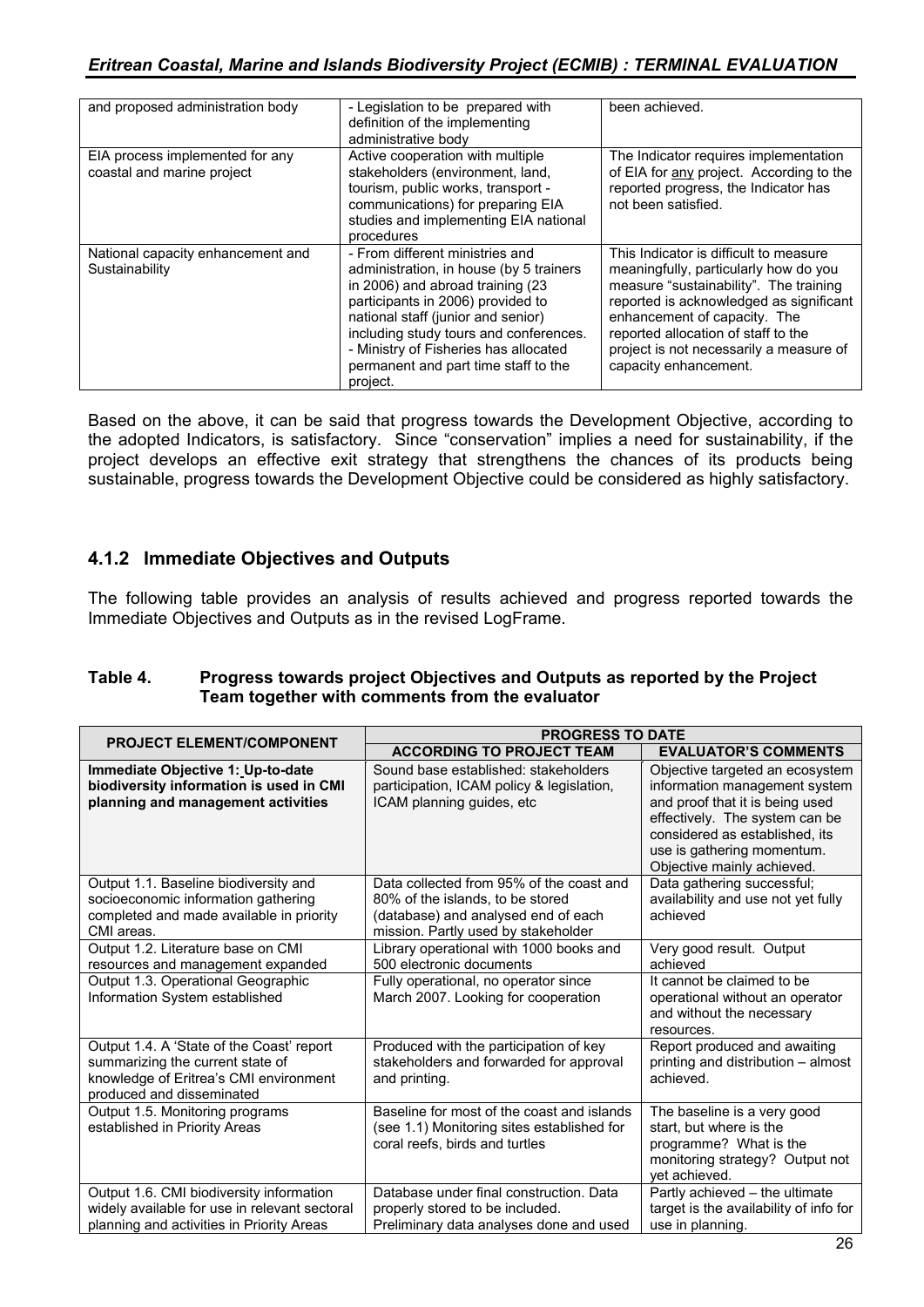|                                                                                                                                                                                                                                                                                                  | by some sectors.                                                                                                                                                                                                                                                                                                                                                                                                                                     |                                                                                                                                                                                                                                                                                                                                             |
|--------------------------------------------------------------------------------------------------------------------------------------------------------------------------------------------------------------------------------------------------------------------------------------------------|------------------------------------------------------------------------------------------------------------------------------------------------------------------------------------------------------------------------------------------------------------------------------------------------------------------------------------------------------------------------------------------------------------------------------------------------------|---------------------------------------------------------------------------------------------------------------------------------------------------------------------------------------------------------------------------------------------------------------------------------------------------------------------------------------------|
| <b>Immediate Objective 2: Awareness</b><br>increased at all levels (community<br>groups, managers, administrators, and<br>private sector) of the need for, the<br>benefits of, and mechanisms to<br>sustainably use and manage Eritrea's<br>coastal, marine and island biodiversity<br>resources | Implemented to a satisfactory level                                                                                                                                                                                                                                                                                                                                                                                                                  | This is hardly a report on<br>progress. The Outputs may<br>have been obtained, but how did<br>the project measure an<br>"increase" in "awareness" at "all<br>levels"? Strictly speaking, the<br>Objective may not have been<br>achieved as targeted. However,<br>awareness is known to have<br>been increased - see the<br>discussion below |
| Output 2.1. A CMI awareness action plan<br>produced.                                                                                                                                                                                                                                             | Overall, annual and quarterly plan,<br>revised on need                                                                                                                                                                                                                                                                                                                                                                                               | This is not an Output but an<br>Activity. Not sighted by<br>evaluator, but assumed to have<br>been produced.                                                                                                                                                                                                                                |
| Output 2.2. Awareness materials produced<br>and disseminated, as described in the<br><b>Action Plan</b>                                                                                                                                                                                          | Implemented, permanently going on                                                                                                                                                                                                                                                                                                                                                                                                                    | Some good awareness materials<br>examined. Output achieved.                                                                                                                                                                                                                                                                                 |
| Output 2.3. International Awareness of<br>Eritrea's biodiversity values increased                                                                                                                                                                                                                | Implemented-high visibility of the project<br>and the country achieved (website,<br>conference, international requests for<br>information or participation)                                                                                                                                                                                                                                                                                          | The project has provided proof<br>that this output has been<br>achieved.                                                                                                                                                                                                                                                                    |
| Immediate Objective 3: Policies for ICM<br>programs developed and ICM<br>approaches implemented in priority<br>areas                                                                                                                                                                             | ICAM Policy and relevant legislations<br>prepared, expected to be approved<br>before end of the 2007                                                                                                                                                                                                                                                                                                                                                 | Good result, the objective mainly<br>achieved in spite of<br>shortcomings at the outputs<br>level.                                                                                                                                                                                                                                          |
| Output 3.1. Effective co-ordination and<br>participatory involvement mechanisms for<br>coastal, marine and island biodiversity<br>planning and management in ICM Priority<br>(pilot) Areas.                                                                                                      | Policy, legislation and planning guides<br>prepared with the full participation of<br>stakeholders.                                                                                                                                                                                                                                                                                                                                                  | This output was targeting the<br>development of mechanisms for<br>coordination and participatory<br>involvement, not policy and<br>legislation and planning guides.<br>Output not yet achieved.                                                                                                                                             |
| Output 3.2. Sectoral studies on<br>development impacts on CMI biodiversity<br>and living resources produced, to inform<br>development of CMI-EIA guidelines, and<br>ICM committee activities                                                                                                     | Draft sectoral development plans<br>included in the ICAM planning guide,<br>ICAM expected to have a coordinating<br>body report to the highest government<br>organ                                                                                                                                                                                                                                                                                   | The output targeted studies on<br>impacts, the project delivered<br>development plans. Output not<br>yet achieved.                                                                                                                                                                                                                          |
| Output 3.3. CMI EIA Guidelines Developed                                                                                                                                                                                                                                                         | Draft EIA prepared and in use.                                                                                                                                                                                                                                                                                                                                                                                                                       | If the Guidelines are in draft,<br>should they be "in use"? When<br>will they be adopted?<br>However, since guidelines<br>developed, Output has been<br>achieved.                                                                                                                                                                           |
| Output 3.4. Coastal, Marine and Island<br>(CMI) Development and zoning plans<br>developed and implemented for priority<br>areas                                                                                                                                                                  | Implementation in priority areas basically<br>south of Massawa including the islands,<br>to start in September                                                                                                                                                                                                                                                                                                                                       | Plans not sighted by evaluator.<br>It would be wise to defer<br>implementation until Authority is<br>operational - legal basis does<br>not exist yet. Output partly<br>achieved.                                                                                                                                                            |
| Output 3.5. Development of coordinated<br>exit strategy, to be carried out by ECMIB<br>and UNDP, overseen by PCC                                                                                                                                                                                 | ICAM is the basis for new activities, not<br>an exit                                                                                                                                                                                                                                                                                                                                                                                                 | This statement does not report<br>on progress towards an exit<br>strategy. Is there any intention<br>of achieving this output?                                                                                                                                                                                                              |
| Immediate Objective 4: A core of a<br>national MPA network and species<br>conservation programme established,<br>and management of exotic species<br>improved                                                                                                                                    | Within ICAM, all territorial waters and<br>watersheds are considered a multiple use<br>management area. Inside, a protected<br>areas network is under identification<br>including Sheikh Seid Island for education<br>and public awareness, Dissei Madote as<br>managed resources protected area and<br>Buri Peninsula/Hawakil Islands as a huge<br>National Park. Multiple other sites<br>identified for one or multiple biodiversity<br>interests. | The objective envisaged a<br>network of MPAs, plus a species<br>conservation programme, plus<br>improvement of exotic species<br>control. According to this note<br>the project has focused only on<br>one output - see below.<br>According to the reported<br>progress, Objective only partly<br>achieved.                                 |
| Output 4.1. Three contrasting Coastal,<br>Marine & Island Protected Areas (MPAs)<br>established at Green Island (Sheikh Seid),<br>Dissei-Madote and Ras Fatuma.                                                                                                                                  | See previous                                                                                                                                                                                                                                                                                                                                                                                                                                         | Good distinction for 3 different<br>pilot MPAs. Output achieved.                                                                                                                                                                                                                                                                            |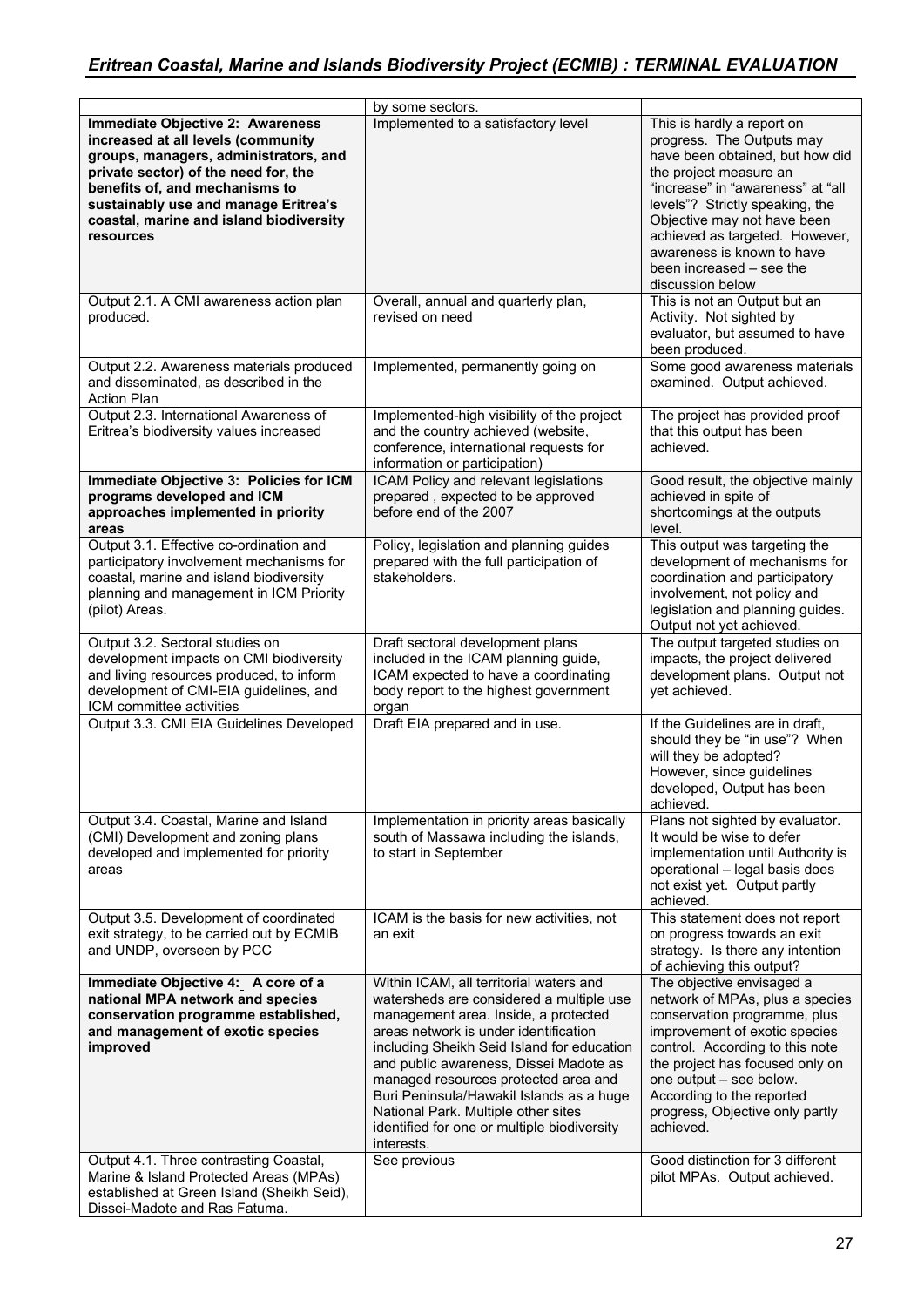| Output 4.2. Guidelines for a national<br>network of MPAs developed, and endorsed<br>by stakeholders  | To be implemented through ICAM as<br>agreed by stakeholders                                                                                                                                   | The output target was a set of<br>guidelines first and endorsement<br>by stakeholders next.<br>Implementation was not a target.<br>Output may yet be achieved but<br>time is running out to obtain<br>endorsement by stakeholders<br>(including coastal communities). |
|------------------------------------------------------------------------------------------------------|-----------------------------------------------------------------------------------------------------------------------------------------------------------------------------------------------|-----------------------------------------------------------------------------------------------------------------------------------------------------------------------------------------------------------------------------------------------------------------------|
| Output 4.3. Strategy for sustainable<br>financing of MPAs in Eritrea developed and<br>implemented    | Part of the process. Options for local<br>funding have been explored. Protected<br>areas will need a phase with external<br>funding.                                                          | More work required on this with<br>some lateral thinking. Involve<br>finance and revenue sectors of<br>Government. Output not yet<br>achieved.                                                                                                                        |
| Output 4.4. Species conservation plans<br>and programs established, for marine<br>turtles and dugong | Implemented for Marine Turtles through<br>IOSEA LOU, under preparation for<br>dugongs through same regional<br>organisation                                                                   | Good progress achieved. The<br>output will be achieved.                                                                                                                                                                                                               |
| Output 4.5. Improved management and<br>control of alien species in the CMI<br>environment            | Preliminary meetings and lectures<br>organised, responsibility of the Ministry of<br>transport and Communication,<br>Department of Maritime transport and<br>Port Authority Massawa and Assab | The output required improved<br>management and control, the<br>project delivered meetings and<br>lectures. Output not achieved<br>and unlikely to be achieved as<br>targeted.                                                                                         |

The following table is a summary of the extent to which the four Immediate Objectives have been achieved with comments by the evaluator.

#### **Table 5. Summary of the extent to which the four Immediate Objectives have been achieved**

| <b>IMMEDIATE OBJECTIVE</b>                                                                                                                                                                                                                                                             | <b>EXTENT OF ACHIEVEMENT</b>                          | <b>EVALUATOR'S COMMENT</b>                                                                                                                                                                                                                                                  |
|----------------------------------------------------------------------------------------------------------------------------------------------------------------------------------------------------------------------------------------------------------------------------------------|-------------------------------------------------------|-----------------------------------------------------------------------------------------------------------------------------------------------------------------------------------------------------------------------------------------------------------------------------|
| Immediate Objective 1: Up-to-date<br>biodiversity information is used in CMI                                                                                                                                                                                                           | Partly achieved                                       | One Output is fully achieved and all the<br>rest are partly achieved. This Objective is                                                                                                                                                                                     |
| planning and management activities                                                                                                                                                                                                                                                     |                                                       | expected to be achieved by the time of<br>project closure.                                                                                                                                                                                                                  |
| Immediate Objective 2: Awareness<br>increased at all levels (community groups,<br>managers, administrators, and private<br>sector) of the need for, the benefits of, and<br>mechanisms to sustainably use and<br>manage Eritrea's coastal, marine and<br>island biodiversity resources | Uncertain whether it has been<br>achieved as targeted | The three Outputs under this Objective<br>have by and large been achieved and yet<br>the Objective itself does not appear<br>satisfied. Reference to the Indicators is<br>not conclusive since they target the<br>Outputs (process) rather than the<br>Objective (product). |
| Immediate Objective 3: Policies for ICM<br>programs developed and ICM approaches<br>implemented in priority areas                                                                                                                                                                      | Achieved                                              | One Output achieved; two are partly so;<br>two are not yet achieved but are expected<br>to be by the time of project closure.                                                                                                                                               |
| Immediate Objective 4: A core of a<br>national MPA network and species<br>conservation programme established, and<br>management of exotic species improved                                                                                                                             | Partly achieved                                       | One Output has been achieved and two<br>are on the way; one other Output may be<br>achieved but time is running out. The final<br>Output is unlikely to be achieved as<br>targeted by the time of project closure.                                                          |

The project has been clearly successful with regards to Objectives 1 and 3. Objective 4 is unlikely to be achieved fully since it was a very ambitious objective but good progress has been made. Objective 2 is an enigma – the Outputs have been achieved, but it is not certain whether the Objective has been achieved. This is thought to be due to the poor selection of indicators. The indicators required should be able to answer the question "has awareness been increased?"

It is recommended that the project instigate a new activity under Objective 2, comprising an awareness and attitude survey of key stakeholders. This could use a questionnaire for some stakeholders, anecdotal evidence for others and visits and discussion groups with judicious questions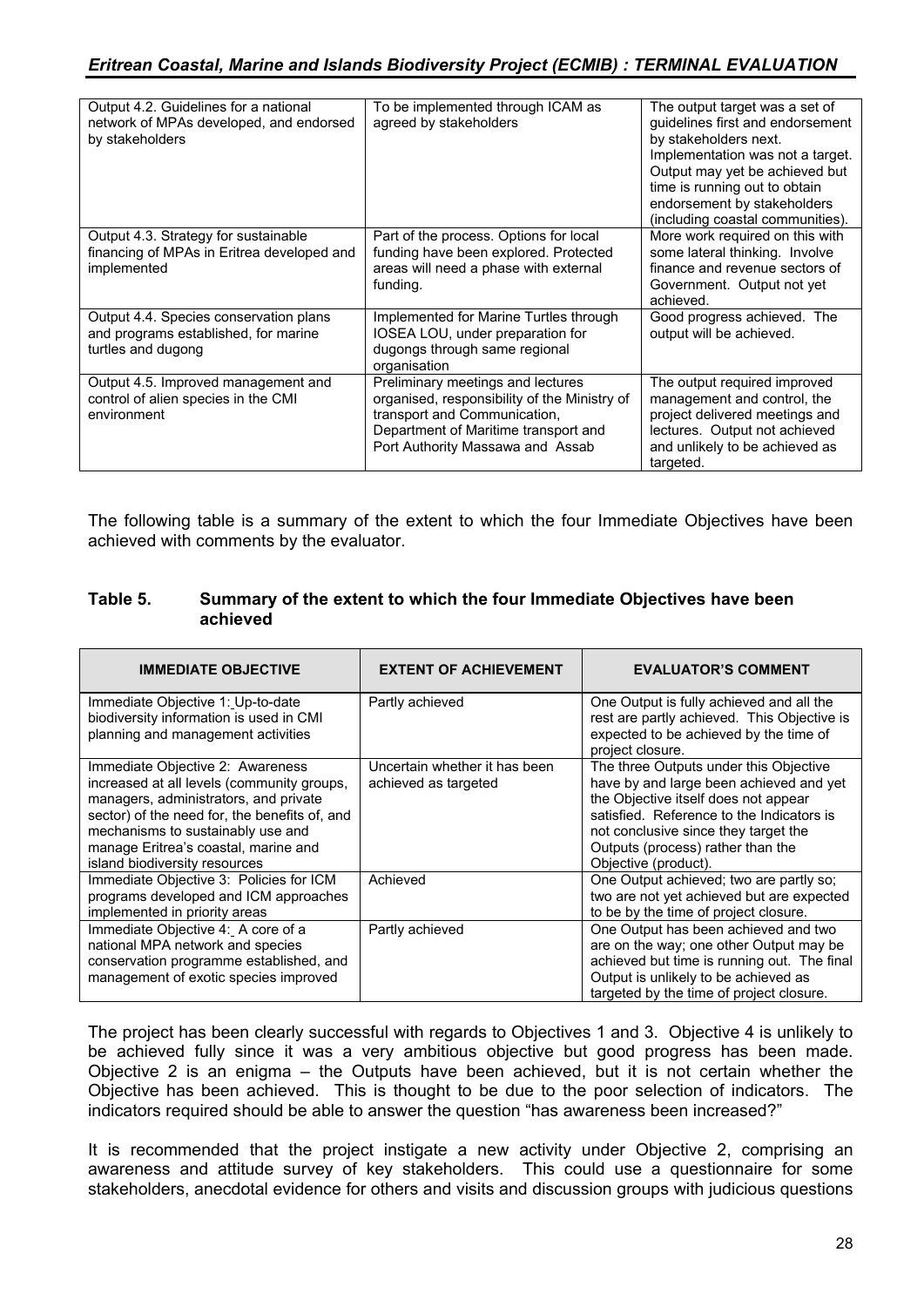for some others such as coastal communities. If results indicate, as expected, that awareness has been increased, Objective 2 can be added to those considered to have been successfully achieved.

In conclusion, by the time of project closure it is likely that two of the four Immediate Objectives would have been fully achieved, one may be achieved but this is not certain, and the last one is likely to be only partly achieved. Overall achievement of the Immediate Objectives is considered to be between satisfactory and highly satisfactory.

# **4.2 Project impacts**

# **4.2.1 Global environmental impacts**

By virtue of where it is being implemented, the benefits accruing from this project have a global dimension. The high degree of endemism (highest of any oceanic water body in the world), the rich diversity of some groups (richest diversity west of Indonesia) and its most interesting geological features, make the Red Sea truly unique ecologically – if these species and ecosystems cannot be protected here, they cannot be protected anywhere else, and the project has initiated the protection process.

According to the ProDoc, quoting UNEP and IUCN<sup>[9](#page-28-0)</sup> among other authorities, the extensive areas of coral reef, seagrass and mangroves of the Eritrean coastal environment, support globally important biological diversity. More than 250 species of reef fish from 49 families and 110 marine and shore bird species from 41 families have been recorded. The approximately 210 islands of the Dhalak Archipelago support globally significant breeding populations of turtles and dugongs as well as breeding, nesting and wintering sites for European, African and Asian migratory birds. Healthy relict populations of Eritrea's larger wildlife species, *e.g.* gazelle and wildass have also been found in the coastal and island areas.

The global significance of ECMIB benefits is indisputable.

# **4.2.2 National level impacts**

 $\overline{a}$ 

At the national level, the project will leave behind a very valuable legacy to the Government and people of Eritrea – an effective, balancing mechanism through which to obtain the maximum benefit from the coastal environment, with the minimum impact, on a sustainable basis = ICAM.

As part of the package, the project has had a significant impact on the capacity to manage coastal resources, including a significant parcel of new data, information and knowledge. It has also established a consensual and collaborative institutional framework within which various sectors including government, private and community can come together and target the common good. The time frame within which this has been achieved makes it a particularly impressive achievement. Finally, the project leaves behind a heightened awareness and sensitivity, at various levels, of the values and vulnerabilities of Eritrea's Red Sea coastal resources.

<span id="page-28-0"></span><sup>9</sup> UNEP/IUCN (1988) *Coral Reefs of the World. Volume 2: Indian Ocean, Red Sea and Gulf*. UNEP Regional Seas Directories and Bibliographies. IUCN, Gland and Cambridge, UK/UNEP, Nairobi, Kenya., 389 pp.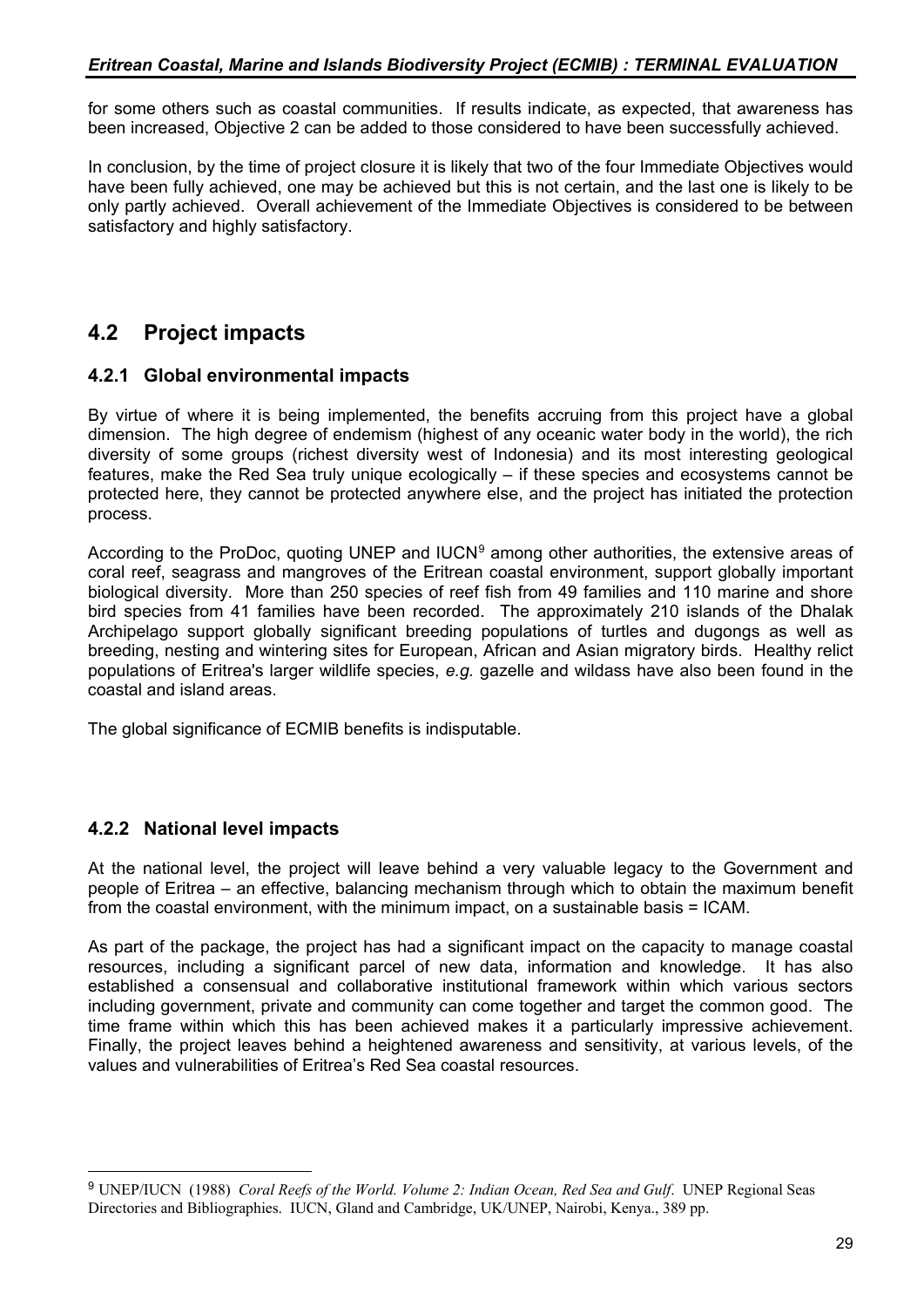# **5 FINDINGS: SUSTAINABILITY**

# **5.1 Institutional sustainability**

The institutional and systems benefits of the project have been discussed elsewhere in this report. They are considered sound and with a good exit strategy should be sustainable. The basis for this assumption is the widespread sense of ownership and commitment that the evaluator has met with in all Government officials he has consulted. Right from HE the Minister of Fisheries down, there is no hesitation in affirming the Government's commitment to the continuation of the good work of the project. The Minister went so far as to say that he was against the use of the phrase "exit strategy" because as far as he was concerned there will not be any exit, there will be continuation.

Another feature which augurs well for the sustainability of the gains made by the project is the high degree of secondments that have been made from the Ministry of Fisheries to project positions. When the project closes at the end of the year, these staff will be re-absorbed into the Ministry and essentially continue doing what they were doing in the project.

A further project achievement which points towards institutional sustainability is the package it has prepared for Integrated Coastal Area Management. This package which comprises policy, legislation, procedures, etc, has been adopted by the Minister of Fisheries, who has forwarded for endorsement to the executive level of Government. A formal proclamation is expected before project closure.

The evaluator concludes that all indications are in favour of sustainability of the project benefits.

# **5.2 Financial sustainability**

Institutional sustainability provides the mechanism for the continuation of project activities but it does not make them happen. It is the financial resources that will enable them to be operationalized. And, ownership and commitment also mean responsibility on the part of the Government. Government funds are limited and it remains to be seen whether and to what extent the institutional commitment is complemented by the commitment of financial resources.

While it is reasonable for the Government to expect assistance to continue the good work of the project, it cannot rely on such assistance in the long term. Management of coastal resources must be accepted as a core Government function with at least basic funding being available from central budgetary allocations. This is not necessarily "new money", but could be the result of a reallocation of priorities, recognizing the all-round gains and savings for the economy that a well-managed coastal environment should be able to bring.

In addition, the ICAM operation has good potential to be self-funding to a great extent and the project will need to explore such mechanisms as part of its exit strategy. A wealth of experience exists from other countries, including some from within the region, who have applied ICAM successfully and for whom it is virtually a self-funding operation.

# **5.3 Knowledge management**

Part of the legacy of the project is the impressive cache of data, information and knowledge that it has generated and accumulated (see Annex 8 for a list of the key publications of the project), the reference materials in the library that it has established, the website it has set up, and the network of contacts and sources it has acquired.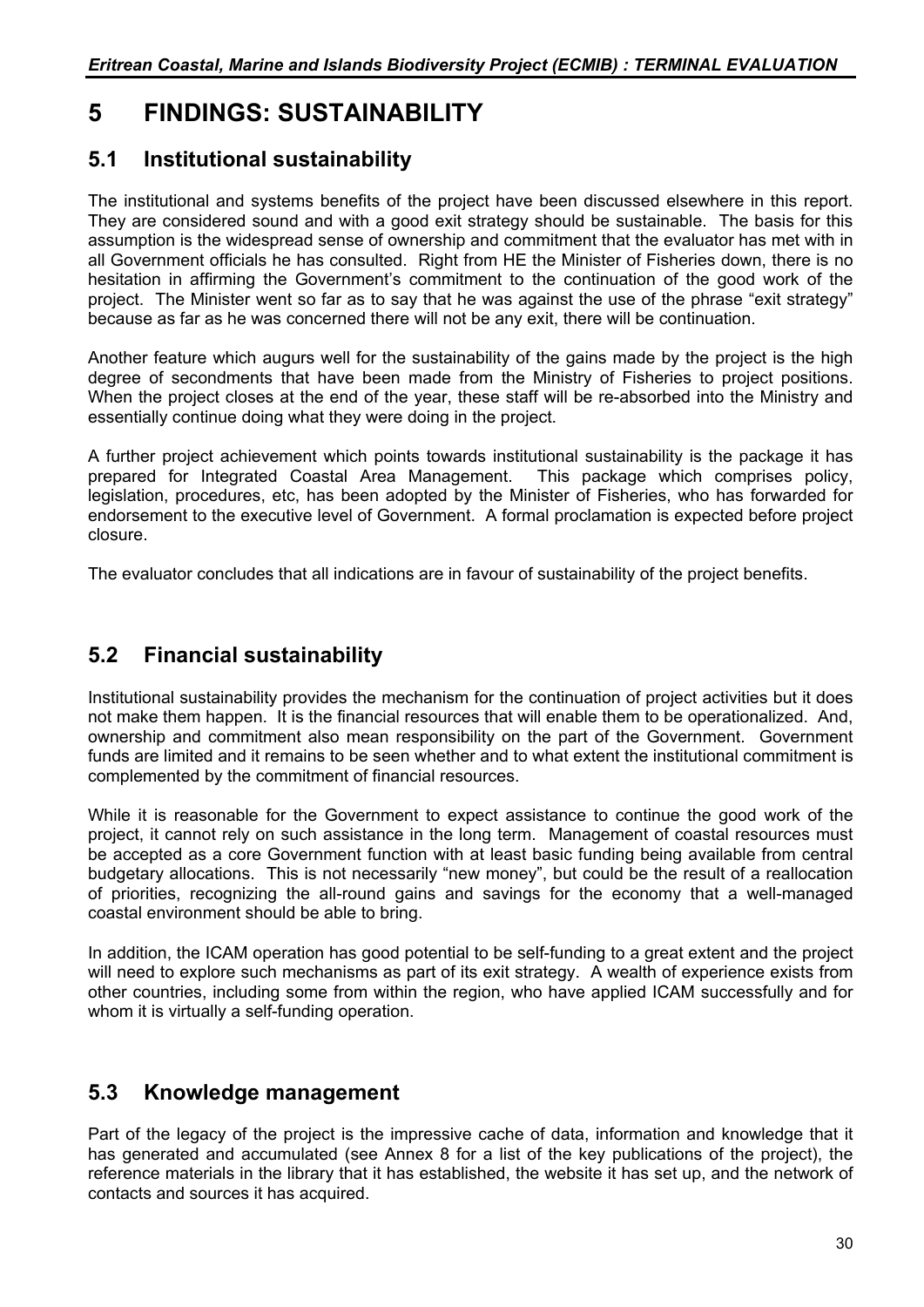The project has also set up the systems for managing this valuable resource, particularly its database on a GIS platform.

It is essential that the project prepare the way for the handing over of this asset to trained individuals who will manage and augment it for the benefit of all who live and work on the coast. Work towards this aim has already started and will be completed during the exit strategy.

# **5.4 Exit strategy**

The ECMIB project is unusual in that it has a specific Output in its LogFrame (Output 3.5) devoted exclusively to the development of an exit strategy. Unfortunately, there are no Activities indicated for this important Output and the evaluator encourages project management to plan for (including budgetary resources) and identify such Activities as soon as possible.

The hope of HE the Minister for a seamless transformation from project activities to activities of line ministries of Government, is shared by the project (see Annex 9), but whatever the action is called there must be a phased, structured close-down of the project comprising:

- a managed handing-over of the various functions of the project (such as policy and legislation drafting initiatives, survey work, etc)
- a rational handing-over of the archives, office templates, software and similar assets
- a rational allocation of physical assets, office as well as field, with recognition and receipts from the recipient entity
- an exchange of appreciation and commitment letters, especially from organizations beyond the Ministry of Fisheries
- more work on the financial sustainability of both the ICAM process and the MPA system (without relying on fines and penalties as a source of income)
- an assessment of individual staff performance leading to an acknowledgement and reference which they can take with them in their next career move
- an effective knowledge management system, including the capacity and capability for its management and application
- a more inclusive approach to communities with meaningful participation (not just information and awareness)

These and similar actions will enhance the prospects for sustainability of the valuable products of the project.

# **5.5 Replicability and follow-up**

# **5.5.1 Replication**

When the project ends in December 2007, it is everybody's hope that the work will continue. The project has laid the foundations and tested approaches on a pilot basis, for various mechanisms and tools required for coastal resources management. Its work is therefore just the beginning and without continuation and replication, the benefits will not survive.

It is therefore necessary to replicate the work that has been done particularly in terms of coastal survey, identification and establishment of MPAs, collaboration and generation of consensus among stakeholders, species protection plans, etc. This work needs to be replicated up and down the Eritrean Red Sea coast.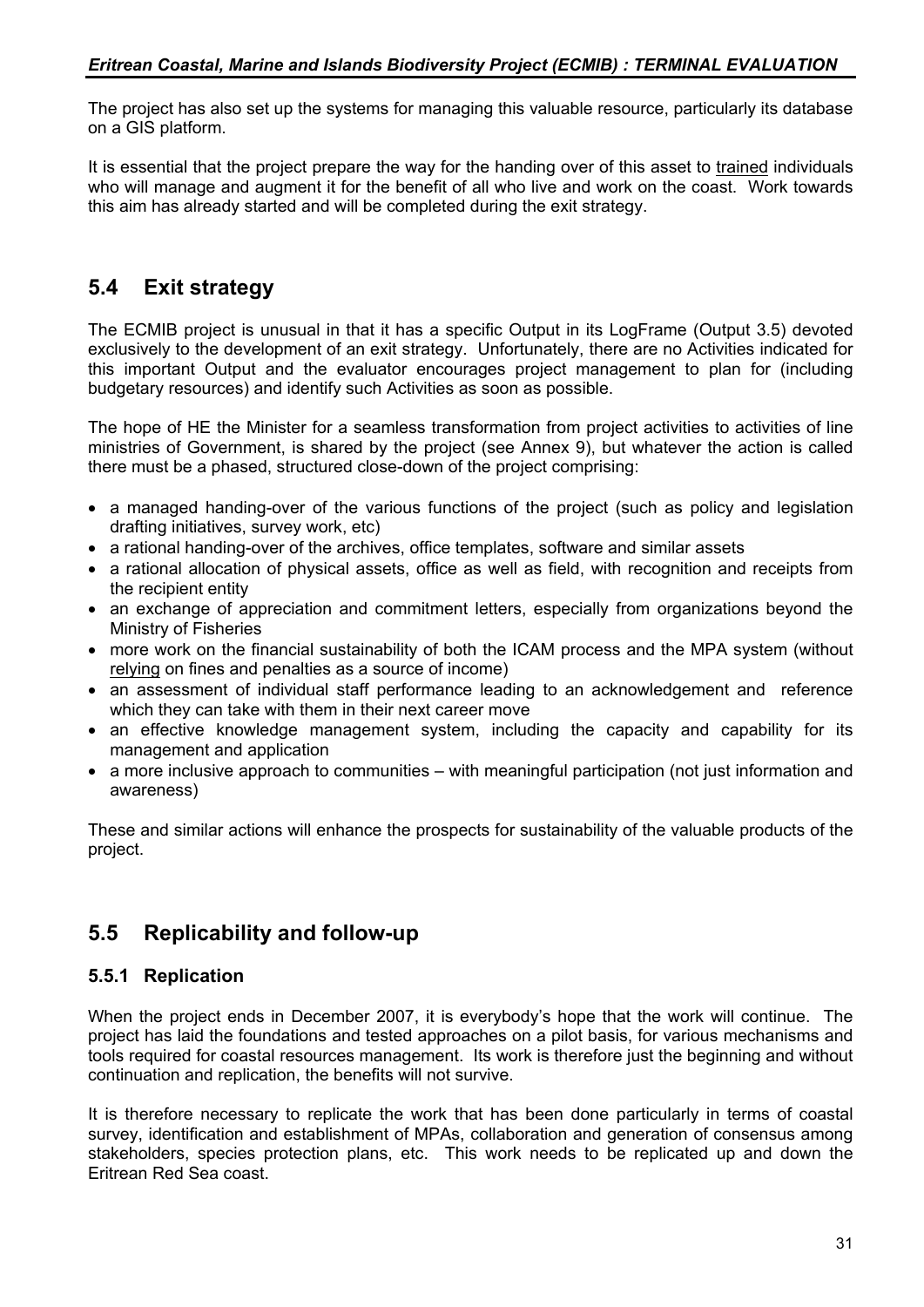However, in addition, there is good potential for the models and approaches that have been tried successfully by the project in Eritrea, to be replicated elsewhere within the Red Sea basin and outside. In addition, the process applied by the project for the establishment of the ICAM system, and particularly its success in reaching consensus among disparate Government agencies, has good potential for replication in similar situations outside Eritrea.

# **5.5.2 Follow-up project**

While the project and the Government are restricted in what they can do towards replication outside Eritrea, they are in a good position to influence what goes on within the country and there are substantive plans being drawn up by the Government with the collaboration of the project.

As noted above, it is to be expected that according to the Government commitment, the work started by the project will continue. However, even when the Government formally recognizes that ICAM is a core function which should be within the mandate of an existing or new agency, it will be some time before the necessary resources can be made available, and an even longer time before a degree of self-funding can be attained. The Government also recognizes that even when the system is more or less running on its own, there will always be the need for outside assistance with particular elements of the process such as further ecological survey work, specific parcels of expertise and know-how, piloting of new approaches to ICAM, etc.

In the short term, the Government requires support to continue developing the ICAM system until such time as it can run it on its own. This support will ensure that the investment made by UNDP and the GEF through ECMIB, will be safeguarded. The Eritrean GEF Operational Focal Point advised the evaluator that the Government considers ECMIB as a successful project and sees GEF support for a follow-up activity as a priority. Moves are already underway to develop the concept for such further assistance from GEF under the RAF for Eritrea. In order to make sure that the momentum generated by the project is not lost, the minimum requirement is for modest assistance until such time as more structured support is obtained from the GEF or elsewhere. It would be prudent to plan for this assistance to be available for 18-24 months and comprise a total of about US\$1.0 million.

The Objective of such assistance would be the strengthening of the foundations for ICAM, including a PA network, laid down by the ECMIB.

Among the Outputs that could be considered, are the following:

- Development and formulation of project concepts and proposals for resource mobilization
- Extension of ecological survey work started by ECMIB
- Consolidation of the GIS database and rendering it operational
- Structured monitoring of ecological and socio-economic parameters
- Support for the establishment of approved MPAs (legal, planning, management, funding)

Given the serious commitment by Government towards the rational management of the Eritrean coastal, marine and island environment and the protection of its biodiversity, and the strong foundation laid by ECMIB, it is imperative that the momentum is maintained. The proposed assistance will enable this.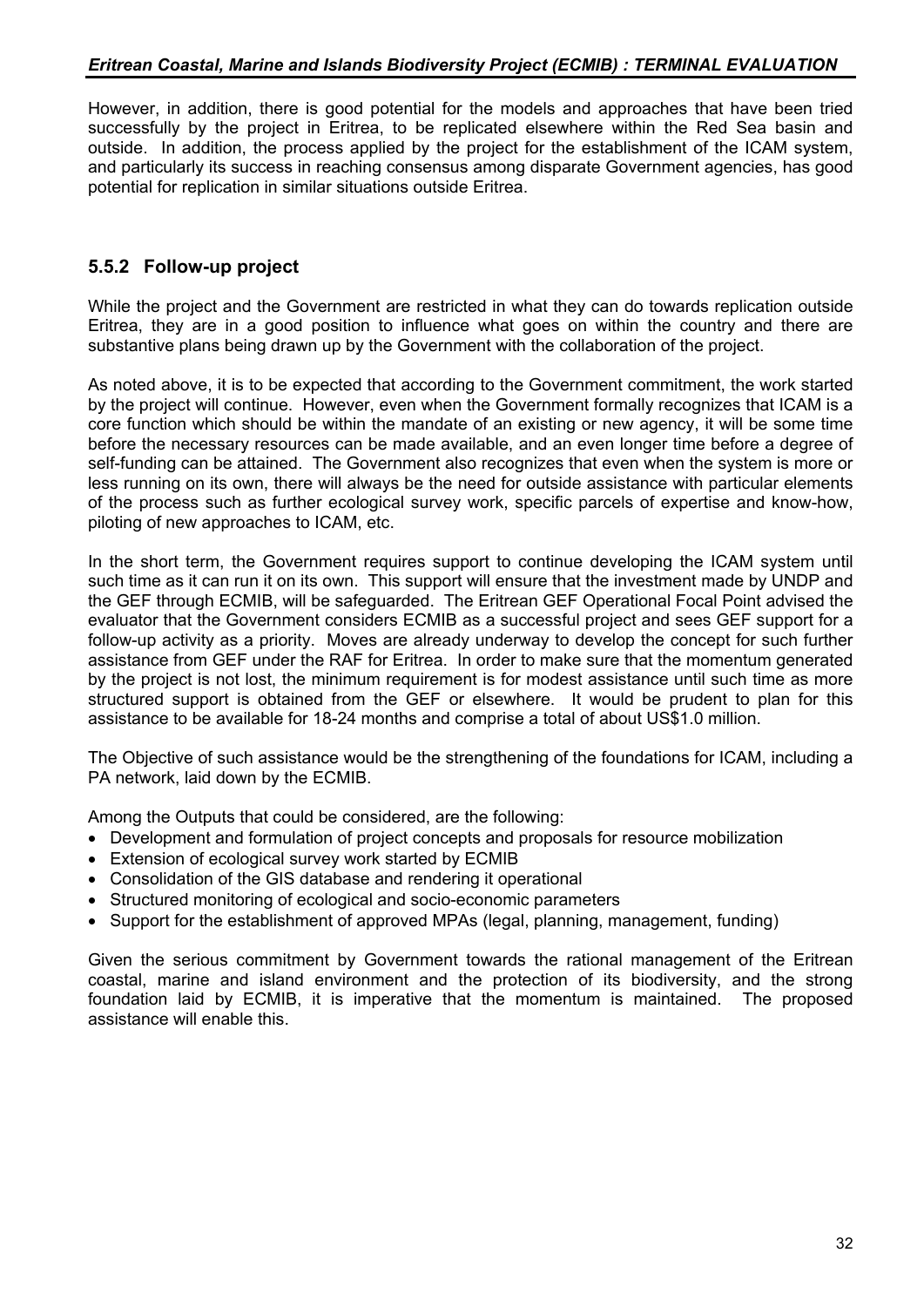# **6 CONCLUSIONS AND RECOMMENDATIONS**

Conclusions and recommendations have been drawn throughout this report. They are restated together here in order to facilitate follow-up action.

# **6.1 Project concept and design**

The project design is basically sound and its structure is logical. It is well laid out and in general it is easy to follow. As the STAP Review said at the time *"the project has been carefully put together"*. It set out to establish protected areas on a strong basis as a means of protecting biodiversity, according to the practice prevalent at the time.

The Development Objective is considered weak and uninspiring and better attention to the wording could have created a more direct and pithy long term target.

However, the biggest criticism of the project design could probably be levelled at its failure to recognize the real extent of the weak in-country capacity, having identified this as a risk.

# **6.2 Project governance**

In the absence of adequate capacity, there was a need for a strong and supportive framework for the project management team, with clear lines of accountability, continuous monitoring and reporting, guidance and support. Unfortunately, this does not seem to have been the case.

The role of the Project Steering Committee (referred to as the Project Coordination Committee) appears to have been misunderstood, even by the Technical Management Review. The prime role of this committee is to steer and guide the project, hence its name – Project Steering Committee – it is not intended to coordinate or implement the project.

It is strongly recommended that for future projects with a significant budget (say, over \$100,000) and timescale (say, over 24 months), a Project Steering Committee is established with a clear mandate to guide and support the project.

# **6.3 Project management**

The current senior management level of the project, comprising the NPM and the TA, has established an effective partnership based on sharing and cooperation and has certainly produced results. It appears based on the fact that the two incumbent individuals are mature, knowledgeable and experienced and, more importantly, work well together, complementing each other's strengths.

But it has not always been like this and this is not a relationship that can be taken for granted. The ability of one to be able to work with the other is of paramount importance in the selection process.

One aspect of project management which requires attention is staff supervision and guidance. Project management must provide more leadership, team cohesion, vision, guidance, mutual support, encouragement and recognition, feedback, meaningful participation in project administration and management.

Monthly staff meetings are recommended, with encouragement to staff to schedule field work so as to allow participation at least every 2 months. Annual performance assessment for all project personnel should also be carried out. This includes the TA and the NPM who should be assessed by UNDP.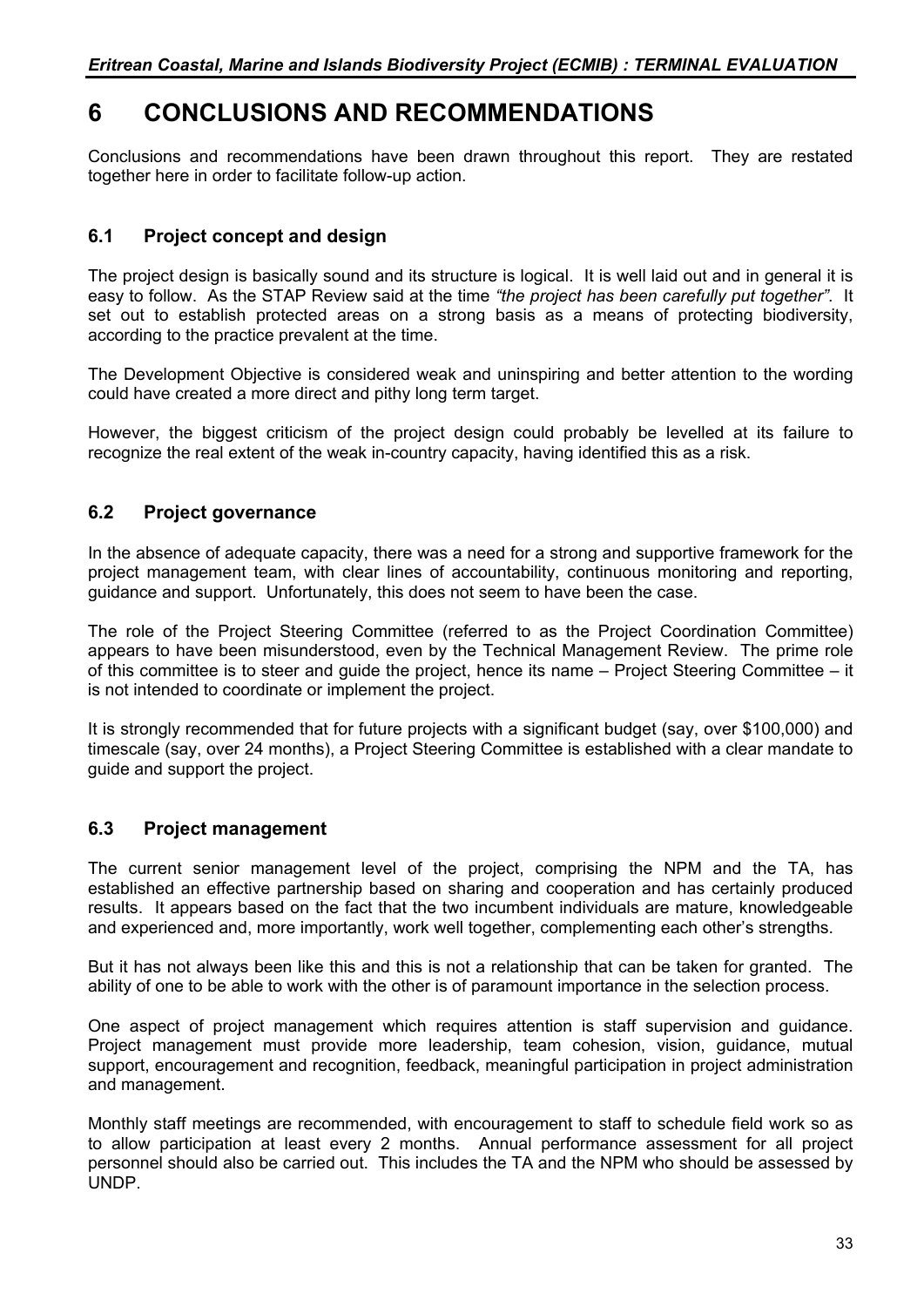# **6.4 Achievement of targeted outputs and objectives**

### **Development Objective**

With the current wording of the Development Objective it is not easy to determine whether progress has been made towards it. However, according to the adopted Indicators, Progress can be deemed to have been satisfactory. Furthermore, since "conservation" implies a need for sustainability, if the project develops an effective exit strategy that strengthens the chances of its products being sustainable, progress towards the Development Objective could be considered as highly satisfactory.

### **Immediate Objectives**

The project has been clearly successful with regards to Objectives 1 and 3. In spite of good progress, Objective 4 is unlikely to be achieved fully since it was very ambitious in the first place. Objective 2 is an enigma – the Outputs have been achieved, but it is not certain whether the Objective has been achieved. This is thought to be due to the poor selection of indicators which should be able to answer the question "has awareness been increased?" It is recommended that the project instigate a new activity under this Objective, comprising an awareness and attitude survey of key stakeholders. If results indicate, as expected, that awareness has been increased, Objective 2 can be added to those considered to have been successfully achieved.

In conclusion, by the time of project closure it is likely that two of the four Immediate Objectives would have been fully achieved, one may be achieved but this is not certain, and the last one is likely to be only partly achieved. Overall achievement of the Immediate Objectives is considered to be between satisfactory and highly satisfactory.

## **6.5 Project Monitoring and Evaluation**

The monitoring as planned by the ProDoc does satisfy the requirements of UNDP and GEF. However, this sort of monitoring is felt to be mostly mechanical and not analytical enough to inform project performance assessment and adaptive management. In particular, the annual nature of the listed monitoring elements is not able to provide project management with an effective tool for adaptive management. Neither is there recognition of the valuable role that the PSC can play in monitoring project performance. However, in addition to the monitoring provisions in the ProDoc, daily desk monitoring, field monitoring, and regular financial analyses on a quarterly basis were also carried out and contributed to project performance and adaptive management.

While current monitoring is satisfactory, recognition of the quarterly progress reports and their use to record departures from the baseline as well as trends away from or towards established targets, will lead to corrective action (adaptive management) before problems become irreversible.

## **6.6 Financial management**

As far as can be ascertained, little can be shown for the \$1.1 million spent over the first 3-4 years of the project. However, expenditure since then has been effective and efficient, has contributed to the project Objectives and has been good value for money.

# **6.7 Stakeholder participation, community empowerment**

The project has undertaken a substantial amount of work with communities including socio-economic surveys, awareness raising programmes, the sharing of information and even assistance to one community through the provision of water storage tanks. This is excellent work and good for public relations. However, having invested in the communities, the project needs to devise ways and means of capitalizing on its investment and providing opportunities for communities to participate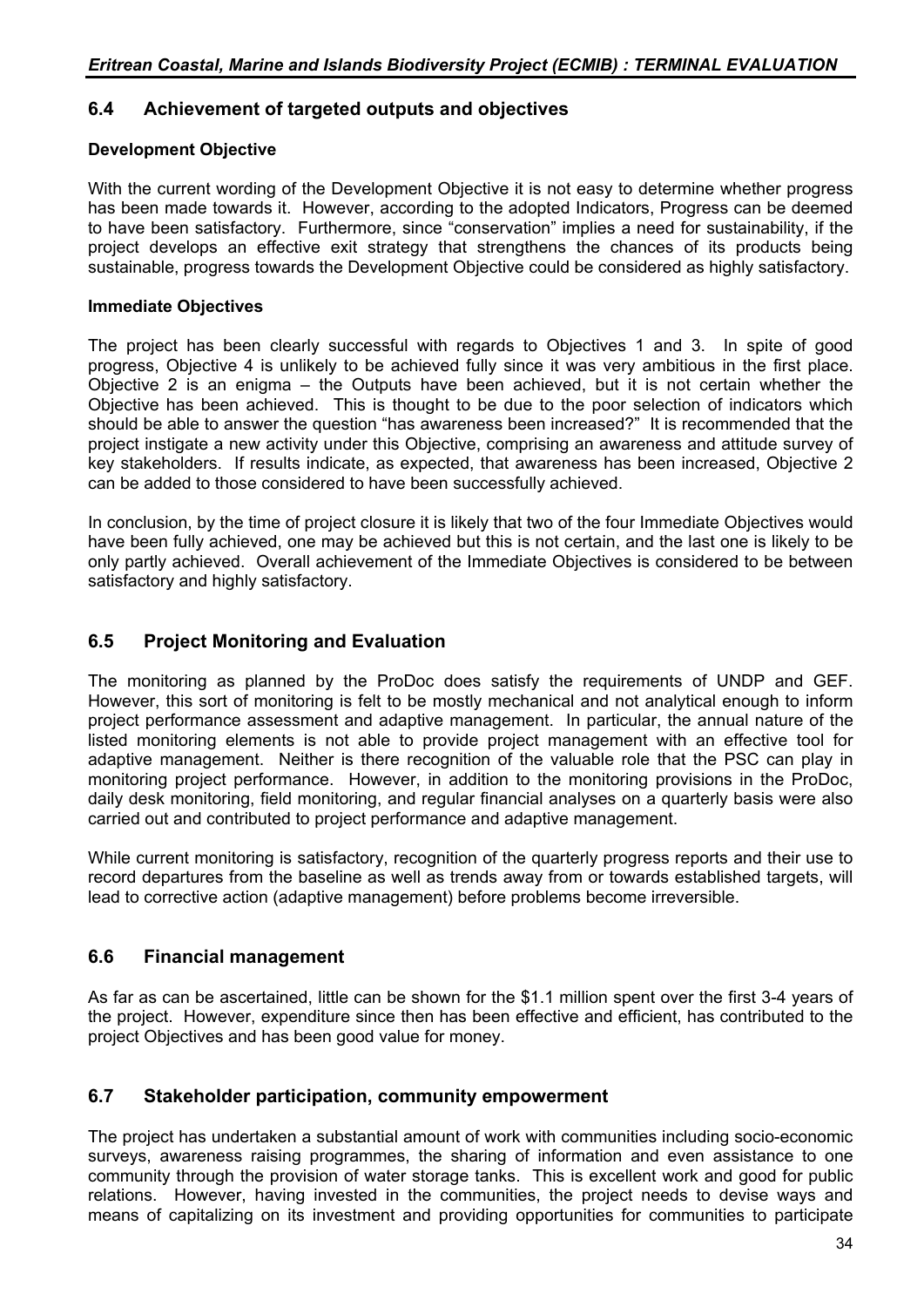meaningfully in decision-making on resource use. Imparting information and raising awareness is not enough, and it certainly not what is meant by "participation". Participation is a two-way relationship.

As part of its exit strategy, the project should develop a community participation strategy as an important element of the ICAM process. The strategy should acknowledge that coastal communities are the *de facto* owners of the resources that ICAM aims to manage and that MPAs aim to protect and as "owners" the communities must be part of the decision-making. It should also ensure that traditional rights are safeguarded and that benefits are shared equitably.

# **6.8 Capacity building and other Project impacts**

The greatest impact of the project at the national level has been the level of capacity building it has achieved both formally and informally, and coastal management in Eritrea is all the richer for it. The beneficiaries have been mainly from the Ministry of Fisheries but other bodies responsible for coastal management have also benefited.

One further conclusion is that the sponsoring of doctorate fellowships as a means of capacity building by a project which is meant to last five years is a waste of money. The sponsoring of masters fellowships is feasible but marginally so. It is recommended that in the light of this experience, UNDP should review its policies on training, particularly fellowships, and apply them judiciously so as to obtain the utmost benefit for projects and their objectives.

It is too early to assess global environmental impacts of the project that will accrue by virtue of where it is being implemented. The high degree of endemism (highest of any oceanic water body in the world), the rich diversity of some groups (richest diversity west of Indonesia) and its most interesting geological features, make the Red Sea truly unique ecologically and of clear global significance – if these species and ecosystems cannot be protected here, they cannot be protected anywhere else and the project has initiated such protection.

# **6.9 Sustainability**

The institutional and systems benefits of the project are considered sound and with a good exit strategy should be sustainable. The basis for this assumption is the widespread sense of ownership and commitment that the evaluator has met with all Government officials he has consulted. Right from HE the Minister of Fisheries down, there is no hesitation in affirming the Government's commitment to the continuation of the good work of the project. The Minister went so far as to say that he was against the use of the phrase "exit strategy" because as far as he was concerned there will not be any exit, there will be continuation.

Another feature which augurs well for the sustainability of the gains made by the project is the high degree of secondments that have been made from the Ministry of Fisheries to project positions. When the project closes at the end of the year, these staff will be re-absorbed into the Ministry and essentially continue doing what they were doing in the project.

The ICAM institution has also the potential to achieve financial sustainability and the project will need to explore such mechanisms as part of its exit strategy. A wealth of experience exists from other countries, including some from within the region, who have applied ICAM successfully and for whom it is virtually a self-funding operation

The project has also set up the systems for sustainably managing the valuable data and information it has acquired, particularly its database on a GIS platform. It is essential that the project prepare the way for the handing over of this and related assets to trained individuals who will manage and augment it for the benefit of all who live and work on the coast. Work towards this aim has already started and will be completed during the exit strategy.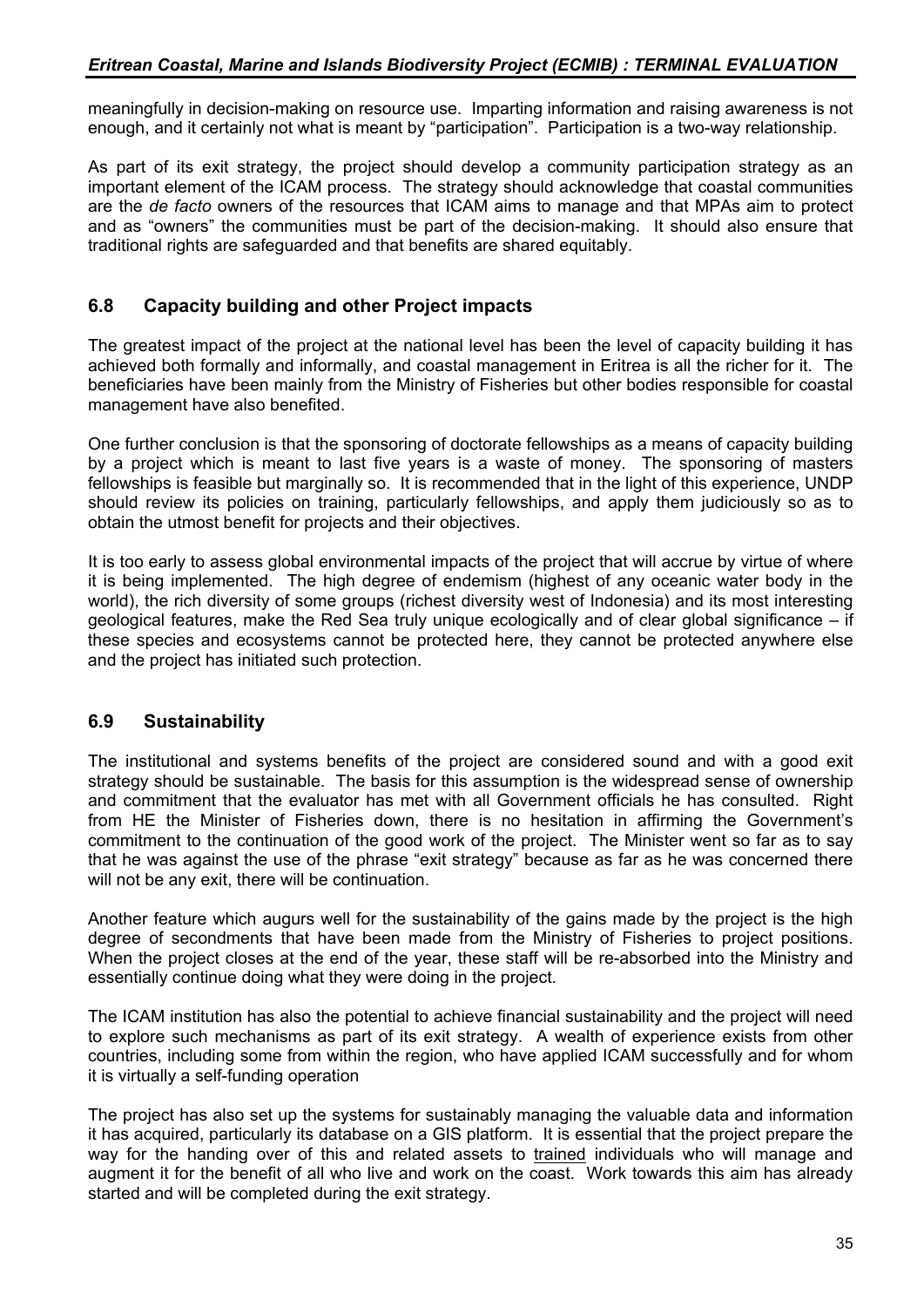These and similar actions will enhance the prospects for sustainability of the valuable products of the project.

# **6.10 Exit Strategy**

The project has a specific Output in its LogFrame (Output 3.5) devoted exclusively to the development of an exit strategy but there are no Activities indicated. Project management is encouraged to plan for (including budgetary resources) and identify a cluster of Activities towards a phased, structured close-down of the project. This should comprise: a managed handing-over of the various functions of the project, a rational handing-over of the archives, office templates, software and similar assets, a rational allocation of physical assets with recognition and receipts from the recipient entity, an exchange of appreciation and commitment letters, more work on the financial sustainability of both the ICAM process and the MPA system, an assessment of individual staff performance leading to an acknowledgement and reference which they can take with them in their next career move, an effective knowledge management system, a more inclusive approach to communities – with meaningful participation (not just information and awareness)

# **6.11 Replicability and follow-up**

Even when the Government formally recognizes that ICAM is a core function which should be within the mandate of an existing or new agency, it will be some time before the necessary resources can be made available, and an even longer time before a degree of self-funding can be attained. In the short term, the Government requires support to continue developing the ICAM system until such time as it can run it on its own. This support will ensure that the investment made by UNDP and the GEF through ECMIB, will be safeguarded. In order to make sure that the momentum generated by the project is not lost, assistance is required for a period of 18-24 months totalling around US\$1.0 million.

# **6.12 Experience gained and lessons learnt**

Of the numerous experiences generated by the project that are worth recording, the following are considered the five most salient ones:

A participatory approach overcomes the cynicism and suspicion often felt by line ministries when the development of ICAM is led by an existing ministry. True participation also results in ownership arising out of the various collective decisions that have to be taken.

It is comparatively easier to identify and address capacity needs of a technical nature; conversely, managerial, leadership and management capacity is harder to assess, but it is even more important for project success.

A good, collaborative relationship between the NPM and the CTA is probably the most important single element of project management – it can make or break the project.

National Execution (NEX) of projects must be preceded by a capacity needs assessment and the identified needs must be addressed before NEX can be expected to function successfully.

Adequate time and resources for inception, setting-up, and similar pre-operational phase activities of a project are crucial, particularly where capacity is known to be weak.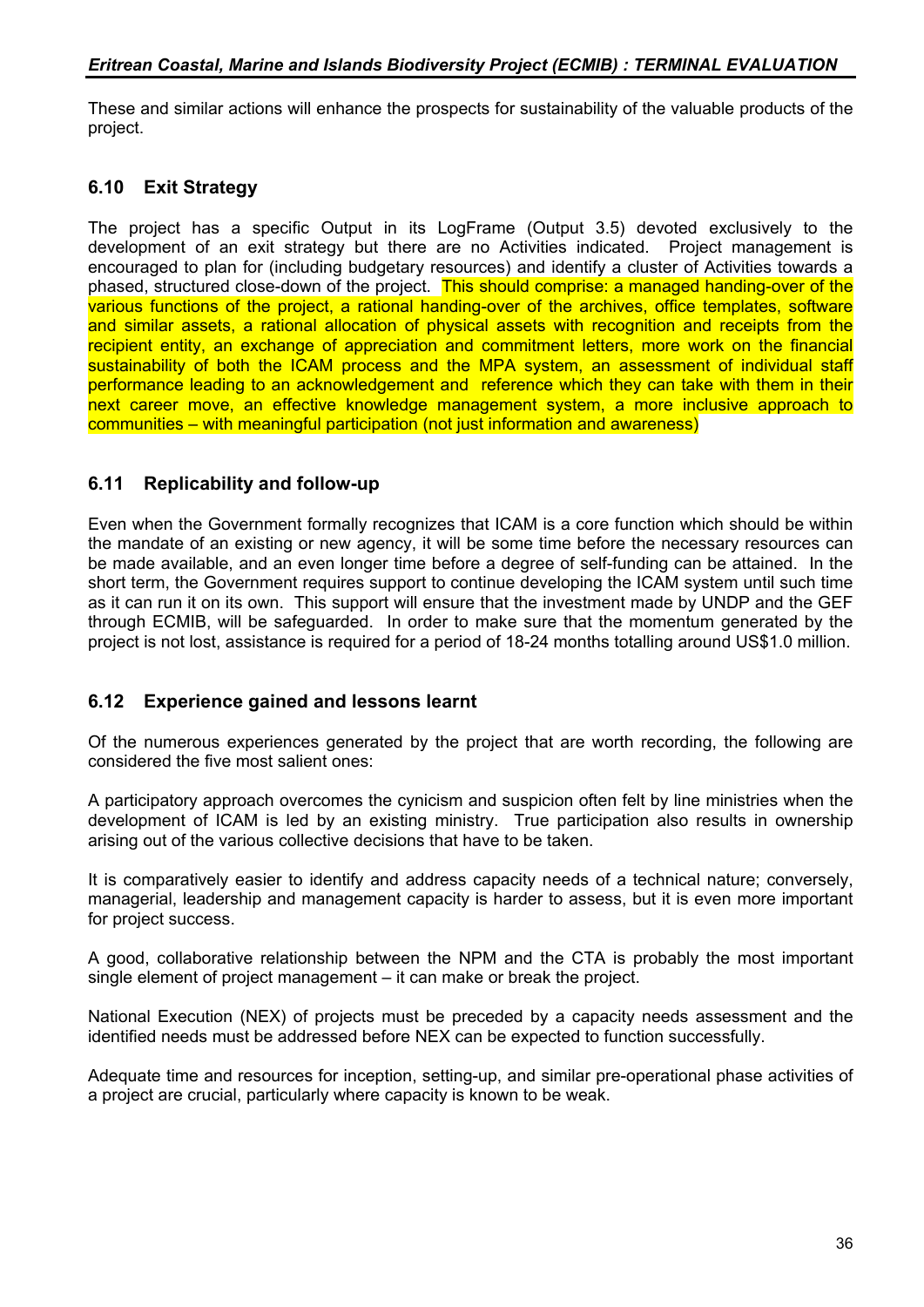# **ANNEX 1 Evaluation Terms of Reference**

#### **I. Introduction:**

The Conservation and management of Eritrea Coastal, Marine and Island Biodiversity (ECMIB) project was originally a 5 year initiative of the Government of the State of Eritrea funded by the Global Environmental Facility (GEF), implemented by the United Nations Development Program (UNDP) and executed by the Ministry of Fisheries (MoFish). The Project Document was signed by Ministries of Fisheries and Macro Policy and International Cooperation (now Ministry of National Development) and UNDP/GEF in December 1998. Delayed implementation has led in approval to extend the project to 9 years in the 2003 and 2006 TPR meetings.

The project is designed to ensure the conservation and sustainable use of the globally significant biodiversity of the State of Eritrea's coastal, marine and island (CMI) ecosystems. These are currently threatened by the rapid expansion of fisheries, tourism, and other developmental activities. The ECMIB Project is engaged to support the sustainable development of Eritrea's CMI resources through a participatory management framework; establishment of conservation areas and species protection programs; an operational information system; and increased public awareness of the needs and benefits of CMI biodiversity.

The ECMIB project encompasses four principal components to achieve its overall objective with subsequent immediate objectives:

(1) Building a CMI Information System: establish a system for ensuring that up-to-date biodiversity information is used in all CMI planning and management activities,

(2) Awareness of Biodiversity value: increase at all levels awareness of the need for sustainable management of Eritrea's coastal marine and island biodiversity resources,

(3) CMI management Framework: develop a comprehensive integrated and participatory management framework for the conservation management and sustainable development of Eritrea's coastal marine and island biodiversity, and,

(4) Conservation of special habitats and species: develop and implement a participatory management program for critical conservation area, and for habitats and species of special concern outside conservation areas.

This biodiversity project falls within GEF Operational Programme No.2: Coastal Marine and Freshwater Ecosystems. It promotes the conservation and sustainable use of the globally important biodiversity of Eritrea's coastal, marine and island ecosystems in the Red Sea. In addition the project enables Eritrea to respond to a number of international conventions and agreements such as the Convention on Biological Diversity (CBD), CITES or RASMAR.

#### **II. Objective and Purpose of the Terminal Evaluation**

The Monitoring and Evaluation (M&E) policy at the project level in UNDP/GEF has four objectives:

i) to monitor and evaluate results and impacts;

ii) to provide a basis for decision making on necessary amendments and improvements; iii) to promote accountability for resource use; and

iv) to document, provide feedback on, and disseminate lessons learned. A mix of tools is used to ensure effective project M&E.

In accordance, all full and medium-size projects supported by the GEF should undergo a final evaluation upon completion of implementation. In addition to providing an independent in-depth review of implementation progress, this type of Evaluation is responsive to GEF Council decisions on transparency and better access of information during implementation and on completion of the Project.

#### **The overall objectives of this Terminal Evaluation (TE) are to:**

- 9. Assess overall performance and review progress towards the project's objectives and outcomes, including efficiency and effectiveness);
- 10. To critically analyze the implementation arrangements and identify strengths and weaknesses in project design and implementation;
- 11. Assess the sustainability of results achieved;
- 12. Provide recommendations that could have increased the likelihood of success;
- 13. Provide recommendations on specific actions that might be taken into consideration in designing future projects of a related nature
- 14. Identify, document and disseminate widely the successes, challenges and lessons learned;
- 15. Advise on activities for a transition phase, replication strategy and ongoing sustainability of the ECMIB initiatives after December 2007;
- 16. Assess the need for possible future GEF assistance and provide guidance for future GEF interventions in the biodiversity conservation.

#### **III. Lessons Learned**

In describing all lessons learned, an explicit distinction needs to be made between those lessons applicable only to this project, and lessons that may be of value more broadly, including to other, similar projects in the UNDP/GEF pipeline and portfolio. Describe the main lessons that have emerged in terms of:

- Country ownership, initiative and leadership;
- Community level assessment and participation at all stages of the project cycle;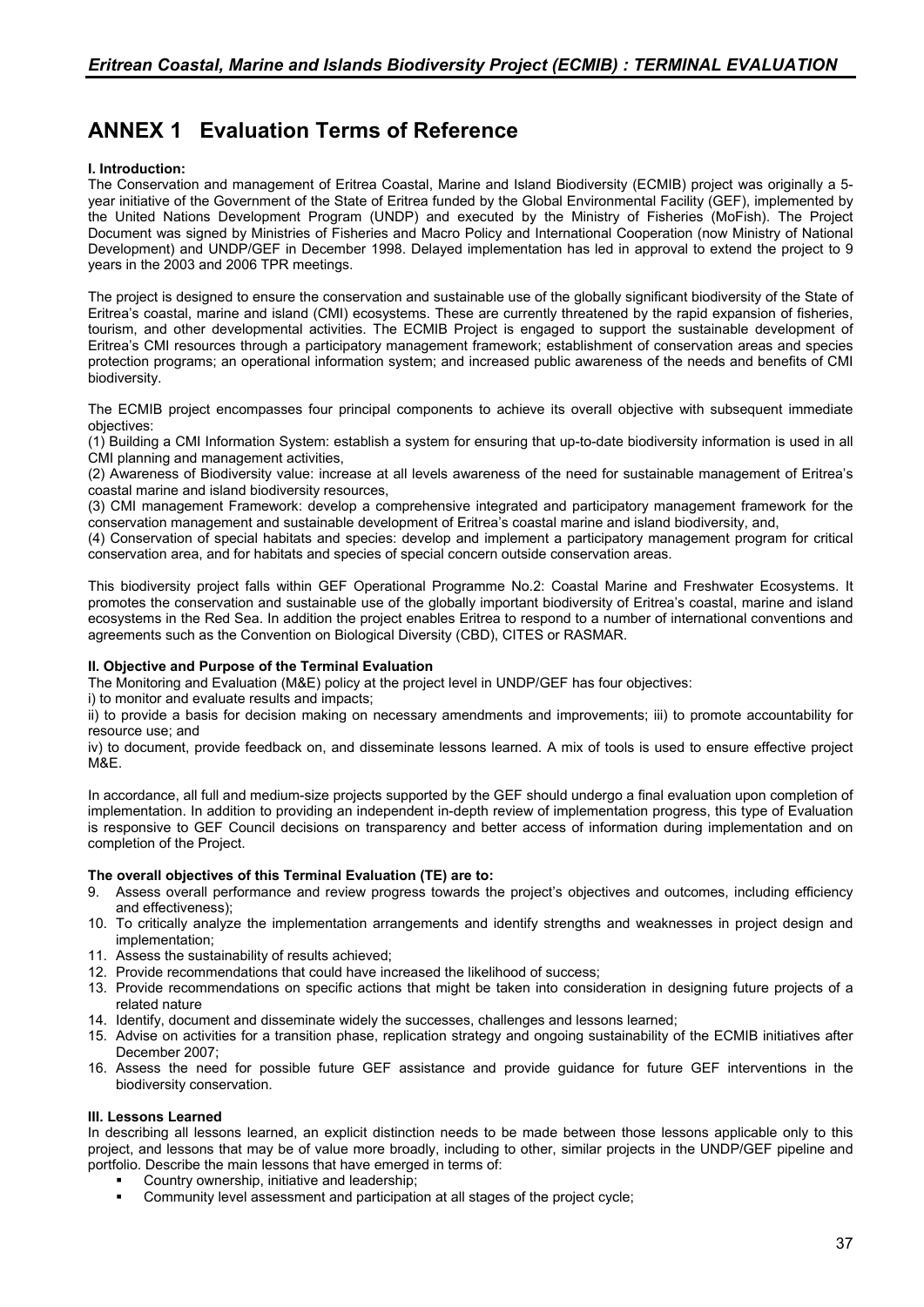- Communications approaches and strategies and their impact on behavioral change and raising awareness at all levels - both in country, regionally and international;
- **Regional cooperation and inter-governmental cooperation;**
- National cooperation, intra government cooperation, and other project management initiatives;
- Stakeholder participation (at the project site, regional and national levels);
- Adaptive management processes;
- Efforts to secure sustainability after December 2007;
- The role of M&E in project implementation and as required by GEF guidelines.

#### **IV. Format**

The Report of the TE will be a stand-alone document, not exceeding 50-70 pages that substantiate its recommendations and conclusions. The Report should be targeted at meeting the evaluation needs of key stakeholders (GEF, UNDP, Ministry of Fisheries)

#### **V. Scope**

The three main elements to be evaluated are Delivery, Implementation and Finances. Each component will be evaluated using three criteria: effectiveness, efficiency and timeliness.

#### **Project Delivery**

The TE will assess to what extent the ECMIB has achieved its immediate objectives? It will also identify what outputs, impacts and results have been produced and how they have enabled to achieve its objectives? The section will include an assessment of the following priority areas:

#### **1. Institutional arrangements**

- Strategic planning, preparatory work and implementation strategies,
- **Consultative processes,**
- **Technical support,**<br>Canacity building in
- Capacity building initiatives,
- **Project outputs,**
- Assumptions and risks, and
- Project-related complementary activities.

#### **2. Outcomes/ Results and Impacts:**

- Efficiency of all project activities under the four major components,
- Progress in the achievement of immediate objectives (level of indicator achievements when available).

#### **3. Partnerships**

- Assessment of national-level involvement and perceptions,
- Assessment of local partnerships, and involvement of other stakeholders,
- Assessment of regional collaboration between governments, intergovernmental and nongovernmental organizations.

#### **4. Risk Management:**

- Were problems/constraints, which impacted on the successful delivery of the ECMIB project identified at project design and subsequently as part of the Mid term Evaluation (MTE)?
- Were there new threats/risks to project success that emerged during project implementation?
- Were both kinds of risk appropriately dealt with?
- Are they likely to be repeated in future phases?
- Were recommendations arising from the MTE addressed?

#### **5. Monitoring and evaluation (M&E)**

- Assess the extent, appropriateness and effectiveness of adaptive management at all levels of the project implementation.
- Has there been a monitoring and evaluation framework for the project and how was this developed?
- Is the reporting framework effective/appropriate?
- Has M&E been used as a management tool in directing project implementation in a timely manner and ensuring on-going participation at all levels?
- Is this framework suitable for replication/ continuation for any future Project support?

#### **Project Implementation**

Review the ECMIB management structure and implementation arrangements at all levels, in order to provide an opinion on its efficiency and cost-effectiveness. This includes:

1. Processes and administration:

- Project-related administration procedures,
- **Milestones, (Log-frame matrix)**
- Key decisions and outputs,
- Major project implementation documents prepared with an indication of how the documents and reports have been useful, and
- Processes to support national components of the Project.
- 2. Project oversight and active engagement by the following agencies: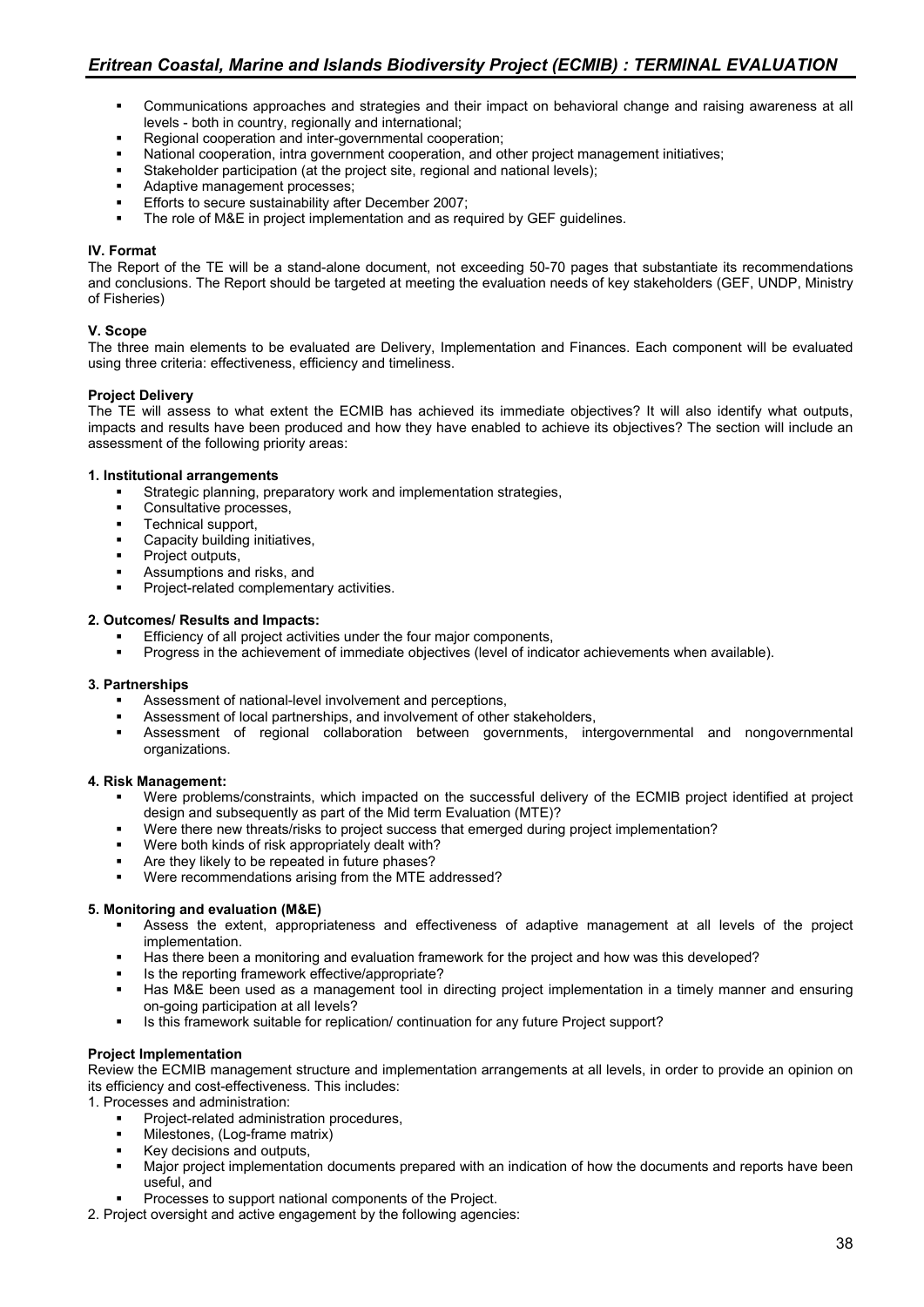- GEF; UNDP
- Participating country mechanisms (Tri Partite Review TPR, Project Coordination Committee PCC)

3. Project execution:

MoFish as the Executing Agency (under the UNDP National Execution NEX modality)

4. Project implementation:

UNDP as the Implementing Agency

#### **Project Finances**

How well and cost-effective did financial arrangements of the ECMIB worked? This section will focus on the following three priority areas:

1. Project disbursements.

- **Provide an overview of actual spending vs. budget expectations:**<br>With appropriate explanation and background provide a breakdow
- With appropriate explanation and background provide a breakdown of the ratio of funds spent "directly" in-country against total funds spent
- With appropriate explanation and background provide a breakdown of the ratio of funds spent "indirectly" incountry (i.e. external consultants and regional training) against total funds spent, and
- Critically analyse disbursements to determine if funds have been applied effectively and efficiently.

2. Budget procedures

- Did the Project Document provide enough guidance on how to allocate the budget?
- Review of audits and any issues raised in audits; and subsequent adjustments to accommodate audit recommendations;
- Review the changes to fund allocations as a result of budget revisions and provide an opinion on the appropriateness and relevance of such revisions.

3. Coordinating mechanisms

- Evaluate appropriateness and efficiency of coordinating mechanisms between national agencies, UNDP and the GEF.
- Does the ECMIB approach represent an effective means of achieving the objectives?
- How can the approach be improved?

#### **VI. Methodology**

The TE will be undertaken through a combination of processes including desk research, visits to selected sites, questionnaires and interviews - involving all stakeholders, including (but not restricted to): UNDP/GEF, line ministries and communities.

The methodology for the study is envisaged to cover the following areas:

- Desk study review of all relevant ECMIB documentation;
- Massawa and Asmara based consultations with UNDP, the TPR and PCC.
- Visits to specific sites as feasible within budgetary and timeframe constraints.

#### **VII. Final Products**

The Terminal Evaluation report will include:

- An executive summary of the findings and conclusions in relation to the issues to be addressed identified under sections II and III of this TOR;
- Assessment of gaps and/or additional measures needed that might justify future GEF investment in the Eritrean CMI environment
- Guidance for future investments (mechanisms, scale, themes, location, etc), and
- A summary of lessons learned from the Project.

The Draft report will be submitted to ECMIB and UNDP Mid September 2007 just before the end of the mission in Eritrea. The Final report, based on comments received by end September 2007.

The final report will be formally presented to the TPR/Final Steering Committee by a representative of UNDP. It will be also forwarded to the GEF for review and extraction of the broadly applicable lessons by the Independent M&E Unit.

The reviewers will provide ECMIB and UNDP with an electronic copy of the draft and final reports at the time of their submission.

#### **VIII. Reviewer Attributes**

#### **Team Leader and UNDP/GEF M&E Specialist (international):**

- Academic and/or professional background in both academic and institutional aspects of biodiversity conservation projects. A minimum of 15 years relevant experience.
- An understanding of GEF principles and expected impacts in terms of global benefits.
- Experience in the monitoring and evaluation of technical assistance projects, preferably with UNDP or other United Nations development agencies and donors.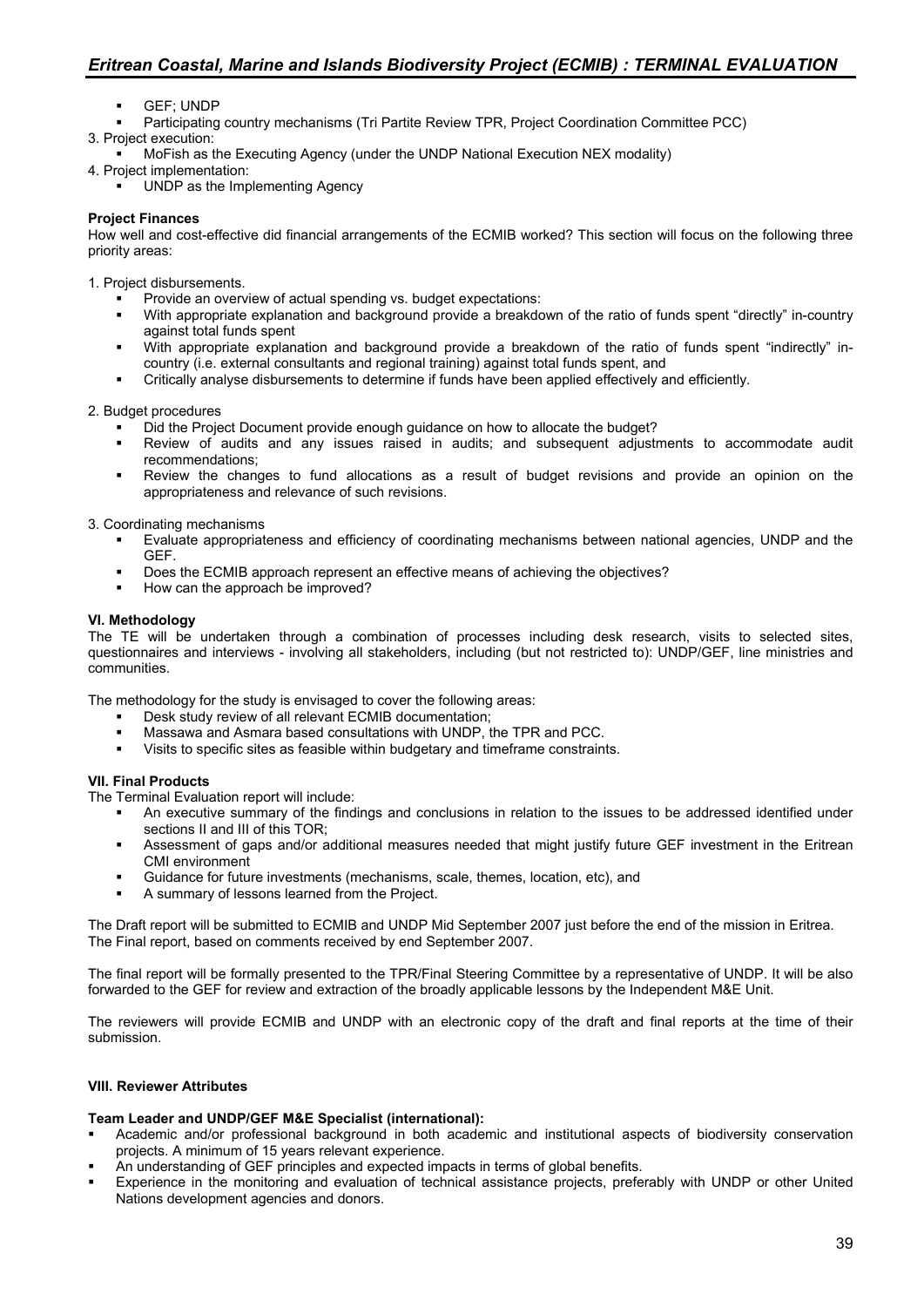- Experience in the monitoring and evaluation of GEF-funded international waters and/or biodiversity conservation projects.
- Demonstrated experience in institutional analysis.
- Excellent English writing and communication skills. Demonstrated ability to assess complex situations in order to succinctly and clearly distill critical issues and draw forward looking conclusions.
- **Excellent facilitation skills.**

#### **Biodiversity Conservation Specialist (national)**

- Academic and professional background in biodiversity conservation with demonstrated practical experience in participatory processes and socioeconomics preferably in Red Sea environments;
- An understanding of GEF principles and expected impacts in terms of global benefits;
- An understanding of participatory approaches and practices in the natural resource area and able to engage in a participatory way with all stakeholders
- A minimum of 10 years relevant work experience;
- Experience in implementation or evaluation of technical assistance projects; an understanding of UNDP and GEF activities;
- Skills and experience in ICAM-related processes and projects;
- Excellent English writing and communication skills, and
- Excellent facilitation skills.

#### **IX. Tentative Schedule**

| <b>PERIOD</b>                    | <b>ACTION</b>                      |
|----------------------------------|------------------------------------|
| Early June 2007                  | Calls for Request for Proposal     |
| First week July 2007             | <b>Selection of Reviewers</b>      |
| End August - beginning September | <b>Evaluation Mission</b>          |
| First week of September          | Presentation draft report (Asmara) |
| Third week of September          | Submission of all comments         |
| End of September                 | Final report to UNDP-ECMIB         |
| <b>FOLLOW UP BY ECMIB UNDP</b>   |                                    |
| Mid October 2007                 | <b>TPR</b> meeting                 |
| Mid December 2007                | Final report                       |

#### **IX. TERMINAL EVALUATION REPORT: SAMPLE OUTLINE**

#### Executive summary

- Brief description of project
- Context and purpose of the evaluation
- Main conclusions, recommendations and lessons learned

#### **Introduction**

- Purpose of the evaluation
- Key issues addressed
- Methodology of the evaluation
- Structure of the evaluation

#### **The project(s) and its development context**

- Project start and its duration
- Problems that the project seek to address
- Immediate and development objectives of the project
- Main stakeholders
- Results expected

#### **Findings and Conclusions**

- Project formulation
	- Implementation
		- Stakeholder participation
		- Replication approach
		- Cost-effectiveness
		- UNDP comparative advantage
		- Linkages between project and other interventions within the sector
	- Indicators
	- Implementation
	- Delivery
	- Financial Management
	- Monitoring and evaluation
	- Execution and implementation modalities
	- Management by the UNDP country office and other partners
	- Coordination and operational issues
	- **Results** 
		- Attainment of objectives
		- Sustainability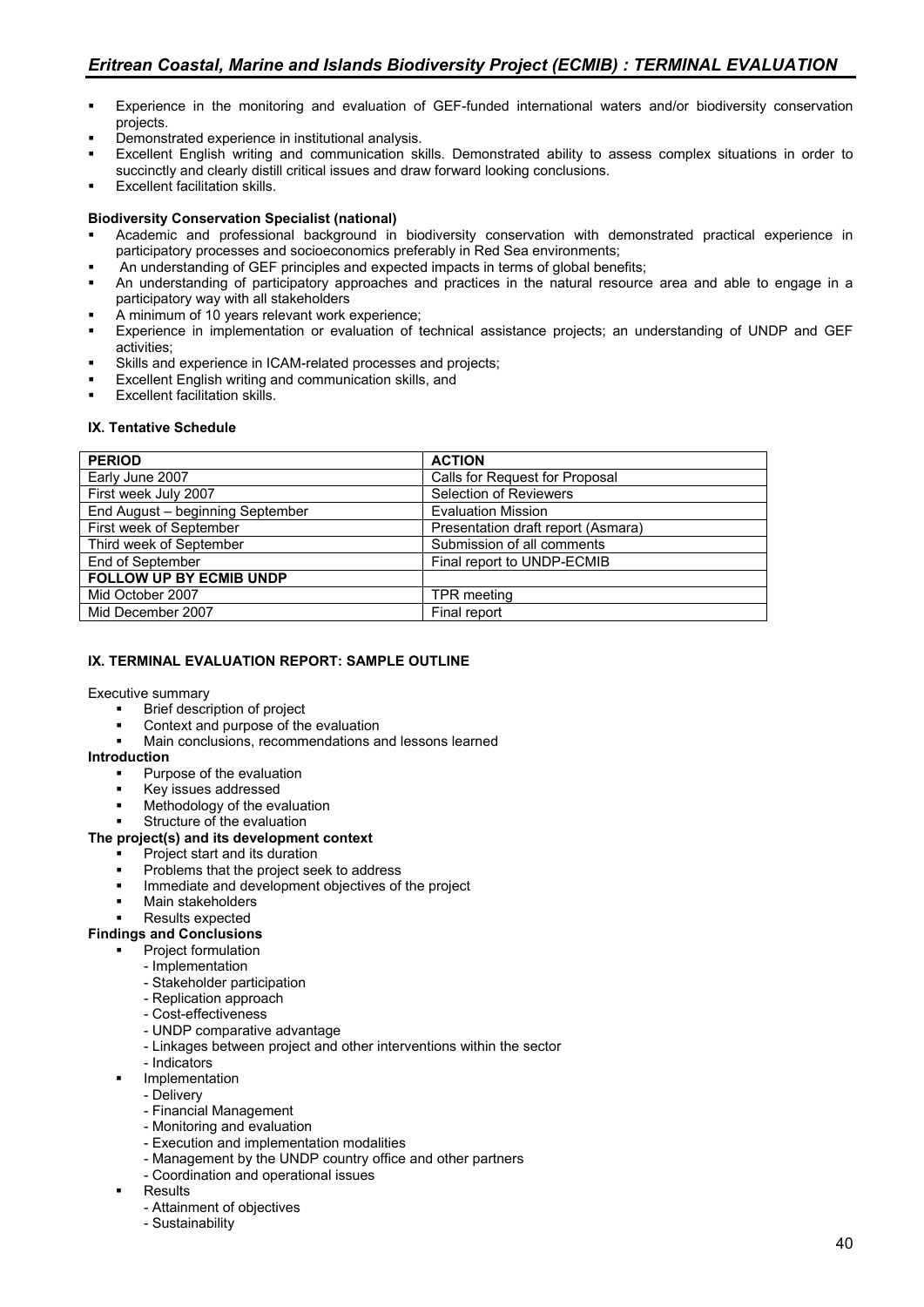- Contribution to upgrading skills of the national staff **Recommendations**

- Corrective actions for the design, implementation, monitoring and evaluation for consideration in future projects
- Actions to follow up or reinforce initial benefits from the project
- Proposals for future directions underlining main objectives

#### **Lessons learned**

Best and worst practices in addressing issues relating to relevance, performance and success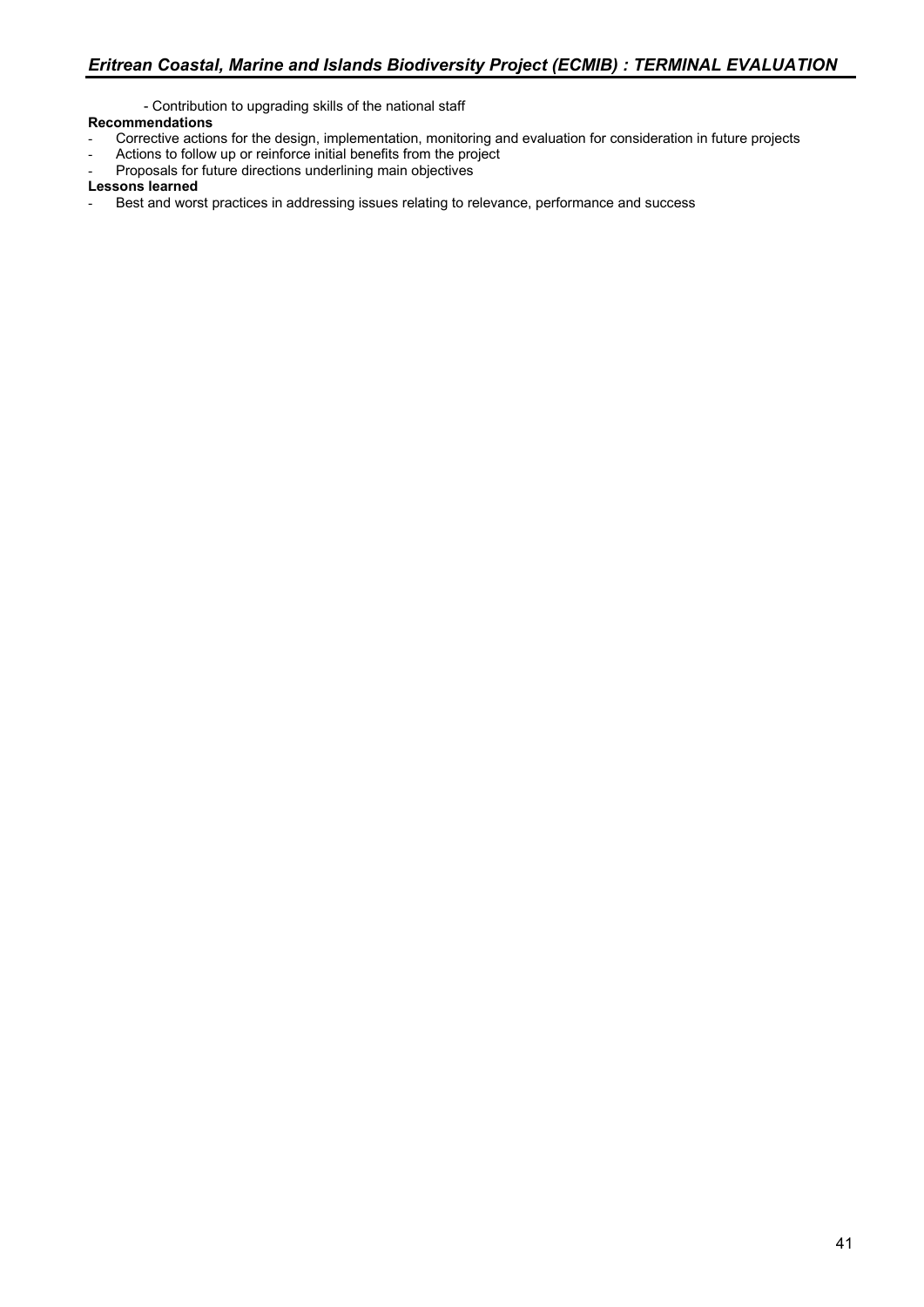# **ANNEX 2 Mission Schedule**

|                            |                              | <b>TERMINAL EVALUATION - UNDP/GEF PROJECT -</b><br><b>CONSERVATION-MANAGEMENT OF ERITREAN COASTAL, MARINE AND ISLANDS BIODIVERSITY</b><br>PHILIP TORTELL - SCHEDULE                                                                                                                                                                                                                                                                                                |
|----------------------------|------------------------------|--------------------------------------------------------------------------------------------------------------------------------------------------------------------------------------------------------------------------------------------------------------------------------------------------------------------------------------------------------------------------------------------------------------------------------------------------------------------|
|                            |                              |                                                                                                                                                                                                                                                                                                                                                                                                                                                                    |
| Sun 08                     |                              |                                                                                                                                                                                                                                                                                                                                                                                                                                                                    |
| $Mon$ 09                   |                              | Formal start of contract from Homebase -                                                                                                                                                                                                                                                                                                                                                                                                                           |
| Tue 10                     |                              | Assignment planning, Schedule of work,                                                                                                                                                                                                                                                                                                                                                                                                                             |
| Wed 11                     |                              | Initial briefings (electronic, Skype, etc), First contact (electronic) with national consultant<br>Documents and websites review                                                                                                                                                                                                                                                                                                                                   |
| <b>Thu 12</b>              |                              | Adopt report framework, Division of duties                                                                                                                                                                                                                                                                                                                                                                                                                         |
| Fri 13                     |                              |                                                                                                                                                                                                                                                                                                                                                                                                                                                                    |
| Sat 14                     | 0900<br>1400<br>2335         | d. Wellington a. Auckland 1000<br>d. Auckland a. Singapore 2035<br>d. Singapore                                                                                                                                                                                                                                                                                                                                                                                    |
| Sun 15                     | 0255<br>1740                 | a. Dubai<br>d. Dubai transit Djibouti; a. Asmara 2205                                                                                                                                                                                                                                                                                                                                                                                                              |
| Mon 16                     | 0830<br>0900<br>1100<br>1500 | UNDP: Mr Isaac Habte, Programme Associate - initial briefing<br>UN Security: Mr Kahase Taddese - Security briefing<br>UNDP: Res Rep Mr Macleod Nyirongo; Dep Res Rep Mr Bartholomew Nyarko-Mensah; Programme Specialist Mr<br>Yoseph Admekom<br>Ministry National Development: Dr Girmai Abraham, Senior Economic Advisor                                                                                                                                          |
|                            | 1630                         | Ministry Fisheries: HE Dr Ahmed Haj Ali, Minister                                                                                                                                                                                                                                                                                                                                                                                                                  |
| Tue 17                     | 0900<br>1400                 | Depart Asmara for Massawa by road<br>ECMIB Project Manager, TA and Staff                                                                                                                                                                                                                                                                                                                                                                                           |
| Wed 18                     | 0800<br>1100<br>1700<br>1900 | Ministry Fisheries: DG Fisheries Resources Management: Mr Andom Gebretensae, DG Tewelde Woldemichael<br>Dept Environment: Mr Aman Salah<br>Massawa Ports Authority: Afeworki Tesfarion, General Manager<br>Min Fisheries: Awet Yemane, Head Fisheries Training Centre                                                                                                                                                                                              |
| <b>Thu 19</b>              | 0800<br>1030<br>1200         | National Youth Organization<br>Massawa Municipality Engineer<br>ECMIB Local Expert - Sammy Mahmud                                                                                                                                                                                                                                                                                                                                                                  |
| <b>Fri 20</b>              |                              | Meetings with ECMIB Management and Staff<br>Mr Kaleab Negussie, National Project Manager<br>Mr Alain Jeudy de Grissac, Technical Advisor<br>Mr Sammy Mahmud, Conservation Specialist<br>Mr Dawit Semere, Conservation Unit<br>Mr Yohannes Teklemariam, Conservation Unit<br>Mr Mehari Tewelde, Sociologist<br>Ms Minia Woldai, Sociologist<br>Mr Abraham Teclemariam, Accountant/Assistant Administrator<br>Ms Virginie Tilot de Grissac, Marine Survey Consultant |
| <b>Sat 21</b>              | 0700                         | Travel back to Asmara. Start drafting                                                                                                                                                                                                                                                                                                                                                                                                                              |
| $\overline{\text{Sun 22}}$ |                              | Drafting                                                                                                                                                                                                                                                                                                                                                                                                                                                           |
| Mon 23                     | 1500                         | Meet: DG Environment and GEF Op Focal Point, Mr Mogos Woldejohannes<br>Meet: Zoba Coordinator, Ibrahim Hassan, National Union of Eritrean Youth and Students                                                                                                                                                                                                                                                                                                       |
| <b>Tue 24</b>              | 1500                         | Drafting of Report<br>Meeting UNDP                                                                                                                                                                                                                                                                                                                                                                                                                                 |
| <b>Wed 25</b>              |                              | Drafting of Report                                                                                                                                                                                                                                                                                                                                                                                                                                                 |
| Thu 26                     |                              | Project Manager + Alain Jeudy, et al arrive in Asmara<br>Drafting of Report                                                                                                                                                                                                                                                                                                                                                                                        |
| Fri 27                     | 0900                         | Presentation of the Draft Report to PSC and UNDP                                                                                                                                                                                                                                                                                                                                                                                                                   |
| Sat 28                     |                              | Final drafting of the Draft Report                                                                                                                                                                                                                                                                                                                                                                                                                                 |
| <b>Sun 29</b>              | 1000<br>2000                 | d. Asmara; transit Djibouti; a. Dubai<br>d. Dubai                                                                                                                                                                                                                                                                                                                                                                                                                  |
| Mon 30                     | 0730<br>2135                 | a. Singapore<br>d. Singapore                                                                                                                                                                                                                                                                                                                                                                                                                                       |
| Tue 31                     | 1120<br>1430                 | a. Auckland<br>d. Auckland NZ; a. Wellington 1530                                                                                                                                                                                                                                                                                                                                                                                                                  |
| Wed 01-Fri 10 Aug          |                              | Period for comments and submissions on the Draft Evaluation Report                                                                                                                                                                                                                                                                                                                                                                                                 |
| Sat 11 - Mon 13 Aug        |                              | Revision of Draft from Homebase – Taking into account comments and submissions received                                                                                                                                                                                                                                                                                                                                                                            |
| Tue 14                     |                              | Dispatch of Terminal Evaluation Report                                                                                                                                                                                                                                                                                                                                                                                                                             |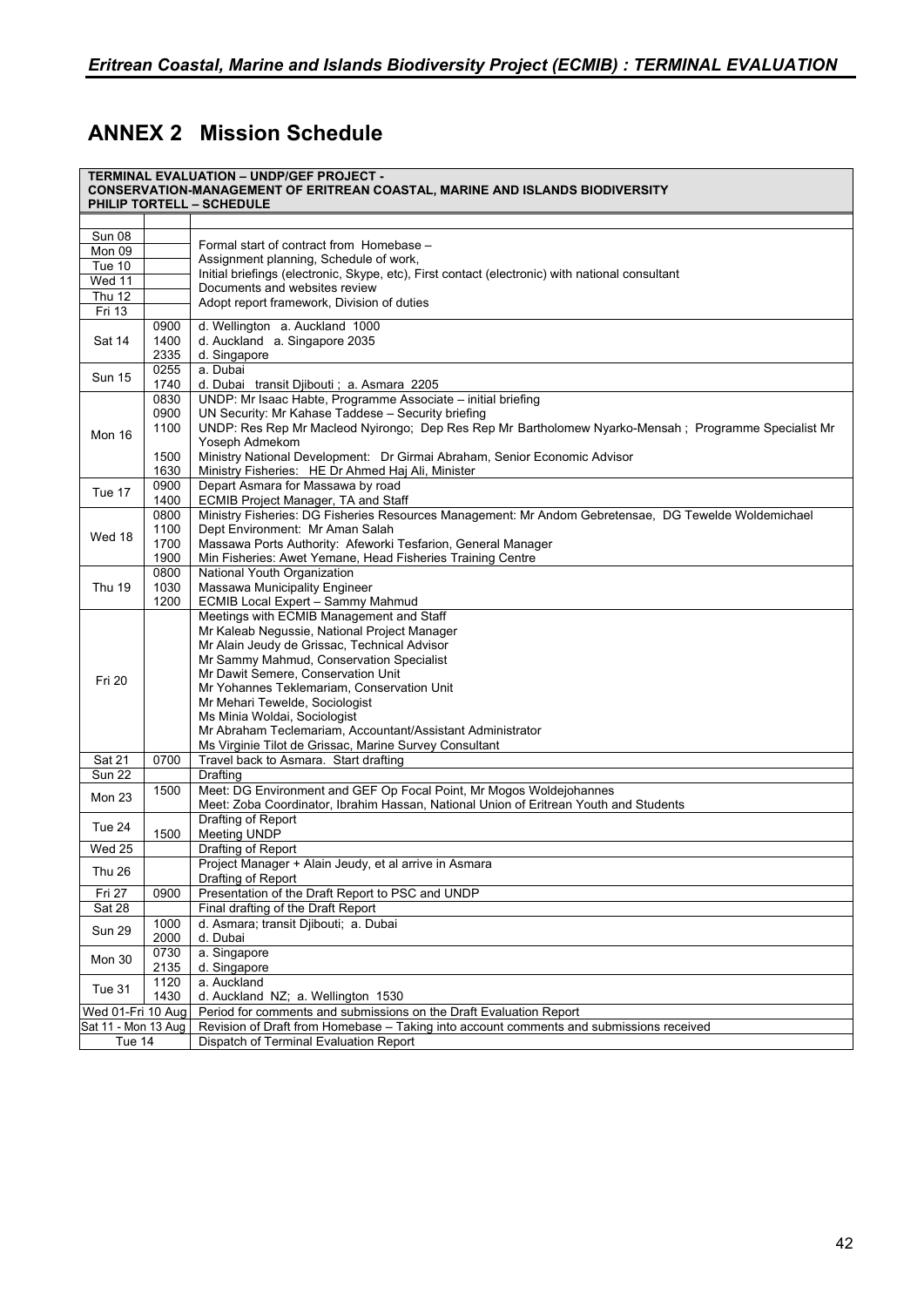# **ANNEX 3 Documents reviewed**

The evaluator was offered, and requested, a number of documents. Some of these were simply sighted, others were reviewed more deeply. The salient ones that were reviewed are the following:

Raynes, Peter, Chief Technical Advisor (August 2000) *ECMIB Inception Report*. Ministry of Fisheries, Asmara

Anon (June 2006) *The Evaluation Policy of UNDP*. Item 15 of the provisional agenda of the 2006 annual session of the Executive Board of the United Nations Development Programme and of the United Nations Population Fund

Anon (August 1998) *Project Document: Conservation Management of Eritrea's Coastal, Marine and Island Biodiversity*. United Nations Development Programme, Asmara

Anon (January 2005) *National Execution (NEX) Guidelines*. United Nations Development Programme, Asmara

Anon (2002) *Handbook on Monitoring and Evaluating for Results.* United Nations Development Programme Evaluation Office, New York

Wells, Sue and Magnus Ngoile (2004) *Final Report to UNDP of Mid-Term Review*. Conservation and Management of Eritrea's Coastal, Marine and Island (CMI) Biodiversity Project, Asmara

Njeru, Alphan (2004) *Technical Management Review Report*. Eritrean Coastal, Marine and Island Biodiversity (ECMIB) Project. PricewaterhouseCoopers Limited, Nairobi

ECMIB Project Management (various dates) *Tripartite Review Meeting Minutes* for 2003, 2004 and 2007. Ministry of National Development, Asmara

UNDP/GEF (various dates) *Annual Project Report/Project Implementation Report (APR/PIR)* for 1999, 2002, 2003 and 2005, 2004 and 2006. UNDP/GEF Biodiversity

ECMIB Project Management (various dates) *Project Coordinating Committee Meeting Minutes* for 2001, 2005 June and November.

ECMIB Project Management (various dates) *Project Technical Committee Meeting Minutes* for 2005 March and October.

The Project website, <http://www.eritrearedsea.org/> was also reviewed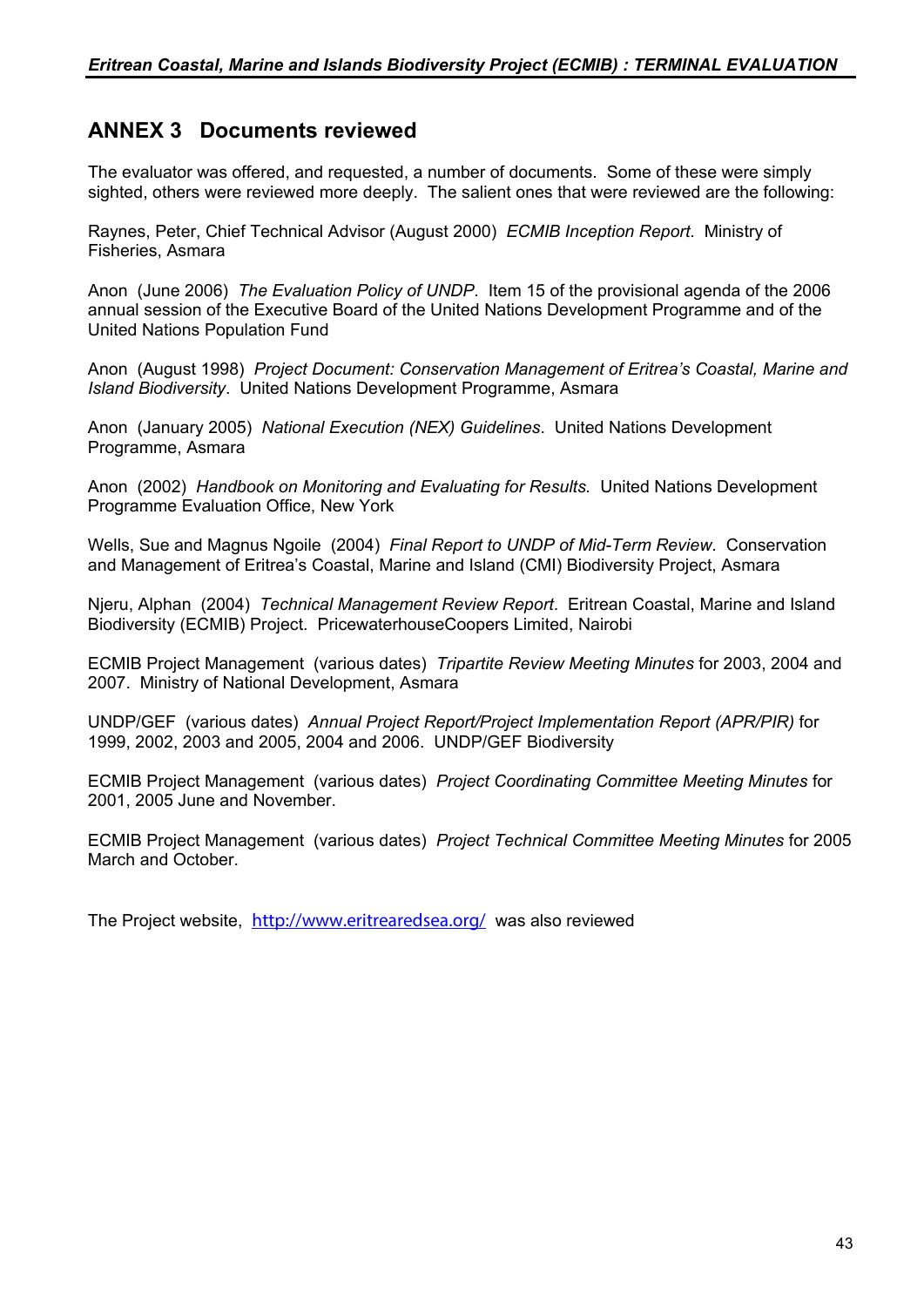# **ANNEX 4 Persons consulted**

## **United Nations (UN) and United Nations Development Programme (UNDP)**

Mr Macleod Nyirongo, UN Resident Coordinator and UNDP Resident Representative Mr Bartholomew Nyarko-Mensah, Senior Deputy Resident Representative Mr Yoseph Admekom, Programme Specialist / Manager Energy and Environment Mr Kahase Taddese, UN Field Safety and Security Coordination Assistant Mr Isaac Habte, Programme Associate Environment Mr Alan Rodgers, UNDP/GEF Regional Coordinator for Biodiversity

### **Ministry of Fisheries**

HE Mr Ahmed Haj Ali, Minister of Fisheries Mr Andom Ghebretinsae, Director General Mr Tewelde Woldemichael, Director General Mr Awet Yemane, Head Training and Research Centre

### **Ministry of National Development**

Mr Girmai Abraham, Senior Economic Advisor to the Government of Eritrea

### **Department of the Environment**

Mr Mogos Wolde-Yohannes, Director General and GEF Focal Point Mr Aman Saleh, Massawa Branch Office

### **Eritrea Coastal, Marine and Island Biodiversity (ECMIB) Project**

Mr Kaleab Negussie, National Project Manager Mr Alain Jeudy de Grissac, Technical Advisor Mr Sammy Mahmud, Conservation Specilaist Mr Dawit Semere, Conservation Unit Mr Yohannes Teklemariam, Conservation Unit Mr Mehari Tewelde, Sociologist Ms Minia Woldai, Sociologist Mr Abraham Teclemariam, Accountant/Assistant Administrator Ms Virginie Tilot de Grissac, Marine Survey Consultant

### **Ministry of Transport and Communications**

Mr Afeworki Tesfatsion, Chairman Massawa Port Authority

### **National Union of Eritrean Youth and Students**

Mr Ibrahim Hassan, Local Coordinator Northern Red Sea Region

### **Massawa Municipality**

Mr Tesfaldat Afeworki, Municipal Chief Engineer

## **College of Marine Science and Technology**

Dr Zekeria Abdulkerim Zekeria

## **Dissei Village, Dissei Island**

Mr Mohamed Osman, Baito

### **Ministry of Justice**

Mr Amanuel Yohannes, Head Northern Red Sea Region Court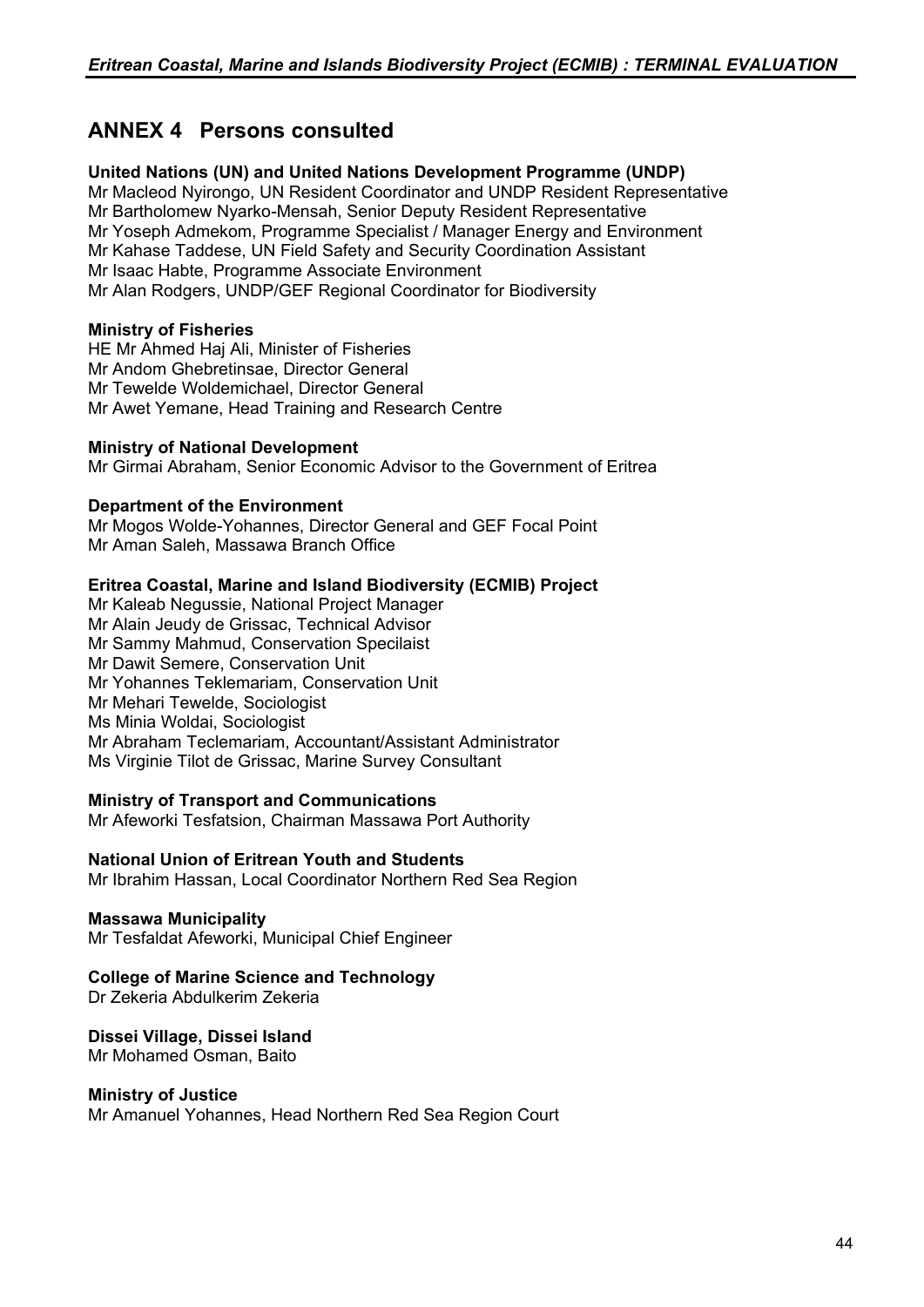# **ANNEX 5 Management response to reviews of the project**

# **a) Response to the Mid-Term Review**

| <b>RECOMMENDATION BY THE MTR</b>                                                                                                                                                                                 | <b>PROJECT MANAGEMENT RESPONSE</b>                                                             |  |  |  |  |
|------------------------------------------------------------------------------------------------------------------------------------------------------------------------------------------------------------------|------------------------------------------------------------------------------------------------|--|--|--|--|
| Option 1. A 3-4 month period (e.g. until the end of June) during which significant changes are made and demonstrable progress made in resolving the obstacles to<br>implementation. These changes would include: |                                                                                                |  |  |  |  |
| TTPR to approve Mid-Term Review recommendations                                                                                                                                                                  | Presented in 2004, no serious comments                                                         |  |  |  |  |
| Management audit undertaken                                                                                                                                                                                      | Undertaken in April May 2004                                                                   |  |  |  |  |
| Appoint new staff and UNVs                                                                                                                                                                                       | Yes, except national information office recruited end 2004                                     |  |  |  |  |
| Hold training workshop on planning, reporting and M&E                                                                                                                                                            | In Massawa in July 2004                                                                        |  |  |  |  |
| Revise log-frame and work plan for 2004, and prepare M&E plan with indicators; hold PCC                                                                                                                          | Attempts made by but not as required and within the time frame. Objectives understood by       |  |  |  |  |
| to finalize log-frame, work plan and M&E plan and ensure that all stakeholders fully                                                                                                                             | stakeholder but log-frame not fully. Validity of new log-frame June 2004 could be discussed    |  |  |  |  |
| understand the objectives of the project                                                                                                                                                                         | as not approved by TPR or GEF                                                                  |  |  |  |  |
| UNDP to improve project oversight, delegating day-to-day management activities to                                                                                                                                | Lack of personnel with relevant expertise in UNDP, recruited UNV then local expert as          |  |  |  |  |
| additional staff as necessary                                                                                                                                                                                    | project focal point, partly funded by project (totally in 2007) even if only 65% of time       |  |  |  |  |
|                                                                                                                                                                                                                  | allocated to project and most of the time less than target                                     |  |  |  |  |
| Improve office management - repair broken equipment, purchase new equipment, re-                                                                                                                                 | Done, but not within the given time frame, is now a standard procedure of the office           |  |  |  |  |
| instate weekly meetings etc                                                                                                                                                                                      |                                                                                                |  |  |  |  |
| <b>Thata collection and planning for a 'State of the Coast' report</b>                                                                                                                                           | Started in 2005 by stakeholder under project guidance, final draft sent for approval (official |  |  |  |  |
|                                                                                                                                                                                                                  | censorship by Ministry of Information) before printing                                         |  |  |  |  |
| Survey work started in selected coastal sites in Massawa area (sites located,                                                                                                                                    | 500 man days but mainly after July and TA departure under the responsibility of the UNV        |  |  |  |  |
| methodologies identified, personnel determined, training undertaken)                                                                                                                                             | Conservation                                                                                   |  |  |  |  |
| Methods for biodiversity monitoring programmes determined                                                                                                                                                        | Discusssed and coherent with international and regional standards                              |  |  |  |  |
| Clarify remaining PhD and MSc support                                                                                                                                                                            | One Phd support cancelled, the other funded until 2006 but progress and reporting not          |  |  |  |  |
|                                                                                                                                                                                                                  | satisfactory. No support for 2007.                                                             |  |  |  |  |
| Option 2. The TPR should review progress made in early July 2004. If this is not satisfactory, UNDP/GEF should consider:                                                                                         |                                                                                                |  |  |  |  |
| Immediate closure                                                                                                                                                                                                | Not accepted, not even considered by PCC and TPR                                               |  |  |  |  |
| Subject to GEF approval, redesign of the project as a medium-sized project (max \$1 mill),                                                                                                                       | In 2005, the approach changed from species and habitat conservation to coastal zone            |  |  |  |  |
| focusing on one major activity and appropriate capacity building, which if appropriate could                                                                                                                     | management including multi sectoral activities with potential impacts and protected areas      |  |  |  |  |
| incorporate a technical assistance agency such as IUCN or WWF to provide backstopping                                                                                                                            | as one sector of activity                                                                      |  |  |  |  |
| capacity and to help with project implementation arrangements                                                                                                                                                    |                                                                                                |  |  |  |  |
| 6.1.1. Revision of Project Logframe                                                                                                                                                                              |                                                                                                |  |  |  |  |
| The revised log frame should be discussed and approved by stakeholders at a workshop. Suggested revisions were described earlier in section 4, and are summarised                                                |                                                                                                |  |  |  |  |
| here: The log frame was revised in June 2004<br><b>Component 1. Building a CMI Information system</b>                                                                                                            |                                                                                                |  |  |  |  |
| Replace national biodiversity survey with area-specific surveys with clear objectives                                                                                                                            | From 2005 till now, surveys were conducted all along the coast (90% coverage) and for          |  |  |  |  |
| (e.g. areas selected for local ICM programmes, MPAs) (TA and NSC to identify methods,                                                                                                                            | 290 islands of the 354 (80%) allowing to focus on specific sites according to their specific   |  |  |  |  |
| select sites etc)                                                                                                                                                                                                | or multiple interests, setting up the basis for a national protected areas network. At the     |  |  |  |  |
|                                                                                                                                                                                                                  | same time the ICAM approach was developed to control and manage all activities, present        |  |  |  |  |
|                                                                                                                                                                                                                  | and future                                                                                     |  |  |  |  |
| Collate and analyse existing data to prepare a national 'State of the Coast' report aimed at                                                                                                                     | Conducted in 2005 and 2006 with sectors documents prepared by relevant stakeholders or         |  |  |  |  |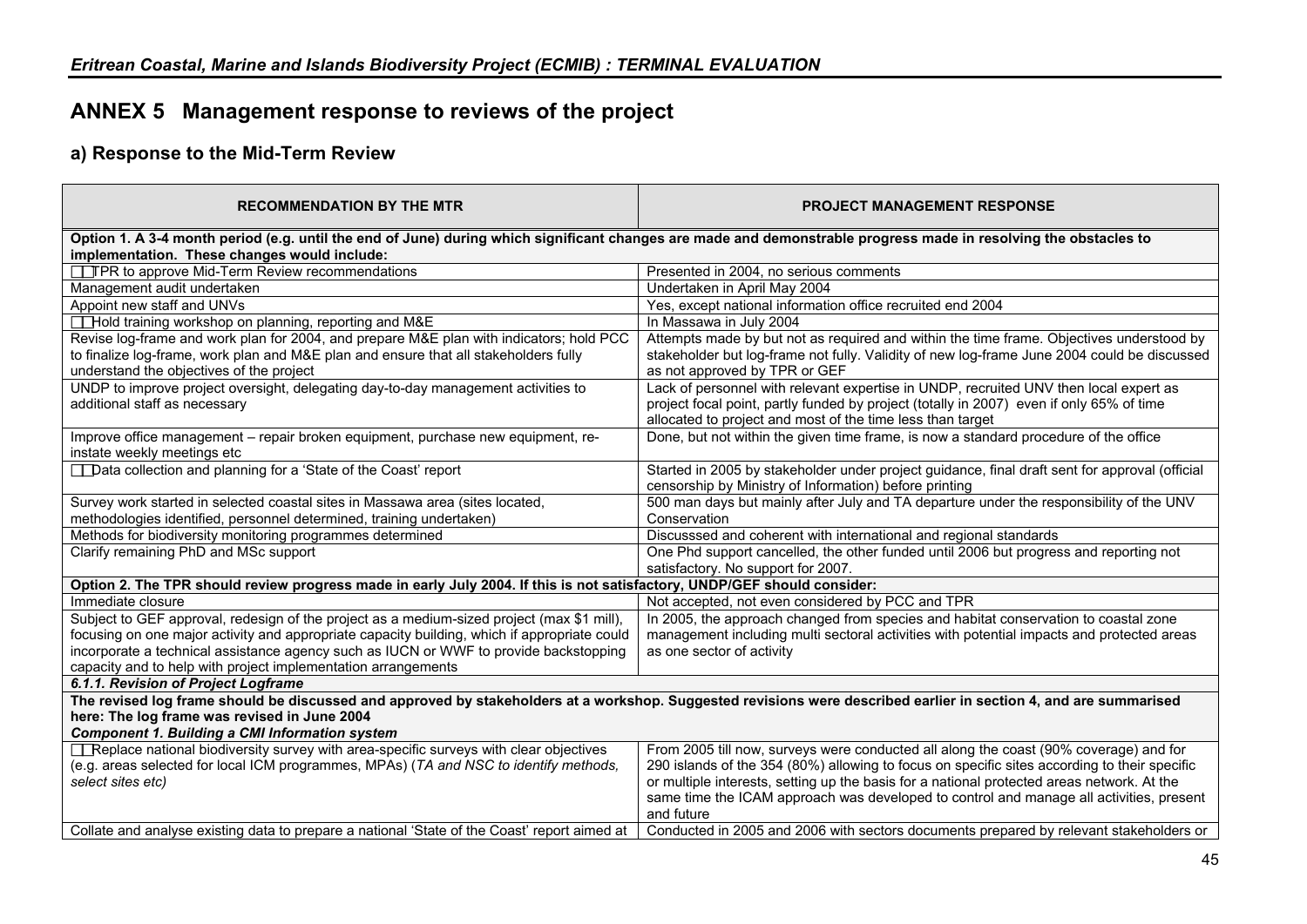| providing all stakeholders with an understanding of the current status of knowledge about<br>the coast, its economic and scientific importance, the key threats, and the current socio- | by selected experts when necessary. Activity coordinated by the Technical Committee,<br>progress slow but final product ready for printing pending authorisation                                                                                                                                                                                                                                                                                                                          |
|-----------------------------------------------------------------------------------------------------------------------------------------------------------------------------------------|-------------------------------------------------------------------------------------------------------------------------------------------------------------------------------------------------------------------------------------------------------------------------------------------------------------------------------------------------------------------------------------------------------------------------------------------------------------------------------------------|
| economic, legislative and governance context. (TA and NSC)                                                                                                                              |                                                                                                                                                                                                                                                                                                                                                                                                                                                                                           |
| Develop and implement monitoring programs initially for specific areas being surveyed,<br>using simple methods appropriate to capacity and skills of those involved (TA and NSC)        | Methodology according to international and regional standards, with up to date technology<br>and specific training when possible. Monitoring sites in place for coral reefs, birds, marine<br>turtles, mangroves and seagrasses.                                                                                                                                                                                                                                                          |
| Retain activities relating to training, development of a reference collection, supporting the<br>GIS Unit, but define these more precisely                                              | Training on going process. Reference collection under construction for coral reefs and sea<br>grasses/seaweeds                                                                                                                                                                                                                                                                                                                                                                            |
| <b>Component 2. Awareness-raising</b>                                                                                                                                                   |                                                                                                                                                                                                                                                                                                                                                                                                                                                                                           |
| Publish and disseminate the 'State of the Coast' report, and prepare the website                                                                                                        | 2007 Launch of the web site (hosted abroad due to national restriction)<br>2007 print of state of the coast pending censorship authorisation (problem of maps)                                                                                                                                                                                                                                                                                                                            |
| Prepare leaflets, posters etc for tourists                                                                                                                                              | Permanent activity, numerous documents available, some new ones under production                                                                                                                                                                                                                                                                                                                                                                                                          |
| Carry out awareness raising seminars for key decision makers on coastal management<br>issues e.g. tourism study visit, highlighting fisheries over-exploitation issues                  | Awareness raising started mid 2004 and progressed well, in particular after the training<br>session of end 2005 on public awareness, and the preparation of an overall plan including<br>activities already under development and new ones. The plan has been fully implemented<br>and even more in 2006 and 2007. Numerous workshops, general and targeted seminars,<br>newsletters, articles, TV and radio broadcast focusing mainly on the tow Red Sea regions,<br>youth and students. |
| Prepare educational materials for schools (rather than attempting full integration of CMI<br>information in school curriculum)                                                          | Educational material on the marine environment has been prepared, accepted by the<br>Ministry of Education & used starting from the 2006 school year. In addition, contests (quiz)<br>were organised for middle & high schools in Massawa (3), Assab (2) and Asmara (1).                                                                                                                                                                                                                  |
| <b>Component 3. Integrated Coastal Management framework</b>                                                                                                                             |                                                                                                                                                                                                                                                                                                                                                                                                                                                                                           |
| <b>TEstablish a national ICM committee (may evolve from project committees)</b>                                                                                                         | ICAM Committee established end 2005 and working effectively since with numerous<br>meeting including 11 plenary sessions                                                                                                                                                                                                                                                                                                                                                                  |
| Carry out sectoral studies (as planned)                                                                                                                                                 | Stakeholders have prepared their sectoral studies to be used for ICAM, Conservation and<br>socio economic Unit of ECMIB conducting numerous surveys (coast and islands) to identify<br>biodiversity hotspots.                                                                                                                                                                                                                                                                             |
| Develop a national ICM policy and draft legislation                                                                                                                                     | ICAM Policy adopted by stakeholders and sent for approval. Legislation prepared and in<br>final draft before transmission to Ministry of Justice                                                                                                                                                                                                                                                                                                                                          |
| Initiate local ICM programs in Massawa and Assab                                                                                                                                        | Priority zones, on going activities in the two cities, Massawa to Hawakil priority zone more<br>advanced                                                                                                                                                                                                                                                                                                                                                                                  |
| Assist EIA Unit to prepare coast-specific guidelines and support EIA implementation                                                                                                     | Unit for EIA established in the project and reacting more than being proactive. Guidelines<br>to be prepared are the responsibility of each sector and have been introduced in the ICAM<br>guidance manual                                                                                                                                                                                                                                                                                |
| Complete component to provide support to relevant PhD and MSc courses                                                                                                                   | One Phd support cancelled, the other funded until 2006 but progress and reporting not<br>satisfactory. No support for 2007. No MSc could be planned during the 2005-2006 period<br>due to national restriction for travelling abroad                                                                                                                                                                                                                                                      |
| Replace development of a financing strategy with development of an exit strategy                                                                                                        | At the present stage and considering the results of the project, the government is not<br>considering and exit strategy but a continuation of the project, looking for option from<br>different funding sources                                                                                                                                                                                                                                                                           |
| <b>Component 4. Habitat and Species Protection</b>                                                                                                                                      |                                                                                                                                                                                                                                                                                                                                                                                                                                                                                           |
| <b>T</b> Focus MPA activities on establishment of one or two MPAs in the Massawa area (e.g.<br>Green I., Madote/Dissei Is) as demonstration sites                                       | 1. In 2005 Green Island was studied, management plan prepared and legislation in draft<br>was sent and reviewed by the Ministry of Justice. Pending declaration<br>2. In 2006 Dissei Madote Islands management plan was prepared after numerous surveys<br>including conservation, socio-economic and EIA units. Final document under preparation                                                                                                                                         |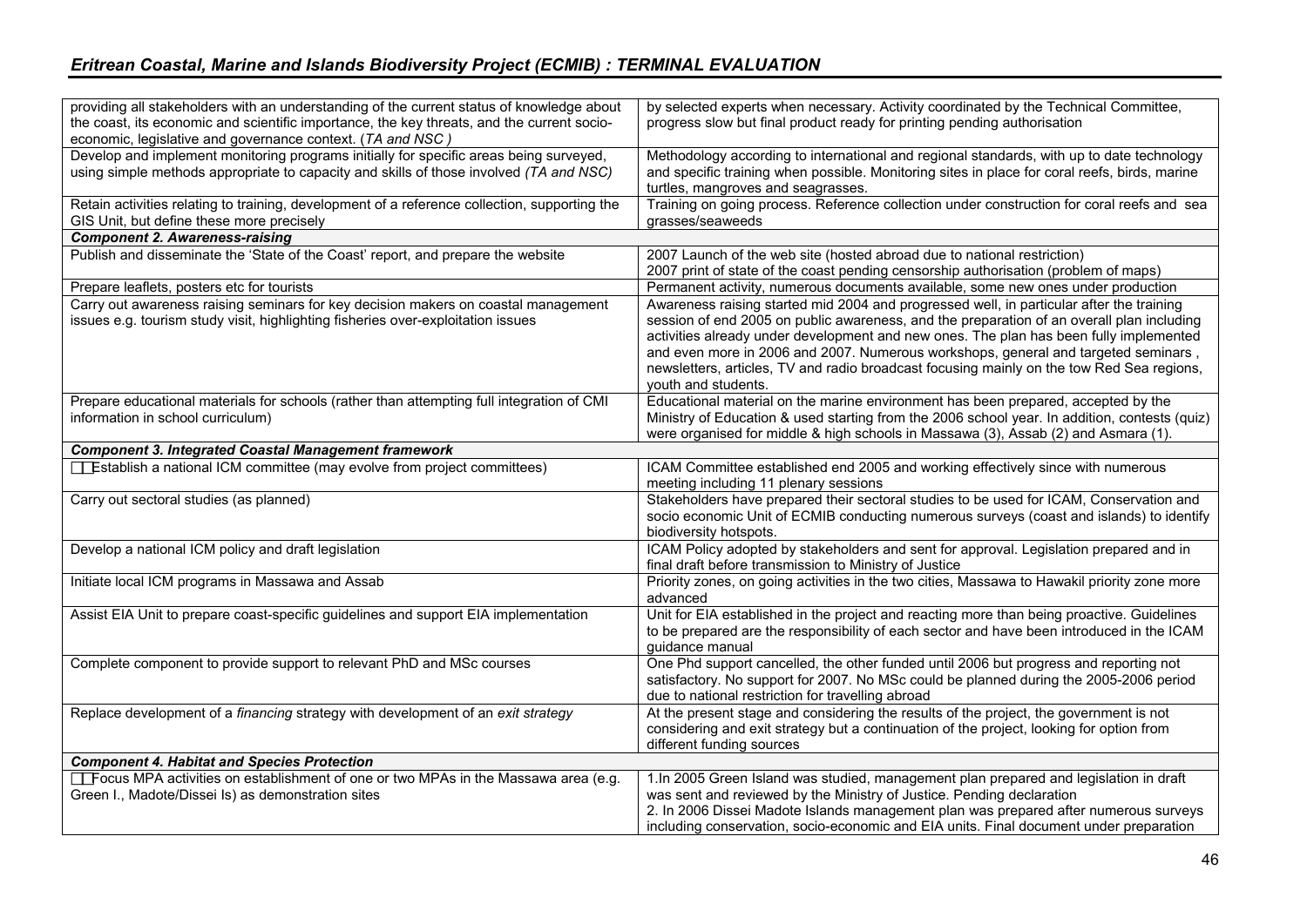|                                                                                                                                 | after stakeholders consultation                                                                 |
|---------------------------------------------------------------------------------------------------------------------------------|-------------------------------------------------------------------------------------------------|
| Continue support to proposed Buri Peninsula Conservation Area (e.g. design of marine                                            | 2007 following discussion, MoFish and MoA joint marine and terrestrial protected area           |
| management area)                                                                                                                | covering Buri Peninsula and all Hawakil Islands approved by the two ministries and to be        |
|                                                                                                                                 | submitted to GEF for \$1.00 million funding through the Department of Environment GEF           |
|                                                                                                                                 | focal point                                                                                     |
| Establish turtle conservation program at Ras Fatuma and establishing an MPA                                                     | End 2005, Government of Eritrea (MoFish) has signed the IOSEA memorandum of                     |
|                                                                                                                                 | understanding on marine turtles. The signature was followed by the preparation of a             |
|                                                                                                                                 | National Action Plan for Marine Turtle Conservation including education, public awareness       |
|                                                                                                                                 | and conservation at key sites. Efforts end 2006 and 2007 focusing on Southern Red Sea           |
|                                                                                                                                 | Region and the Ras Fatuma and Berasole sites.                                                   |
| Maintain low-level work on exotic species (ballast-water, aquaculture, mangrove                                                 | This activity is under the responsibility of the Ministry of Transport and Communications,      |
| restoration) primarily as awareness raising - e.g. production of publicity materials,                                           | Department of Maritime Transport and Port Authorities of Massawa and Assab. Lectures            |
| quidelines etc                                                                                                                  | and advices were provided and strong recommendations for Eritrea to join the Law of the         |
|                                                                                                                                 | Sea Convention will really assist in this topic when processed.                                 |
| 6.1.2. Initiation of specific activities that will demonstrate clearly and quickly the value of the project to Eritrea          |                                                                                                 |
| Activities should be selected from the provisionally revised log-frame for immediate                                            | In addition to the national level efforts, specific activities carried out in Dahlak Hotel,     |
| implementation, to demonstrate the value of the project in ensuring sustainable                                                 | Cause way construction and oil spill from scrap recovery, Tio Tourist Village, removal of oil   |
| development of the country. The Minister of National Development stressed that the                                              | leaking ship near Green Island and Dahlak Island Development project. In addition to            |
| project needed to do this as a matter of urgency. Even quite small activities could have a                                      | ICAM as a main focus, all these activities have shown the importance of the project             |
| major impact if highly visible                                                                                                  |                                                                                                 |
| 6.1.3. Establish good working relationships with existing partners, and initiate partnerships with other key agencies           |                                                                                                 |
| The project Document envisages that a number of agencies will be involved in the                                                | Giving specific activity to a stakeholder proved unrealistic given the capacity limitation; but |
| implementation of the project, given the broad range of topics to be addressed which go                                         | activities carried out in cooperation and most cased full participation of key stakeholder. In  |
| beyond the mandate and capacity of any single government agency. Activities that can be                                         | particular for the State of the Coast, their input was important. See also the list of          |
| implemented by partner agencies should be identified as soon as possible (i.e. during the                                       | participants in ICAM meetings, PCC, PTC, study tour, in situ training, etc.                     |
| revision of the log-frame). Organizations involved in implementing project activities should                                    |                                                                                                 |
| have clearly defined roles and responsibilities, laid out in TORs or agreements                                                 |                                                                                                 |
| 6.1.4. Follow up on international linkages that have been made to ensure that these result in action                            |                                                                                                 |
| This should be carried out as discussed in section 5.9.                                                                         | Links with Persga, IUCN, Birdlife, IOSEA, EEAA Egypt, Reef Check,                               |
| 6.2. Recommendations relating to project management                                                                             |                                                                                                 |
| 6.2.1. Carry out a management audit of the project                                                                              |                                                                                                 |
| This would clarify NEX procedures and determine whether they have been correctly                                                | Management review carried out but little of the MTR recommendations assessed and                |
| implemented so far. It could also clarify roles and implementation mechanisms, for the                                          | elaborated. Government contribution has been identified and supporting documents                |
| main agencies involved in the project, and recruitment issues; define and review                                                | prepared. Secondment of staff is operational full time or part time. National procedures are    |
| government in-kind contributions and secondment of staff vs project recruitment; and                                            | followed for recruitment, evaluation and incentives.                                            |
| review procedures for performance evaluation and human resource management                                                      |                                                                                                 |
| 6.2.2. Resolve outstanding human resources issues                                                                               |                                                                                                 |
| 1. Recruit national project staff and UNVs immediately                                                                          | Implemented                                                                                     |
| 2. Ensure that all staff have letters of appointment and appropriate TORs (as required                                          | Job description prepared and given with letter of employment. Letter of employment clearly      |
| under UNDP procedures), and understand what their future employment prospects are                                               | defines conditions of employment. Basically governed by applicable national rules and           |
| when the project ends (this will differ for seconded government staff and those directly                                        | regulations                                                                                     |
| hired by the project)                                                                                                           |                                                                                                 |
| 3. Ensure that the line managers for each individual are clearly identified and establish a                                     | Line management established. Each individual has TORs, Performance appraisal                    |
| method for performance appraisals<br>Specific recommendations for the three key project staff (NPM, NSC and TA) are as follows: | according to government procedures (NEX)                                                        |
|                                                                                                                                 |                                                                                                 |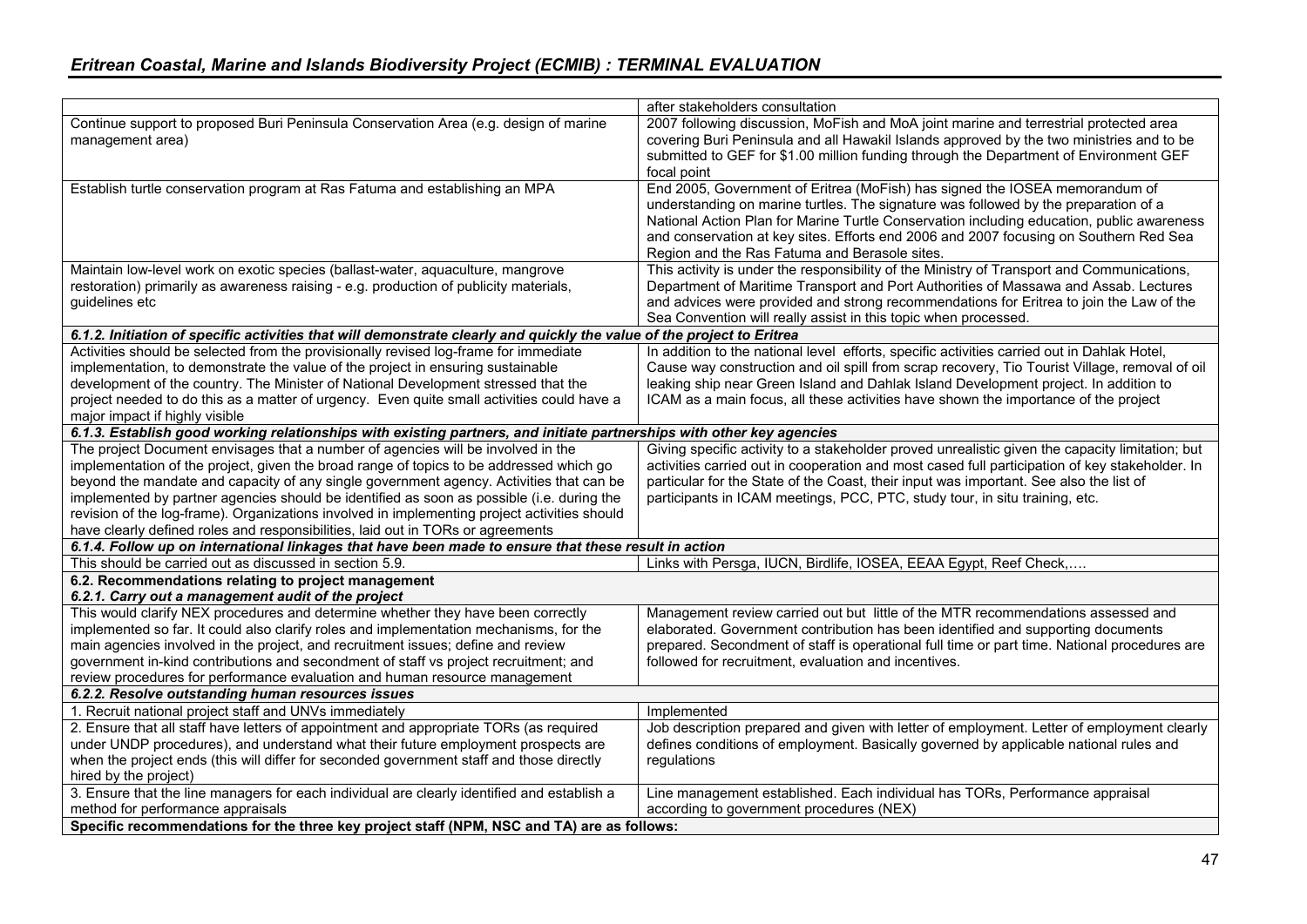| <b>NPM</b> to manage the project proactively in such a way that the technical and scientific work<br>is facilitated. It must be fully understood that unless this happens, implementation of the<br>project activities will continue to be delayed and the project risk closure. Immediate<br>activities for the NPM are outlined under 6.2.4 | All possible done to facilitated technical and scientific activities, as far as communications<br>channels were open                                                                                                                                                         |
|-----------------------------------------------------------------------------------------------------------------------------------------------------------------------------------------------------------------------------------------------------------------------------------------------------------------------------------------------|------------------------------------------------------------------------------------------------------------------------------------------------------------------------------------------------------------------------------------------------------------------------------|
| NSC, in addition to working with TA on activities listed above, to prepare the personal<br>action plan as required by the training course he attended in Sweden and to put this into<br>action. The MTR team discussed with the NSC how he might do this (information on this<br>available from his trip report to Sweden)                    | NSC left the project early 2005, finding replacement well acquainted with objectives and<br>activities was not easy. In replacement, the NSC is working with TA.                                                                                                             |
| TA to focus on technical work as outlined in his TOR; in particular he should:                                                                                                                                                                                                                                                                |                                                                                                                                                                                                                                                                              |
| Complete the revision of the logframe, - identify activities to be carried out first, then<br>responsible organisations/partners/individuals, then timing and budget line, and only<br>subsequently re-adjusting activities to fit any limitations in resources and capacity                                                                  | Basis Peter Reins in 2000; slightly revised in June but not rigorously as guide for<br>implementation and recommended by TPR and MTR. All adhered to log-frame in basic<br>project document. No review after June 2004                                                       |
| Prepare a draft annual work plan in collaboration with other project staff and key<br>stakeholders                                                                                                                                                                                                                                            | Basis Peter Reins in 2000; slightly revised in June 2004 but not rigorously as guide for<br>implementation and recommended by TPR and MTR. All adhered to log frame in basic<br>project document. Annual work plan is mandatory for each unit, compiled by the<br>management |
| Develop preliminary plans, based on current best scientific knowledge and practices, for<br>(a) survey work, including methods (b) focused long-term biodiversity monitoring<br>programmes (c) development of national and local ICM processes (d) establishment and<br>management of MPAs                                                    | Since 2005 ICAM is the umbrella plan, with annual work plan and quarterly for each unit.<br>Permanent improvement and refinement for each topic                                                                                                                              |
| Ensure that the Project office has access to key current scientific and management<br>documents                                                                                                                                                                                                                                               | Library operational since mid 2005 with now 1000 documents and numerous electronic<br>reports and documents (purchase and donations)                                                                                                                                         |
| Work with the NSC on a daily basis to build the capacity of the latter in the above<br>activities                                                                                                                                                                                                                                             | NSC has left early 2005 and work is processed daily with all units                                                                                                                                                                                                           |
| 6.2.3. Establish and ensure appropriate functioning of oversight committees                                                                                                                                                                                                                                                                   |                                                                                                                                                                                                                                                                              |
| 1. Establish PCC: ensure full understanding of TOR and roles of members by all; initiate<br>regular 6-monthly meetings (or more frequently if necessary); consider carefully whether<br>this body may be the appropriate one to evolve into a national ICM steering body                                                                      | PCC established composed of key stakeholder, regularly meet, at time monthly. In 2005<br>every three moinths, in 2006 2007 through ICAM steering committee from all concerned<br>stakeholders                                                                                |
| 2. Establish lower level technical committee - Core Planning Team for Implementation -<br>assuming this is necessary; a careful evaluation of its role and functioning in relation to the<br>PCC is required and TOR should be developed                                                                                                      | Project technical Committee established early 2005 and working well, nearly monthly<br>meeting in 2005, in 2006 and 2007 all involved in ICAM meetings                                                                                                                       |
| 6.2.4. Implement appropriate procedures in Project office                                                                                                                                                                                                                                                                                     |                                                                                                                                                                                                                                                                              |
| 1. Quarterly and annual work plans and reports to be prepared on a regular, timely basis<br>and must be of an appropriate quality (meeting the requirements in the UNDP/GEF<br>guidelines).                                                                                                                                                   | Reporting as follow since 2005: 1TPR January February, 2.PIR/APR June, Internal<br>monthly or quarterly update. Update for the Ministry on request (full project or topics), Unit<br>reports for each mission and summary report once a year (under preparation for 2007).   |
| 2. Purchase necessary new equipment and repair broken equipment                                                                                                                                                                                                                                                                               | Since 2005, prepared by the TA following unit requests.                                                                                                                                                                                                                      |
| 3. Re-introduce weekly staff meetings with immediate effect                                                                                                                                                                                                                                                                                   | Regular meeting with full staff difficult due to field missions, occasional meetings realised<br>when necessary, open door for NPM and TA for any discussion/topic. Staff participating to<br>PTC and PCC when invited to present reports or findings                        |
| 4. Introduce a system to record presence/absence from office; absence only granted<br>under certain procedures (staff should not be spending time in Asmara except on<br>approved project business)                                                                                                                                           | According to Government procedures. Administrator keep record, authorisation for official<br>trip. Difference between project and seconded staff and part time staff.                                                                                                        |
| 5. Consider introducing time sheets for staff to record their daily activities and<br>achievements on a daily or weekly basis                                                                                                                                                                                                                 | Not in Government procedures, realised as far as possible but incomplete for support staff                                                                                                                                                                                   |
| 6. Document in writing all events, decisions, meetings and discussions and ensure that                                                                                                                                                                                                                                                        | Improved but still needs refinement. Official documents recorded.                                                                                                                                                                                                            |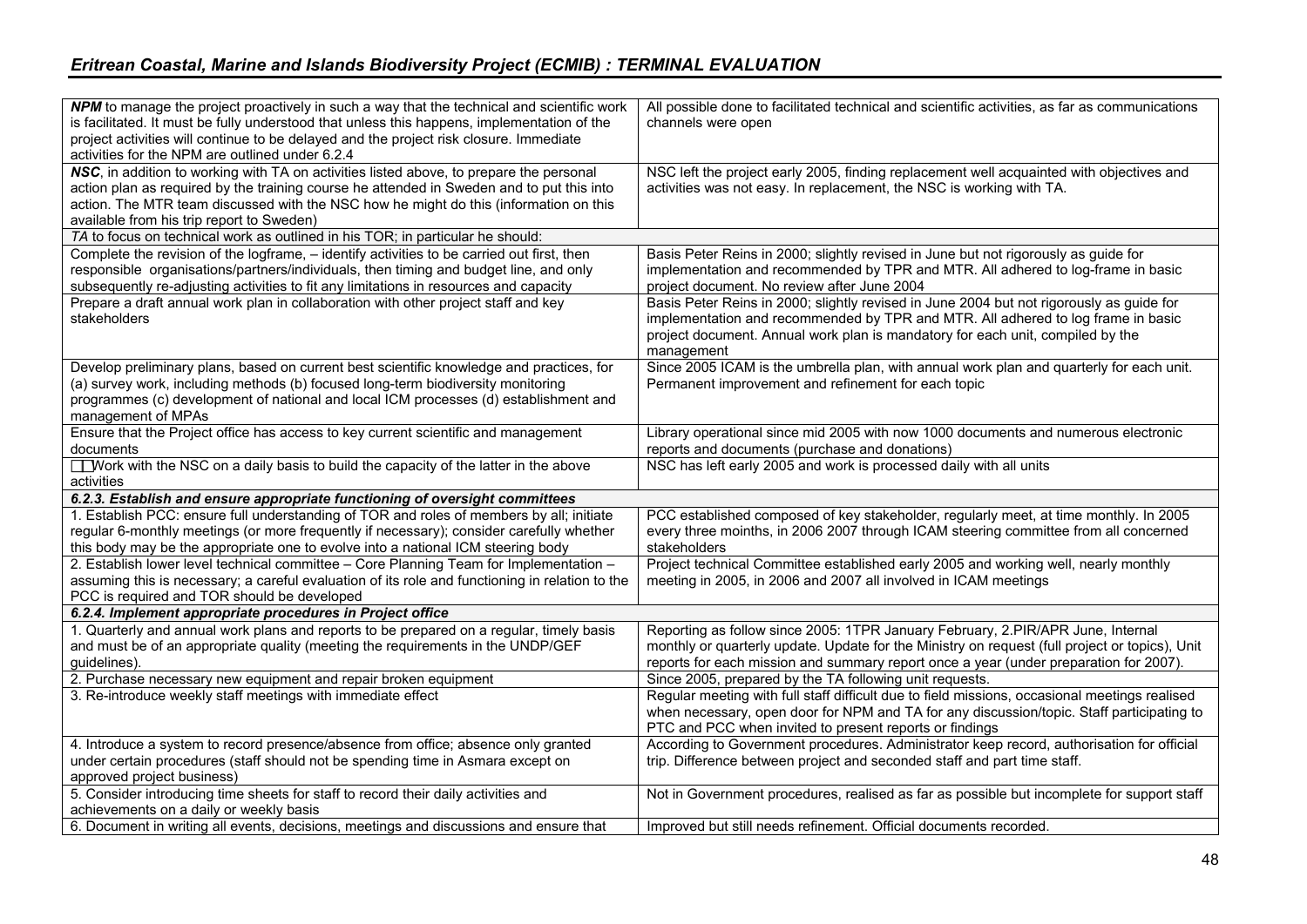| written documentation is filed and readily accessible                                         |                                                                                            |
|-----------------------------------------------------------------------------------------------|--------------------------------------------------------------------------------------------|
| 7. Organise a 'library' for technical documentation, relevant papers, publications etc (e.g.  | Done sea above 6.2.2 documentation                                                         |
| Project does not have a copy of the fisheries legislation and many other docs)                |                                                                                            |
| 8. Establish a project e-mail address for all formal correspondence, to ensure                | Not possible in the country, neither through UNDP for a NEX project. Recently as an option |
| transparency in project tracking. An account name has been identified with the UNDP CO        | of the recently operational website (July 2007)                                            |
| computer officer but has not been implemented. At present all staff have their own            |                                                                                            |
| individual addresses, the cost being paid for by the project.                                 |                                                                                            |
| 6.2.5. Improve project oversight and monitoring by UNDP Country Office                        |                                                                                            |
| 1. UNDP CO to increase support to the project: Day-to-day management and oversight to         | UNDP ready to cooperate and assist but cannot really help in details; it needs expertise   |
| be delegated to UNDP staff with more time to play an active support role, and undertake       | that the UNDP cannot have for single project. For 2006 5 months and for all 2007, a full   |
| training and guidance; where changes are made in roles of staff in the project, the new       | time UNDP staff is paid by the project (but allocated only 65%), mostly for administration |
| functions and responsibilities must be clearly defined and understood by all players. Role    | (Travel authorisation/claim, security clearance, consultants,) follow up financial aspects |
| of UNDP to be more clearly explained so that the issue of ownership of the project is         | (payments and transfers), preparation and minutes of the TPR and revision of some          |
| clearer.                                                                                      | documents.                                                                                 |
| 2. UNDP CO to review quarterly reports and other materials submitted by the project,          | Review not a priority                                                                      |
| respond to these as necessary; require improvements to quality of reporting, make             | Regular visit as per request or common issues to solve (inventory, finance)                |
| regularly visits to project office to assess technical progress as well as budgetary issues   |                                                                                            |
| 3. Training workshop to be organised on project planning, reporting, management and           | Implemented by UNDP in July 2004                                                           |
| evaluation for all Project staff, key UNDP staff and relevant partners; to include a half day |                                                                                            |
| session to explain UNDP and GEF procedures. M&E expert to be hired to do the training.        |                                                                                            |
| The course should include explanation of the formats for annual plans and progress            |                                                                                            |
| reports, review and revision if necessary of current quarterly planning and reporting         |                                                                                            |
| system, training in preparing minutes of meetings, reports of field visits and other project  |                                                                                            |
| events, hiring consultants and issuing contracts, and developing a filing and                 |                                                                                            |
| documentation system for the office                                                           |                                                                                            |
| 4. Monitoring and evaluation plan to be prepared and implemented according to                 | APR/PIR prepared by project for technical aspects and by UNDP for financial aspects,       |
| UNDP/GEF guidelines. The project document requires that 'appropriate impact indicators        | according to GEF and UNDP format.                                                          |
| and procedures for their measurement and verification will be established under the           | Log frame results of the year provided for each TPR                                        |
| relevant project components. These will include ecological, socio-economic and                | Technical: each unit reporting and TA and management reviewing.                            |
| institutional capacity parameters'. This will need to be done with the revised log frame      |                                                                                            |
| 5. Project team to be provided with all relevant guidelines (e.g. UNDP/GEF Information Kit    | Guidelines and rules of procedures from UNDP, even if requested several times and for      |
| on M&E) and sample work plans, monitoring plans, reporting formats etc. Although not an       | specific topics, have never been provided (consultants, training, travel, payments),       |
| immediate priority, since there will be a further review (the final evaluation), the project  | purchase abroad. Each aspect discussed verbally and subject to discussion even inside      |
| team should learn what this involves and how to prepare for it and participate in it. This    | UNDP. Only clear guidelines are coming from the security office with reminder for each     |
| would include preparation of documentation and information about the project, provision of    | change of security phase.                                                                  |
| this to the review team in timely manner, pro-active assistance with the mission program      |                                                                                            |
| etc                                                                                           |                                                                                            |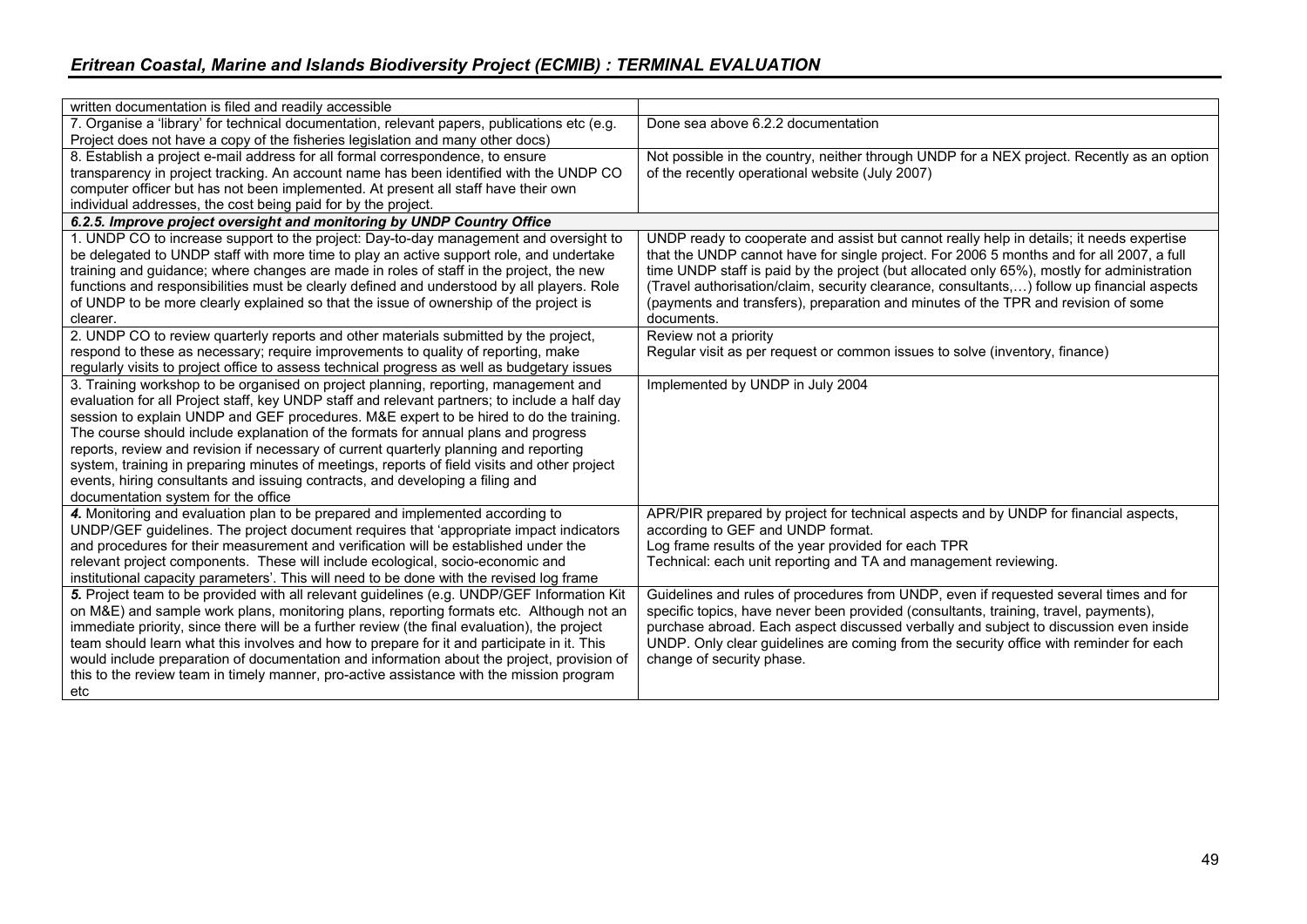# **b) Response to the PricewaterhouseCooper Technical Management Review**

| <b>RECOMMENDATIONS FROM PRICEWATERHOUSECOOPER REVIEW</b>                                                                                                                                                                                                                                           | PROJECT MANAGEMENT RESPONSE                                                                                                                                                                                                                                                                                                                           |
|----------------------------------------------------------------------------------------------------------------------------------------------------------------------------------------------------------------------------------------------------------------------------------------------------|-------------------------------------------------------------------------------------------------------------------------------------------------------------------------------------------------------------------------------------------------------------------------------------------------------------------------------------------------------|
| Provide a comprehensive medical cover for all staff and their immediate dependants.<br>Membership of the medical insurance cover should be compulsory unless the staff member<br>can provide documentary evidence that he or she is covered under another scheme<br>acceptable to the Project      | 1. Recommendation out of governing employment rules and regulations. 2. Medical<br>insurance started late 3. Researchers ensured abroad for diving related illness                                                                                                                                                                                    |
| The PCC should develop an exit strategy for the Project to ensure smooth transition and<br>sustainability of the Project initiatives                                                                                                                                                               | Since 2005, no exit strategy but ICAM approved by the PCC, TPR and all<br>stakeholders to serve as the basis for future coastal and marine activities                                                                                                                                                                                                 |
| Weekly meetings should be done with NPM leadership and issues that keep recurring and<br>which are not actioned on should be resolved fast. Otherwise these should be referred to<br>the PCC                                                                                                       | For normal requests or emergencies the NPM has always been available for<br>meetings.                                                                                                                                                                                                                                                                 |
| Institute a leave policy and the manager should develop a leave schedule for all the staff<br>working in the Project                                                                                                                                                                               | Government leave policy applied for nationals. Given the nature of the work and<br>weather of the areas leaves are always in July/August.                                                                                                                                                                                                             |
| Ensure an appraisal system is in place to monitor staff performance vis a vis ToRs. The TA<br>and NPM should be evaluated by the PCC and the evaluation should be pegged on their<br>annual development plans derived from their ToRs                                                              | Assessment done but not on strict evaluation of the basis of TOR; the main job is a<br>team work                                                                                                                                                                                                                                                      |
| Ensure a recruitment policy is in place specific for the Project that will ensure transparency,<br>competence competitiveness, consistency and speedy recruitment                                                                                                                                  | The project recruitment policy defines positions and TORs. Procedures followed by<br>the project (NEX) in line with Government regulations                                                                                                                                                                                                            |
| Equipment, particularly those of high value should be insured against such things as fire,<br>theft or damage<br>Ensure a framework for networking with a view of sharing information and experiences with<br>national, regional and international groups is in place and adhered to               | Vehicles ensured but not other items, no practice in government offices, project<br>NEX. Insurance for staff was considered for diving and implemented from 2005. In<br>2007 the new boat was insured immediately                                                                                                                                     |
| Ensure the institutional arrangements are well established and the role of each stakeholder<br>is adequately documented and communicated. This could be in the form of a memorandum<br>of understanding (MoU) that will guide the working relationship between the Project and the<br>stakeholders | TPR, PCC, PTC, are the basic elements of the institutional arrangements. Special<br>letter of understanding was prepared with the COMSAT (College of Marine Science<br>and Technology, previously department of Marine Science of the University of<br>Asmara. Similar LOU signed with international researchers willing to work with the<br>project. |
| Ensure time bound action plan is prepared to implement recommendations of the PCC and<br>TPR. This should indicate the responsible person(s) for each recommendation                                                                                                                               | Recommendation usually time bound and prioritised; usually given to a team<br>because of the nature of the project.                                                                                                                                                                                                                                   |
| The NPM should ensure outstanding recommendations from staff meetings are actioned on.<br>Alternative strategies should be devised if recommendations are taking too long to<br>implement                                                                                                          | Initiated and prepared by each unit, submitted to NSC, TA and NPM, then processed<br>after decision by the management                                                                                                                                                                                                                                 |
| Ensure a format is in place for field visits to help monitor implementation activities                                                                                                                                                                                                             | Field trip format is in use since second part of 2004. We also introduced DSA, other<br>than minimal advanced, payment after the team produces field trip report                                                                                                                                                                                      |
| There should be an impact assessment framework for the Project . Impact assessment<br>should be on a periodic basis                                                                                                                                                                                | Done by regular reports, PTC, PCC, TPR, MoFish, UNDP and GEF                                                                                                                                                                                                                                                                                          |
| Ensure efficiency in Project use of resources. This can be achieved through effective<br>monitoring and<br>evaluation system by the PCC and UNDP. Technical monitoring should be primary and its<br>success will depend on how well the NPM manages the Project                                    | Technical monitoring is too broad but effective resources use monitoring by<br>MoFish, UNDP, PCC and external auditors in place                                                                                                                                                                                                                       |
| A qualified accountant should be recruited to head the accounting unit. This accounts                                                                                                                                                                                                              | Implemented, the administrator is in charge of accounts, inventory, financial reports                                                                                                                                                                                                                                                                 |
| function should be appropriately overseen by the NPM with support from the UNDP office<br>Ensure the preparation of a detailed Project cash flow. The cash-flow statement is a                                                                                                                     | and requests and staff.<br>Implemented per UNDP requirements                                                                                                                                                                                                                                                                                          |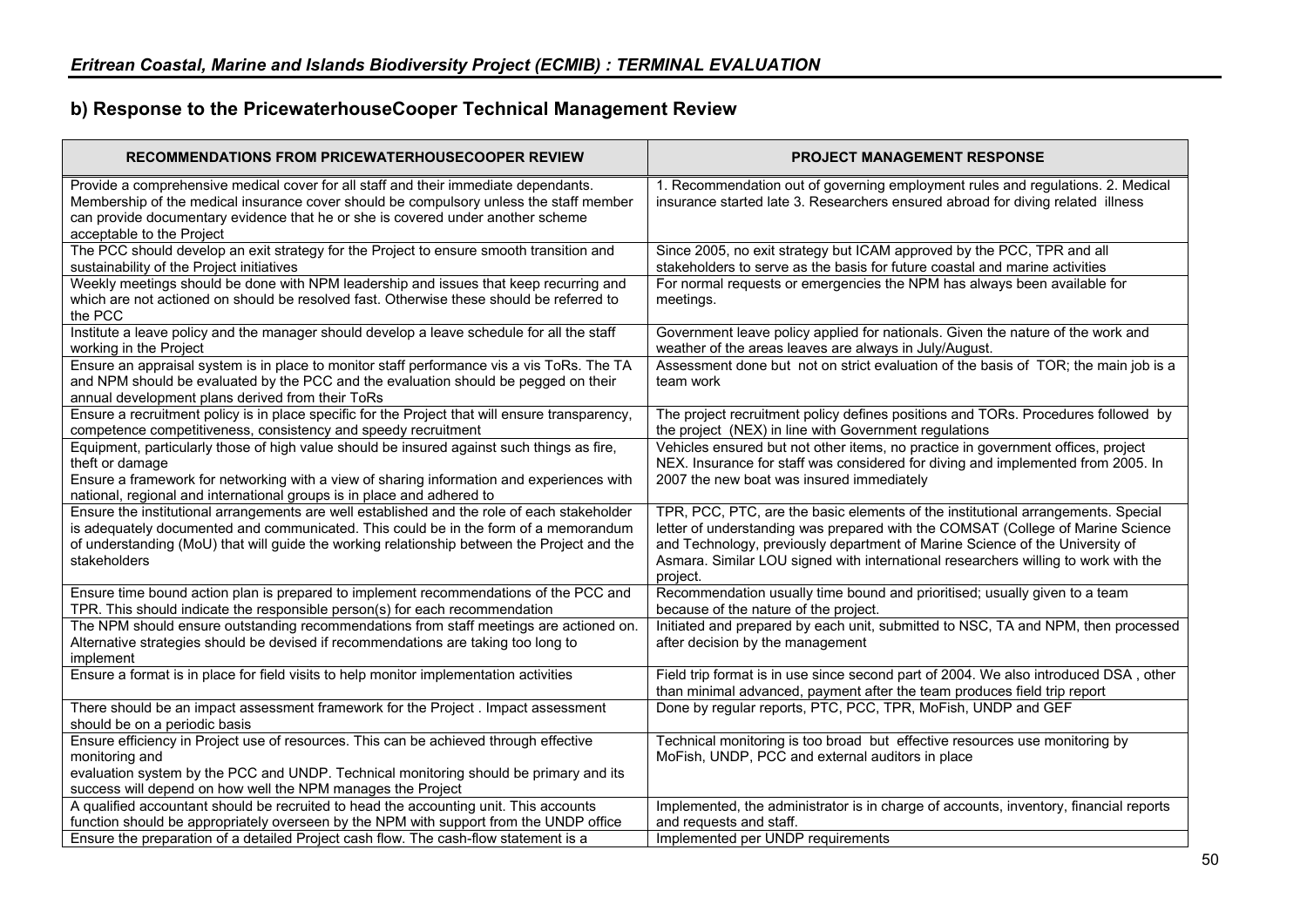| document that models the flow of money in and out of the Project                               |                                                                                       |
|------------------------------------------------------------------------------------------------|---------------------------------------------------------------------------------------|
| Maintain all records of direct payments from the Project by UNDP, UNOPS etc to ensure full     | UNDP effects payment when project presents direct payment request. Getting the        |
| financial control and accountability                                                           | final documents to project office still difficult                                     |
| Ensure GoE contribution plan is in place and adhered to                                        | Payment in kind, at the disposal of the project, as there is no cash flow, no need of |
|                                                                                                | time framed plan. Estimated submitted in 2005, new one under preparation.             |
| A documented policy and format for recording lessons learnt from field activities should be    | Lessons learned appears in all presentation to GEF and TPR                            |
| in place                                                                                       |                                                                                       |
| Ensure contract administration is open and all involving to assist all stakeholders buy in and | Foreign contract per UNDP rules and regulations, local contract (employment) per      |
| own the process and the work products                                                          | Eritrean rules                                                                        |
| The Project needs to urgently complete the revision of the log frame and embark on             | See comments on MTR on the issue                                                      |
| developing a detailed work plan for the year. This would then be used by management of         |                                                                                       |
| the Project in developing a comprehensive procurement plan to ensure all goods and             |                                                                                       |
| services required for specific activities as outlined in the work plan are procured in time    |                                                                                       |
| Fixed assets should be closely monitored by ensuring a laid down procedure for                 | Implemented and verified by external auditors, based on the administrator             |
| ascertaining existence of fixed assets e.g. periodic physical counts, which should be          | documentation. Purchase by UNDP is also controlled by UNDP                            |
| reconciled to the register and tagging of all fixed assets for identification purposes         |                                                                                       |
| A complete fixed assets and reference materials register should be maintained                  | Implemented                                                                           |
| A muster roll/payroll should be maintained and used whenever salaries and benefits to staff    | Implemented by the Administrator                                                      |
| are paid. This should have details of the employee name, gross pay, statutory deductions,      |                                                                                       |
| net pay and signature of the staff on receipt of the funds                                     |                                                                                       |
| Management training should be as objective and participatory as possible to ensure             | Since 2005, Permanent through daily activities, specialised sessions and abroad       |
| management issues are addressed for the project to be effective and beneficial to Eritrea      |                                                                                       |
| Ensure the NPM and the TA are engaged in a short training on Project management                | Partly done by UNDP for all staff in July 2004                                        |
| The PCC should meet and establish (with help of technical people) a monitoring an              | PCC should be taken as representatives of stakeholders and overall monitoring         |
| evaluation system to review performance of the Project. It should review progress every        | organ and not technical. PTC monitors technical aspects                               |
| three months and hold the NPM and the TA accountable for Project implementation                |                                                                                       |
| A comprehensive Project operations manual and an implementation plan should be                 | Not done and not necessary as the project is already operational using GoE and        |
| developed specific for the ECMIB Project. This should incorporate best practices, GoE rules    | UNDP regulations as applicable                                                        |
| and regulations and the NEX guidelines. It should include financial and procurement            |                                                                                       |
| procedures                                                                                     |                                                                                       |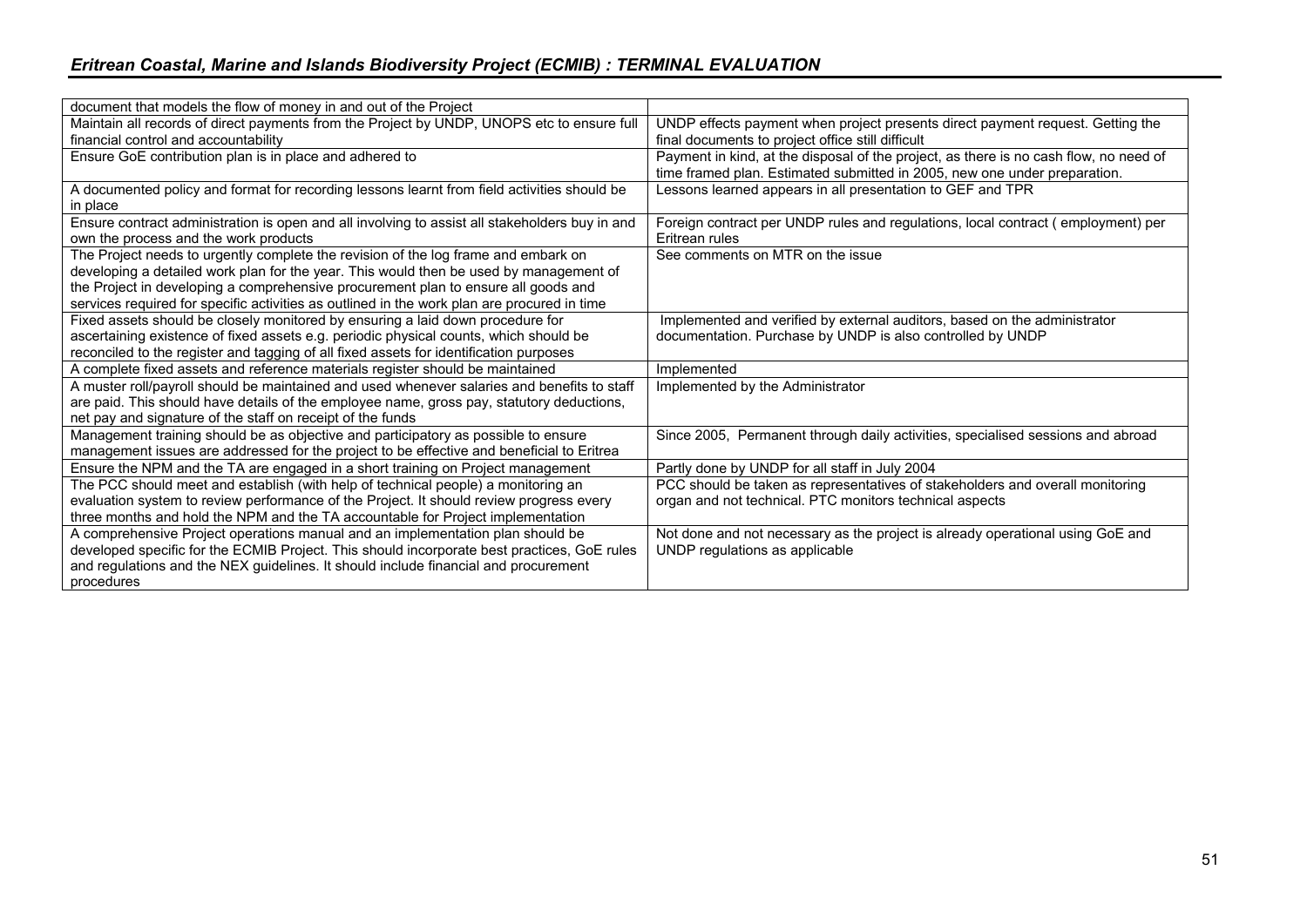| <b>YEAR</b> | FULL<br><b>NAME</b>    | <b>EMPLOYER</b>                                                    | FIELD OF STUDY/PURPOSE OF TRIP                                                | <b>OBJECTIVE</b> | <b>COUNTRY</b> | <b>DURATION (DAY)</b> | EST. COST, USD | E<br>R<br>K S<br>R.<br>M<br><b>A</b>      |
|-------------|------------------------|--------------------------------------------------------------------|-------------------------------------------------------------------------------|------------------|----------------|-----------------------|----------------|-------------------------------------------|
| 2003        | <b>Biniam Asfaha</b>   | <b>ECMIB</b>                                                       | Sustainable Coastal Development                                               | 3                | Sweden         | 30                    | 2480.00        | Left January 2005                         |
| 2004        | Abraham Feseha         | <b>MoFish</b>                                                      | Sustainable Coastal Development                                               | $\overline{3}$   | Sweden         | 30                    | 2840.00        | Left, November 2004                       |
| 2005        | Dr. Zekaria Abdulkerim | MoFish                                                             | International Coral Reef Sympos.                                              | $1-4$            | Japan          | 20                    | 5579.00        | Dean of COMSAT College                    |
| 2005        | <b>Biniam Asfaha</b>   | <b>ECMIB</b>                                                       | Annual Sea Turtle Symposium                                                   | $1 - 4$          | <b>USA</b>     | 13                    | 5296.00        | Left January 2005                         |
| 2005        | Sammy Mahmud           | <b>ECMIB</b>                                                       | Annual Sea Turtle Symposium                                                   | $1-4$            | <b>USA</b>     | $\overline{13}$       | 5301.00        | <b>ECMIB</b>                              |
| 2005        | Dr. Frank Hobbs        | <b>ECMIB</b>                                                       | <b>PERSGA</b>                                                                 | $1 - 2$          | Egypt          | $\overline{7}$        | 1595.00        | UNV, left, end of contract                |
| 2005        | Dr. Frank Hobbs        | <b>ECMIB</b>                                                       | <b>PERSGA</b>                                                                 | $1-2$            | S. Arabia      | 8                     | 1838.00        | Left, end of contract                     |
| 2005        | Legesse Abraham        | <b>ECMIB</b>                                                       | <b>PERSGA</b>                                                                 | $1-2$            | S. Arabia      | $\overline{8}$        | 1838.00        | Left in April 2007                        |
| 2005        | Mohamednur Ahm         | <b>MoFish</b>                                                      | <b>PERSGA</b>                                                                 | $1 - 2$          | S. Arabia      | $\overline{8}$        | 1838.00        | <b>MoFish</b>                             |
| 2005        | Yohannes T/mariam      | <b>MoFish</b>                                                      | Marine Turtle Biology Conservation                                            | $1-4$            | Cyprus         | $\overline{14}$       | 5367.00        | MoFish, seconded to<br><b>ECMIB</b> fully |
| 2005        | Simon W/yohannes       | MoFish                                                             | Marine Turtle Biology &<br>Conservation                                       | $7 - 4$          | Cyprus         | 14                    | 5367.00        | MoFish, seconded to ECMIB<br>partially    |
| 2005        | Dr. Steffen Howe       | <b>ECMIB</b>                                                       | <b>Australian Coral Reef Society</b><br>Conference                            | $1 - 2 - 3 - 4$  | Australia      | $\overline{25}$       | 9912.67        | AVOS &UNV, end of<br>contract             |
| 2005        | Sammy Mahmud           | <b>Australian Coral Reef Society</b><br><b>ECMIB</b><br>Conference |                                                                               | $1 - 2 - 3 - 4$  | Australia      | $\overline{25}$       | 9912.67        | <b>ECMIB</b>                              |
| 2005        | Henok Bereket          | <b>MoFish</b>                                                      | <b>Australian Coral Reef Society</b><br>Conference                            | $1 - 2 - 3 - 4$  | Australia      | $\overline{25}$       | 9912.67        | Left the country                          |
| 2005        | Seid Mohamed           | <b>MoFish</b>                                                      | Africa GIS Conference                                                         |                  | S. Africa      | 8                     | 5734.00        | MoFish,                                   |
| 2005        | Legesse Abraham        | <b>ECMIB</b>                                                       | Africa GIS Conference                                                         | $\mathbf{1}$     | S. Africa      | 8                     | 5734.00        | <b>ECMIB</b>                              |
| 2006        | <b>Ismael Mussa</b>    | MoFish                                                             | <b>Fishing and Marine Turtle</b><br>Workshop                                  | $2 - 4$          | Oman           | $\overline{7}$        | 2112.00        | Head of NUEYS in SRS<br>Region            |
| 2006        | Tekle Mengistu         | <b>MoFish</b>                                                      | <b>Fishing and Marine Turtle</b><br>Workshop                                  | $2-4$            | Oman           | $\overline{7}$        | 2112.00        | <b>MoFish</b>                             |
| 2006        | Minia Welday           | <b>ECMIB</b>                                                       | <b>Community Based Marine Turtle</b><br>Conservation Training and Tour        | $1 - 2 - 3 - 4$  | Sri Lanka      | 25                    | 4420.00        | <b>ECMIB</b>                              |
| 2006        | Yohanes T/mariam       | <b>MoFish</b>                                                      | <b>Community based Marine Turtle</b><br><b>Conservation Training and Tour</b> | $1 - 2 - 3 - 4$  | Sri Lanka      | $\overline{25}$       | 4420.00        | <b>ECMIB</b>                              |
| 2006        | Dawit Semere           | <b>MoFish</b>                                                      | Conservation, MPA & Development                                               | $1 - 2 - 3 - 4$  | Egypt          | $\overline{15}$       | 3958.00        | MoFish, seconded to ECMIB<br><b>FT</b>    |
| 2006        | Legesse Abraham        | <b>ECMIB</b>                                                       | Same                                                                          | $1 - 2 - 3 - 4$  | Egypt          | 15                    | 3958.00        | Left the in April 2007                    |
| 2006        | Salah Idris            | <b>MoFish</b>                                                      | Same                                                                          | $1 - 2 - 3 - 4$  | Egypt          | 15                    | 3958.00        | <b>ECMIB</b>                              |
| 2006        | <b>Yosief Hiyabu</b>   | <b>MoFish</b>                                                      | Same                                                                          | $1 - 2 - 3 - 4$  | Egypt          | 15                    | 3958.00        | MoFish, partially ECMIB                   |
| 2006        | Yonas Afewerki         | <b>MOFish</b>                                                      | Same                                                                          | $1 - 2 - 3 - 4$  | Egypt          | 15                    | 3958.00        | Same as above                             |
| 2006        | <b>Amanuel Yemane</b>  | <b>MOFish</b>                                                      | Same                                                                          | $1 - 2 - 3 - 4$  | Egypt          | 15                    | 3958.00        | Same as above                             |
| 2006        | Ghezae Zersenay        | Tourism                                                            | Same                                                                          | $1 - 2 - 3 - 4$  | Egypt          | 15                    | 3958.00        | Left Tourism                              |
| 2006        | Seid Mohammed          | <b>MOFish</b>                                                      | Environmental Policy & ICAM                                                   | 3                | Netherl.       | 38                    | 20295.00       | MoFish                                    |
| 2006        | Sammy Mahmud           | <b>ECMIB</b>                                                       | Environmental Policy & ICAM                                                   | $\overline{3}$   | Netherl.       | 38                    | 20295.00       | <b>ECMIB</b>                              |

# **ANNEX 6 Training abroad, study tours, workshops and conferences**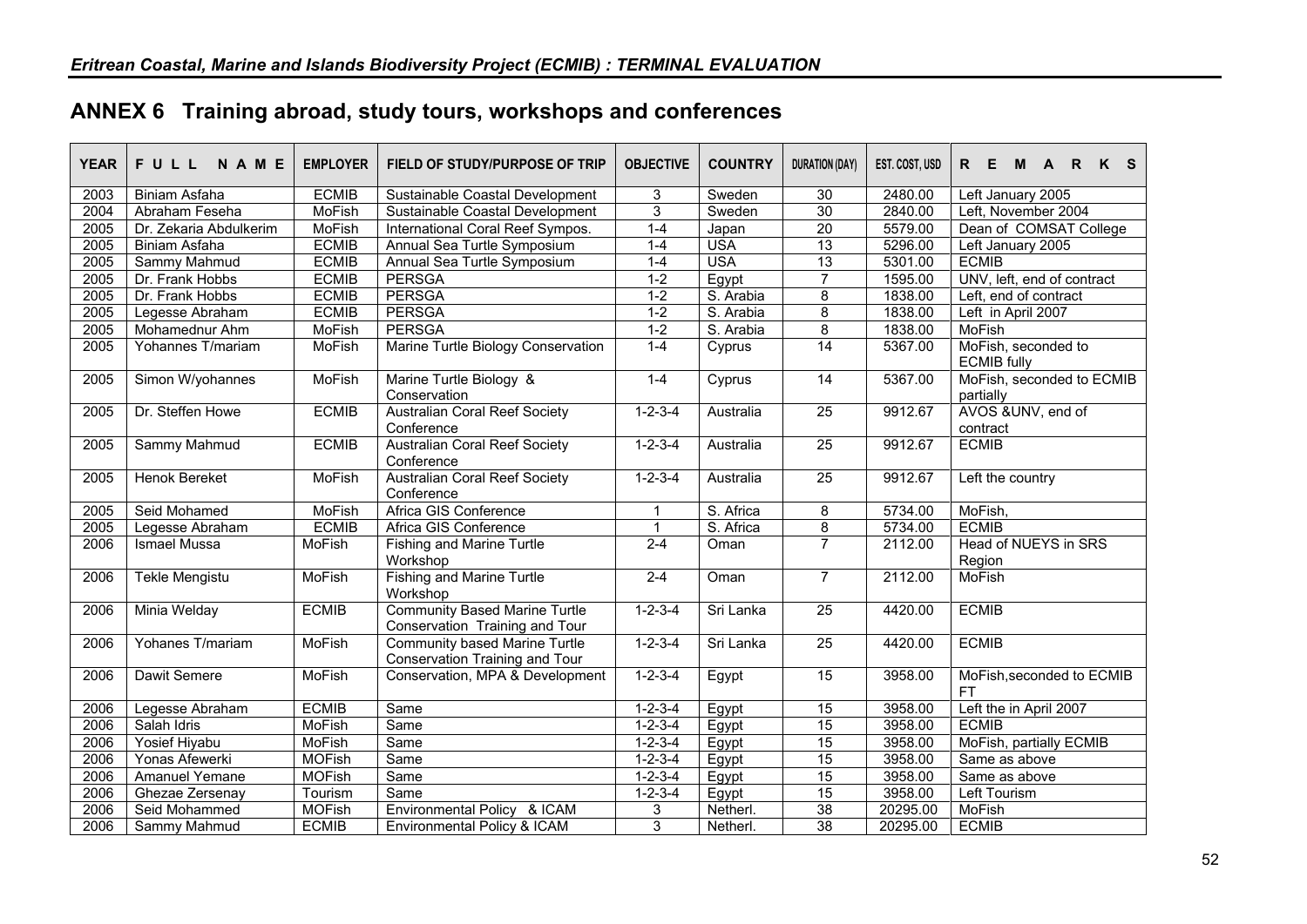| 2006 | Izedin Mohamed     | MoFish       | <b>Environmental Policy Course EIA</b> |                 | Netherl. | 20  | 12421.00 | <b>ECMIB</b>           |
|------|--------------------|--------------|----------------------------------------|-----------------|----------|-----|----------|------------------------|
| 2006 | 9 PCC Members      | Stakehold    | <b>Study Tour and Discussions</b>      | $1 - 2 - 3 - 4$ | Egypt    | 10  | 21636.00 |                        |
| 2006 | Seid Mohammed      | MoFish       | Marine Conservation work Shop          | $2 - 4$         | U.A.E    |     | 3910.00  | MoFish                 |
| 2006 | Sammy Mahmud       | <b>ECMIB</b> | Marine Conservation work Shop          | $2 - 4$         | U.A.E    |     | 3910.00  | <b>ECMIB</b>           |
| 2006 | Yohanes T/mariam   | M oFish      | Marine Turtle Incidental Catch         | 1-4             | Mayotte  | 10  | 10310.00 | MoFish, fully seconded |
| 2006 | Simon W/Yohanes    | MoFish       | Marine Turtle Incidental Catch         | 1-4             | Mayotte  | 10  | 10310.00 | Left Mofish in April   |
| 2006 | Izedin Mohamed     | MoFish       | ICAM Training & Tour                   | $2 - 4$         | China    | 50  | 540.00   | Left MoFish            |
| 2007 | Dawit Semere       | MoFish       | Sea Birds Symposium                    |                 | Italy    |     | 5823.00  | MoFish, fully seconded |
|      | <b>GRAND TOTAL</b> |              |                                        |                 |          | 622 |          |                        |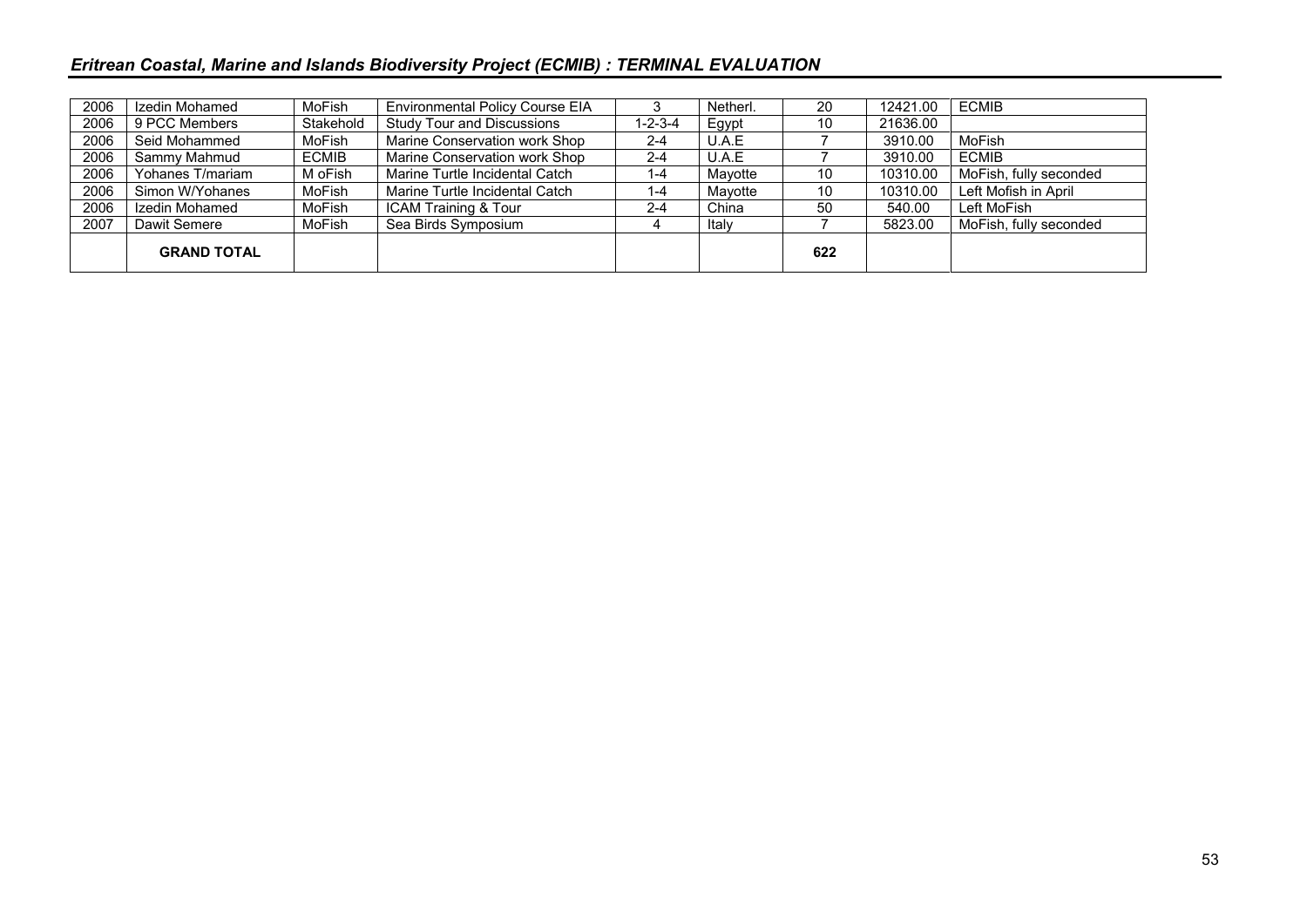# **ANNEX 7 International consultants**

| <b>TOPIC</b>                  | <b>NAME</b>                    | <b>OBJECTIVE</b><br>TIME ARRIVAL/DEPARTURE |                     | <b>DAYS</b>     | EST. COST (USD)   |
|-------------------------------|--------------------------------|--------------------------------------------|---------------------|-----------------|-------------------|
| 1999-2003                     |                                |                                            |                     |                 |                   |
| <b>Capacity Assessment</b>    | Canadian Fisheries Co.Ltd (CFC |                                            | Not Available (N.A) | N.A             | N.A (UNDP/UNOPS)  |
| Mid term Evaluation           | Sue Wells (UK)                 |                                            | November 2003       | 17              | N.A. (UNDP.UNOPS) |
|                               | Magnus N'Goile                 |                                            |                     | 14              |                   |
| Management Audit              | Pricewaterhouse S.Mutunda      | $\overline{2}$                             | 05 06 of 2004       | 20              | N.A. (UNDP/UNOPS) |
| Management training           | 2 from UNDP, Tanzania          | 2                                          | <b>July 2004</b>    | 20              | N.A. (UNDP/UNOPS) |
| Marine Turtle Action Plan     | Nicolas Pilcher (UK)           | $1 - 2 - 4$                                | $04/10 - 13/10$     | 10              | N.A. (UNDP/UNOP)  |
| 2005                          |                                |                                            |                     |                 |                   |
| Information Training          | Gwen VanBoven (Netherlands)    | $\overline{2}$                             | $06/10 - 20/10$     | 15              | 12,500            |
| <b>ICAM</b>                   | Michel Pearson (Canadian)      | $2 - 3$                                    | $02/11 - 24/11$     | $\overline{23}$ | 25,300            |
| Ecology (Geneal)              | Andrew Price (UK)              | $1 - 2 - 4$                                | $21/11 - 01/12$     | 11              | 14,000            |
| Ecology (Coral Reefs)         | Virginie Tilot (Belgium)       | $1 - 2 - 4$                                | $21/11 - 04/12$     | $\overline{13}$ | 12,000            |
| Marine Turtle Action Plan     | Nicolas Pilcher (UK)           | $1 - 2 - 4$                                | $25/11 - 30/11$     | 6               | 10,000            |
| <b>Marine Protected Areas</b> | Khaled Allam (Egypt)           | $1 - 2 - 4$                                | $30/11 - 11/12$     | $\overline{12}$ | 8,000             |
| <b>Information Mission 2</b>  | Gwen VanBoven (Netherlands)    | $\overline{2}$                             | $05/12 - 15/12$     | $\overline{15}$ | 12,500            |
| <b>Hyperbaric Chamber</b>     | Adel Taher (Egypt)             | $\overline{2}$                             | $11/12 - 18/12$     | $\overline{7}$  | 6.000             |
| 2006                          |                                |                                            |                     |                 |                   |
| <b>ICAM</b>                   | Michael Pearson (Canada)       | $2 - 3$                                    | $30/01 - 21/02$     | 23              | 26,000            |
| Remote sensing GIS            | Rebecca Klaus (UK)             | $1 - 3$                                    | $29/03 - 12/04$     | 15              | 11,000            |
| <b>ICAM</b>                   | Michael Pearson (Canada)       | $2 - 3$                                    | $12/04 - 27/04$     | 15              | 17,000            |
| <b>ICAM</b>                   | Michael Pearson (Canada)       | $2 - 3$                                    | $12/06 - 24/06$     | $\overline{13}$ | 15,500            |
| <b>ICAM</b>                   | Michael Pearson (Canada)       | $2 - 3$                                    | $06/09 - 20/09$     | $\overline{15}$ | 17,000            |
| Ecology                       | Virginie Tilot (Belgium)       | $1 - 2 - 4$                                | $02/09 - 16/09$     | 15              | 13,500            |
| Ecology                       | Andrew Price (UK)              | $1 - 2 - 4$                                | $05/09 - 24/09$     | 20              | 17,000            |
| <b>Remote sensing GIS</b>     | Rebecca Klaus (UK)             | $1 - 3$                                    | $27/09 - 11/10$     | 15              | 11,450            |
| <b>ICAM</b>                   | Michael Pearson (Canada)       | $2 - 3$                                    | $29/11 - 12/12$     | $\overline{15}$ | 17,500            |
| Ecology                       | Virginie Tilot (Belgium)       | $1 - 2 - 4$                                | $13/11 - 06/12$     | $\overline{23}$ | 18,000            |
| Ecology                       | Andrew Price (UK)              | $1 - 2 - 4$                                | $21/11 - 06/12$     | 15              | 10,000            |
| <b>Marine Protected Areas</b> | Khaled Allam (Egypt)           | $1 - 2 - 4$                                | $29/11 - 13/12$     | 15              | 10,000            |
| 2007                          |                                |                                            |                     |                 |                   |
| Ecology Sea cucumber          | Andrew Price (UK)              |                                            | $09/05 - 23/05$     | 21              | 21,000            |
| <b>ICAM</b>                   | Michel Pearson (Canada)        |                                            | $06/06 - 23/06$     | $\overline{21}$ | 16,600            |
| <b>Ecology Coral reefs</b>    | Virginie Tilot (Belgium)       |                                            | $01/07 - 16/07$     | $\overline{20}$ | 16,000            |
| <b>Final Evaluation</b>       | Philip Tortell (New Zealand)   |                                            | $15/07 - 29/07$     | 24              | 24,000            |
| Coral reefs                   | Charlie Veron (Australia)      |                                            | 09/2007             | 25              | 28,000            |
| <b>GRAND TOTAL</b>            |                                |                                            |                     | 493             |                   |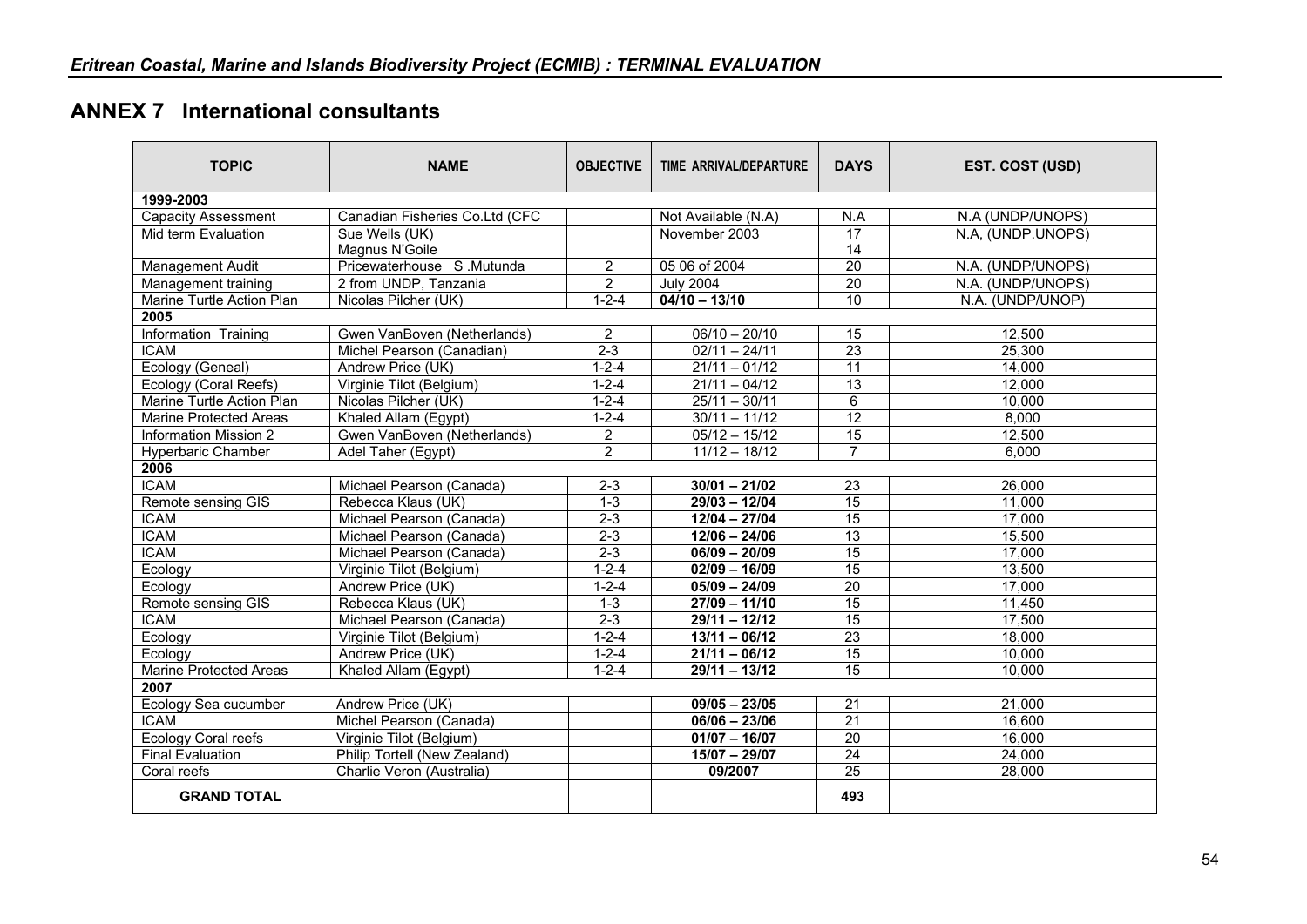# **ANNEX 8 Main technical reports and documents produced by ECMIB 2005 – 2007 (as reported by Project management)**

# **Education and Public Awareness Unit (EPA)**

- Overall plan for EPA (and annual with quarterly detailed programme)
- Dagurnai newsletter
- Calendar 2006-2007 (2008 under preparation)
- Cursus on Marine Environment (teacher document and student document)
- Posters on environment, marine turtles and for special events

- Leaflets on Project, Green Island, Marine Turtles (under preparation for coral, birds, seagrass, mangrove and sea cucumber)

- Web site [www.eritrearedsea.org](http://www.eritrearedsea.org/)
- Report of the consultant on Public awareness training (Gwen Van Bowen)
- Summary report 2007 on overall activities (draft)

### **GIS Unit**

- Overall plan for GIS (and annual with quarterly detailed programme)
- Atlas of the Coast (under final preparation before printing)
- Status of mangrove of Eritrea (2006 update)
- Consultant report on GIS Unit status and development
- Summary report 2007 (to be prepared)

## **Conservation Unit (C)**

- Overall plan for Conservation (and annual with quarterly detailed programme)
- Survey Methodology Manual
- Summary reports December 2005 for Coral, seagrass, mangrove, marine turtle and bird
- International publication on birds (final), mangroves (final) and marine turtles (draft)
- Summary report 2007 on overall activities (under preparation)
- Database on environmental assets of the Eritrean sea and coast
- Consultant report on Marine Turtle National Action Plan
- Consultant report on Ecology Rapid Assessment Methodology Sea cucumber
- Consultant report on Coral Reef Monitoring Methodology underwater video monitoring
- Consultant report on Marine Protected Areas Management Management Plan for Dissei Island
- Consultant report on Diving Safety
- SEA for Dahlak El Kebir (environmental aspects)

## **Socio-Economic Unit (SE)**

- Overall plan for Socio-Economic (and annual with quarterly detailed programme)
- Database on village surveys (72)
- SEA for the free Zone
- SEA for Dahlak El Kebir Island (socio-economic aspects)
- Socio-economic survey of sea cucumber fisheries
- Summary report 2007 on overall activities (draft)

## **Integrated Coastal Area Management (ICAM)**

- Overall ICAM Plan report December 2005
- National Coastal policy
- Coastal Proclamation
- Coastal Authority Proclamation
- Guidance for ICAM implementation
- Priority area planning (Massawa to Hawakil Bay and Islands under preparation)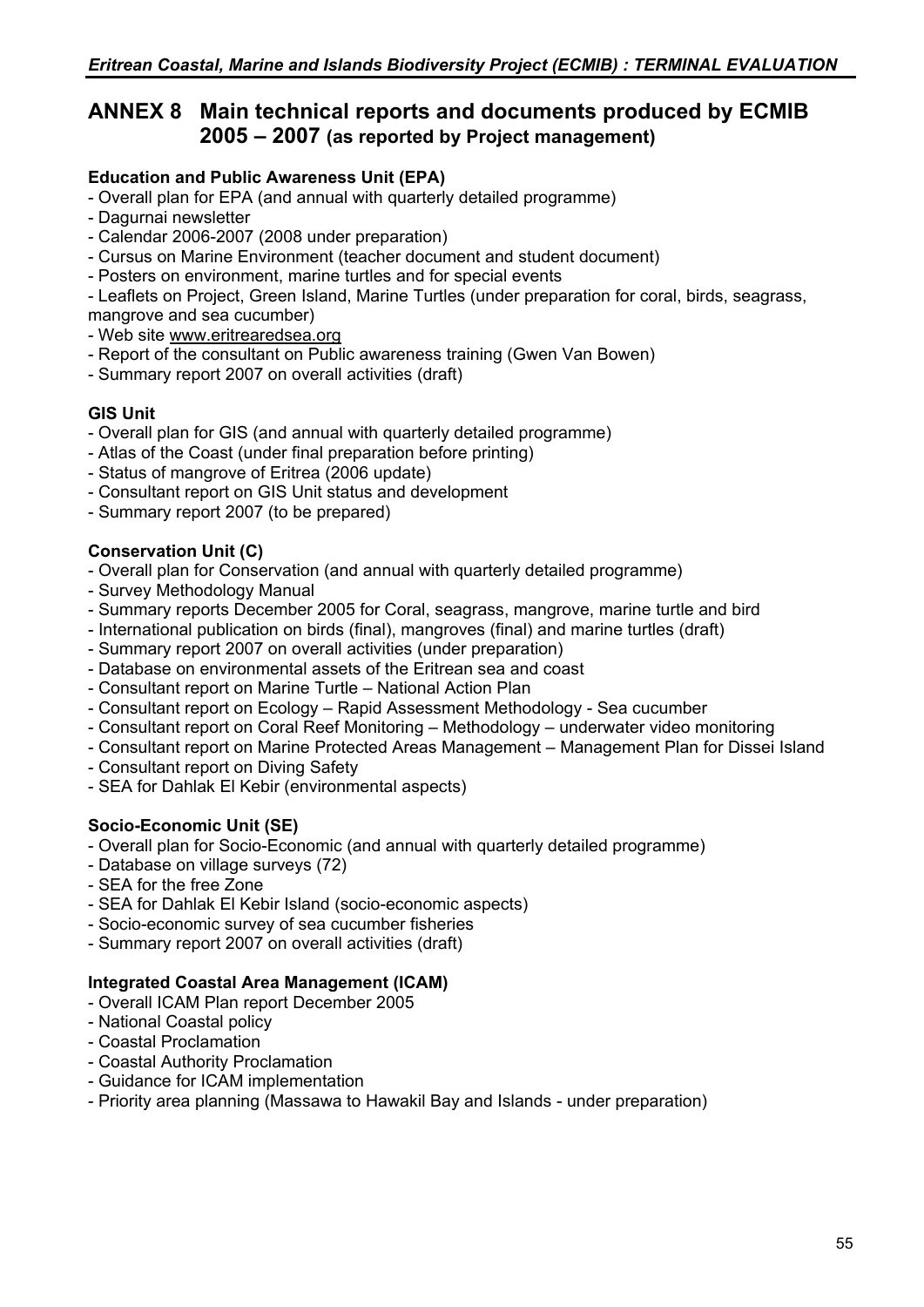# **ANNEX 9 Exit Strategy (as provided by project management)**

### **CONSERVATION MANAGEMENT OF ERITREA'S COASTAL, MARINE AND ISLAND BIODIVERSITY (ECMIB) PROJECT**

### **THE WAY FORWARD**

In line with the four objectives of project, the overall target of the ECMIB up to December 2007 is the establishment and start-up of the Coastal Authority, coordinating body for the sustainable management of the coastal area as define in the National Coastal Policy. The following are the key activities:

**Human Resources:** Two field work coordinators, team leaders and all members of the several teams are government employees. As only the two field work coordinators are fully assigned to the ECMIB, the Government, through the Ministry of Fisheries, has agreed to assign full time additional three scientists. The staff has already been identified (from ECMIB team leaders and operatives) and request forwarded to their employer (National Fishing Corporation under the Navy). Transfer of the additional staff is expected to be finalised within a month. With five permanent scientific staff and readily available research leaders and operatives, the ECMIB will serve as basis for establishing strong Coastal Authority.

**Institution Building**: In cooperation with stakeholder and based on best practise prepare the organogram of the Authority and TOR for its component units.

**Permanent Office:** The renovation of the building given to ECMIB/ICAM will be completed late September or early October. The office of ECMIB will move to the new building (in November) and establish dependable facilities even if it requires additional financial outlay for additional items and works- some already identified and in process. Such an office is one of the key building blocks for strong Coastal Authority and implementation of the coastal policy objectives.

**Policy and Legal Regimes:** The National Coastal Policy that had been prepared and endorsed by all stakeholders is expected to be declared in the fourth quarter of the year. Declaration of the policy by the government will enhance coordination of sectoral plans and activities, and facilitate establishment of legally empowered coordinating body.

Two legal regimes: Draft final of Coastal Area and Coastal Area Authority Proclamations have been prepared. These two proclamations will be endorsed first week of August and will be forwarded to the Ministry of Justice before end of August.

The Ministry of Fisheries, ECMIB and the stakeholders will do all possible so that the policy and proclamations are declared and enacted before end of the year.

**Guidelines:** ICAM Implementation Guidelines prepared by different sectors with the assistance of the facilitator had been discussed with each sector and in plenary meetings. Such guidelines are expected to be approved by the stakeholders in a meeting first week of August. The document will be printed and distributed to stakeholder latest by September. This guideline in addition to the "State of the Coast" Report (under review for printing) will be good basis for coordinated and sound planning in the coastal area.

**Preliminary Zoning for the Priority Area**: Preliminary Zoning exercise for the area between Massawa and Hawakil Bay to start in September 2007. This area is considered priority area for developmental activities, and it is rich in terrestrial and marine biodiversity. The ECMIB office and stakeholder will have an understanding of zoning and will establish preliminary set back distance in the priority area before end of the year.

**Database**: All available data shall be put into the data base, analysed and be available for use before end of the year. User training is expected to be completed mid August and analyses to start the same